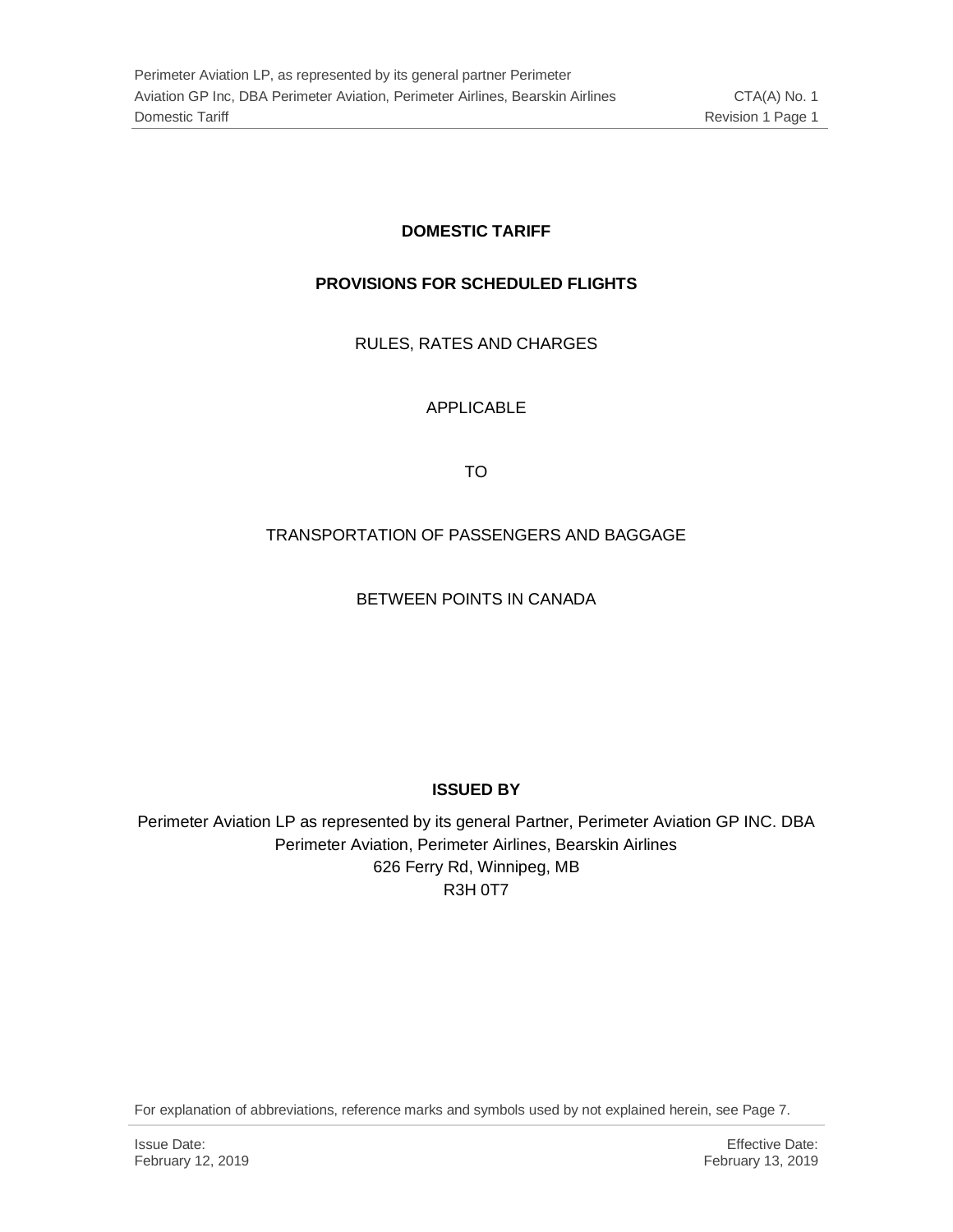# **Check Sheet**

Original and revised pages as named below contain all changes from the original tariff, effective as of the date shown thereon:

| Page<br><b>Number</b>   | <b>Revision</b><br>Level | Page<br><b>Number</b> | <b>Revision</b><br>Level | Page<br><b>Number</b> | <b>Revision</b><br>Level |
|-------------------------|--------------------------|-----------------------|--------------------------|-----------------------|--------------------------|
| $\mathbf{1}$            | $\mathbf{1}$             | 28                    | 5                        | 55                    | 9                        |
| $\overline{2}$          | 10                       | 29                    | 5                        | 56                    | 9                        |
| 3                       | $\mathbf{1}$             | 30                    | $\mathbf{1}$             | 57                    | 9                        |
| $\overline{\mathbf{4}}$ | $\,6$                    | 31                    | $\overline{1}$           | 58                    | 9                        |
| 5                       | 9                        | 32                    | $\mathbf{1}$             | 59                    | 9                        |
| 6                       | $\boldsymbol{9}$         | 33                    | $\mathbf{1}$             | 60                    | 9                        |
| $\overline{7}$          | $\overline{1}$           | 34                    | $\mathbf{1}$             | 61                    | 9                        |
| 8                       | $\mathbf{1}$             | 35                    | $\overline{7}$           | 62                    | 9                        |
| 9                       | $\overline{1}$           | 36                    | $\overline{7}$           | 63                    | 9                        |
| 10                      | $\overline{1}$           | 37                    | $\bf 8$                  | 64                    | 9                        |
| 11                      | $\mathbf{1}$             | 38                    | 8                        | 65                    | 9                        |
| 12                      | $\overline{7}$           | 39                    | $\bf 8$                  | 66                    | 9                        |
| 13                      | $\overline{1}$           | 40                    | 8                        | 67                    | 9                        |
| 14                      | $\mathbf{1}$             | 41                    | $\bf 8$                  | 68                    | 9                        |
| 15                      | $\mathbf{1}$             | 42                    | $\bf 8$                  | 69                    | 9                        |
| 16                      | $\mathbf{1}$             | 43                    | 8                        | 70                    | 9                        |
| 17                      | $\overline{1}$           | 44                    | $\bf 8$                  | 71                    | 9                        |
| 18                      | $\mathbf{1}$             | 45                    | 8                        | 72                    | 8                        |
| 19                      | $\mathbf{1}$             | 46                    | $\bf 8$                  | 73                    | 8                        |
| 20                      | $\overline{1}$           | 47                    | 8                        | 74                    | 8                        |
| 21                      | 5                        | 48                    | 8                        | 75                    | 8                        |
| 22                      | 5                        | 49                    | $\bf 8$                  | 76                    | 8                        |
| 23                      | 5                        | 50                    | $\bf 8$                  | 77                    | 8                        |
| 24                      | 5                        | 51                    | 10                       | 78                    | 8                        |
| 25                      | 5                        | 52                    | 10                       | 79                    | 8                        |
| 26                      | 5                        | 53                    | 10                       |                       |                          |
| 27                      | 5                        | 54                    | $\boldsymbol{9}$         |                       |                          |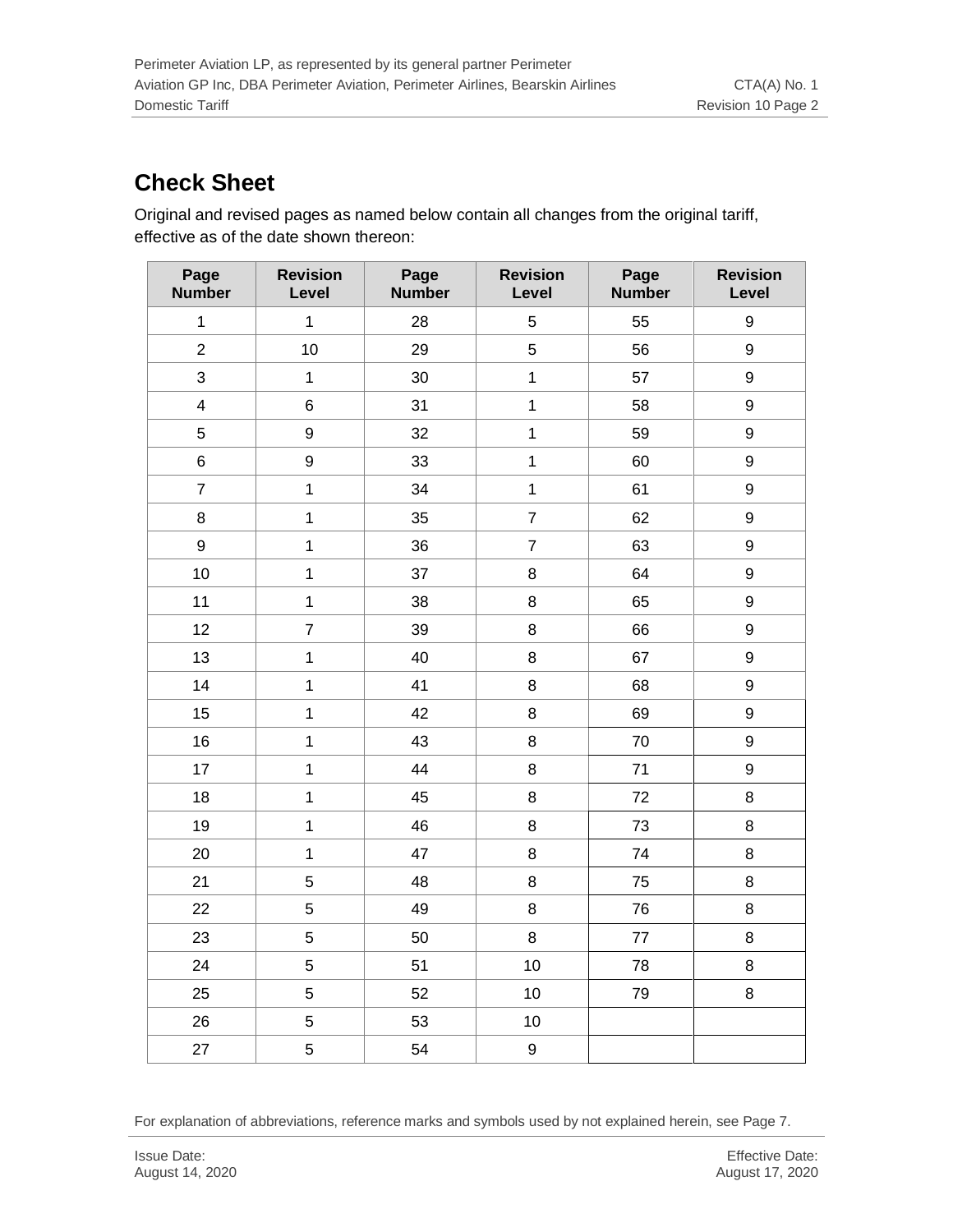# **Table of Contents**

| <b>Part 1: General Tariff Information</b>            | 7              |
|------------------------------------------------------|----------------|
| Acronyms, Abbreviations, Reference Marks and Symbols | $\overline{7}$ |
| Rule 1: Definitions                                  | 8              |
| Rule 5: Application of Tariff                        | 14             |
| (A) General                                          | 14             |
| (B) Gratuitous Carriage                              | 14             |
| (C) Passenger Recourse                               | 15             |
| Rule 7: Protection of Personal Information           | 15             |
| (A) Accountability                                   | 15             |
| (B) Identifying Purpose of Collection                | 15             |
| (C) Consent                                          | 16             |
| (D) Limiting Collection                              | 17             |
| (E) Limiting Use, Disclosure and Retention           | 18             |
| (F) Accuracy                                         | 18             |
| (G) Safeguards                                       | 18             |
| (H) Openness                                         | 18             |
| (I) Individual Access                                | 18             |
| (J) Challenging Compliance                           | 19             |
| <b>Part 2: Before Departure</b>                      | 20             |
| Rule 10: Application of Fares and Charges            | 20             |
| (A) General                                          | 20             |
| (B) Fares in Effect                                  | 20             |
| <b>FARES:</b>                                        | 21             |
| <b>FARES FOR CHILDREN:</b>                           | 24             |
| BEREAVEMENT FARES: (Bearskin Branded Flights Only)   | 24             |
| (C) Routing                                          | 25             |
| (D) Taxes and Charges                                | 25             |
| (E) Currency of Fares                                | 25             |
| Rule 15: Taxes                                       | 25             |
| (A) General                                          | 25             |
| Rule 20: Methods of Payment                          | 25             |
| (A) General                                          | 25             |
| Rule 25: Currency of Payment                         | 26             |
| (A) General                                          | 26             |
| Rule 35: Capacity Limitations                        | 26             |
| (A) General                                          | 26             |
| Rule 40: Reservations                                | 26             |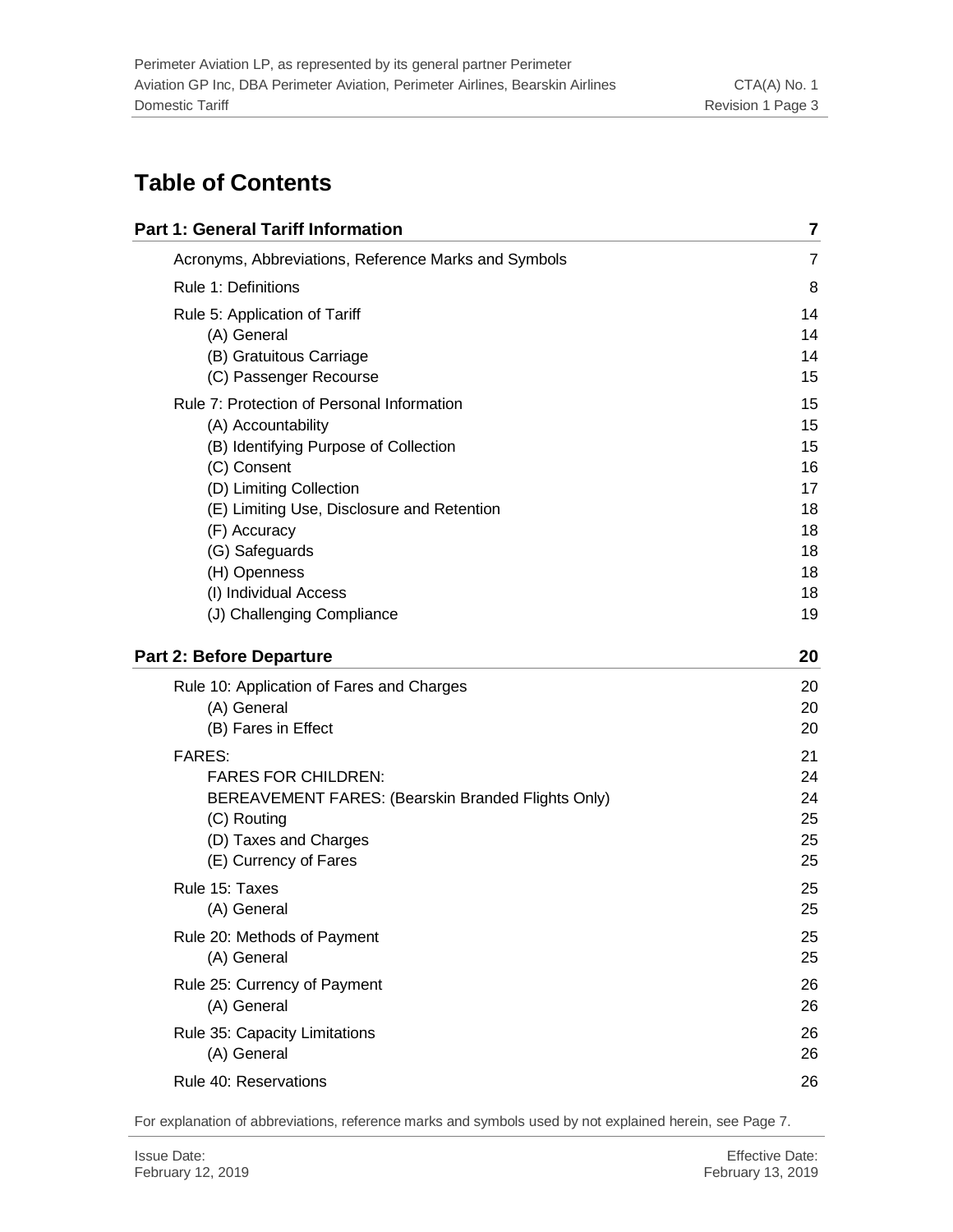| (A) General                                                           | 26 |
|-----------------------------------------------------------------------|----|
| (B) Seat Assignment                                                   | 27 |
| (C) Cancellation of Reservations                                      | 27 |
| (D) Passenger's Responsibility                                        | 27 |
| (E) Failure to Occupy Seat                                            | 27 |
| (F) Check-in Time Limits                                              | 28 |
| Rule 45: Stopovers or Side Trips                                      | 28 |
| (A) General                                                           | 28 |
| Rule 50: Routings                                                     | 29 |
| (A) Application                                                       | 29 |
| Rule 54: Interline Baggage Acceptance                                 | 30 |
| Definitions                                                           | 30 |
| (A) Applicability                                                     | 32 |
| (B) General                                                           | 32 |
| (C) Baggage Rule Determination by Selecting Carrier                   | 33 |
| (D) Baggage Rule Application by Participating Carrier                 | 33 |
| (E) Disclosure of Baggage Rules                                       | 33 |
| Rule 55: Baggage Acceptance                                           | 34 |
| (A) Applicability                                                     | 34 |
| (B) General Conditions of Acceptance of Checked and Unchecked Baggage | 35 |
| (C) Free Baggage Allowance                                            | 36 |
| (D) Collection and Delivery of Baggage                                | 37 |
| (E) Excess Baggage                                                    | 38 |
| (F) Excess Value Declaration Charge                                   | 38 |
| (G) Items Unacceptable as Baggage                                     | 38 |
| (H) Right to Refuse Carriage of Baggage                               | 39 |
| (I) Right of Search                                                   | 40 |
| (J) Musical Instruments                                               | 40 |
| Part 3: At the Airport / During Travel                                | 42 |
| Rule 60: Acceptance of Children for Travel                            | 42 |
| (A) General                                                           | 42 |
| (B) Acceptance of Infants and Children                                | 43 |
| (C) Documentation                                                     | 43 |
| (D) Unaccompanied Minors                                              | 44 |
| Rule 65: Unaccompanied Minors                                         | 44 |
| (A) General                                                           | 45 |
| (B) Age Restrictions                                                  | 45 |
| (C) Travel Restrictions                                               | 45 |
| (D) Fares and Charges                                                 | 45 |
| (E) Conditions of Application for Unaccompanied Travel                | 45 |
| (F) Carrier's Limited Responsibility                                  | 46 |
| Rule 71: Carriage of Persons with Disabilities                        | 46 |
|                                                                       |    |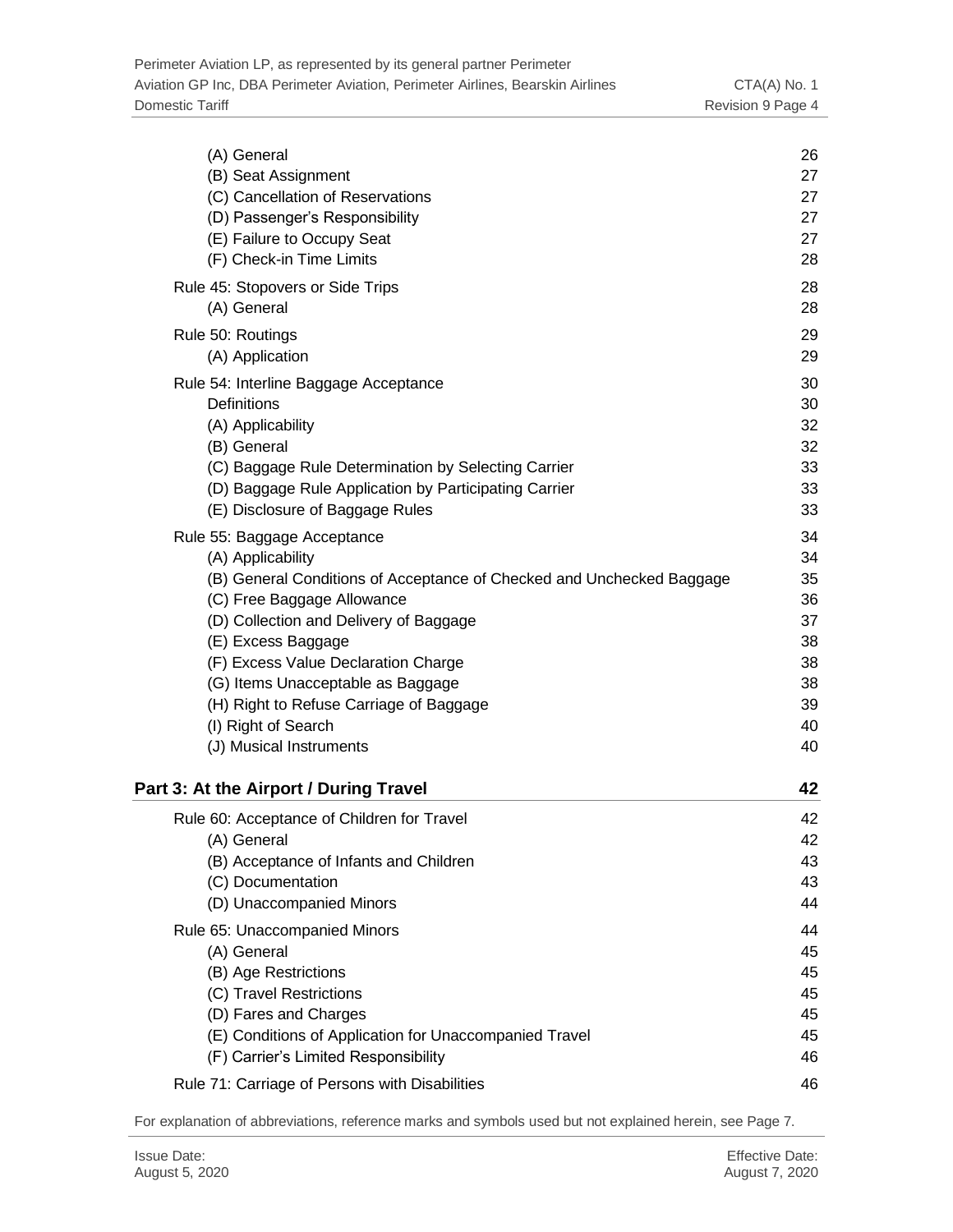| (A) Acceptance for Carriage                                                       | 46 |
|-----------------------------------------------------------------------------------|----|
| (B) Acceptance of Declaration of Self-Reliance                                    | 46 |
| (C) Medical Clearance                                                             | 47 |
| (D) Advance Notice                                                                | 47 |
| (E) Seating Restrictions and Assignments                                          | 47 |
| (F) Acceptance of Aids                                                            | 48 |
| (G) Manually Operated Wheelchair Access                                           | 48 |
| (H) Service Animals                                                               | 49 |
| (I) Services to be Provided to Persons with Disabilities                          | 49 |
| (J) Boarding and Deplaning                                                        | 50 |
| (K) Communication and Confirmation of Information                                 | 50 |
| (L) Inquire Periodically                                                          | 50 |
| Rule 75: Acceptance of Animals (Service Animals and Pets)                         | 50 |
| (A) General                                                                       | 51 |
| (B) Animals as Checked Baggage                                                    | 51 |
| (C) Animals in Cabin                                                              | 52 |
| (D) Service Animals                                                               | 53 |
| (E) Carriage of an Emotional Support Animal                                       | 53 |
| Rule 80: Administrative Formalities - Travel Documents and Security               | 54 |
| (A) General                                                                       | 54 |
| (B) Travel Documents                                                              | 54 |
| (C) Security Inspection                                                           | 54 |
| Rule 85: Ground Transfer Services                                                 | 55 |
| (A) General                                                                       | 55 |
| Rule 90: Schedule Irregularities                                                  | 55 |
| (A) Applicability                                                                 | 55 |
| (B) General                                                                       | 55 |
| (C) Passenger Options - Re-Rerouting or Refund                                    | 56 |
| (D) Right to Care                                                                 | 57 |
| Rule 95: Denied Boarding and Overbooking                                          | 58 |
| (A) Applicability                                                                 | 58 |
| (B) Request for Volunteers                                                        | 59 |
| (C) Boarding Priorities                                                           | 59 |
| (D) Transportation for Passengers Denied Boarding                                 | 60 |
| (E) Compensation for Passengers Involuntarily Denied Boarding                     | 61 |
| Rule 100: Passenger Rights (Per Flight Rights Canada)                             | 62 |
| Rule 105: Refusal to Transport                                                    | 62 |
| (A) Refusal to Transport - Removal of Passenger                                   | 62 |
| (B) Passenger's Conduct - Refusal to Transport - Prohibited Conduct and Sanctions | 64 |
| (C) Recourse of the Passenger/Limitation of Liability                             | 66 |
| Rule 115: Tickets                                                                 | 67 |
| (A) General                                                                       | 67 |
| (B) Validity for Carriage                                                         | 67 |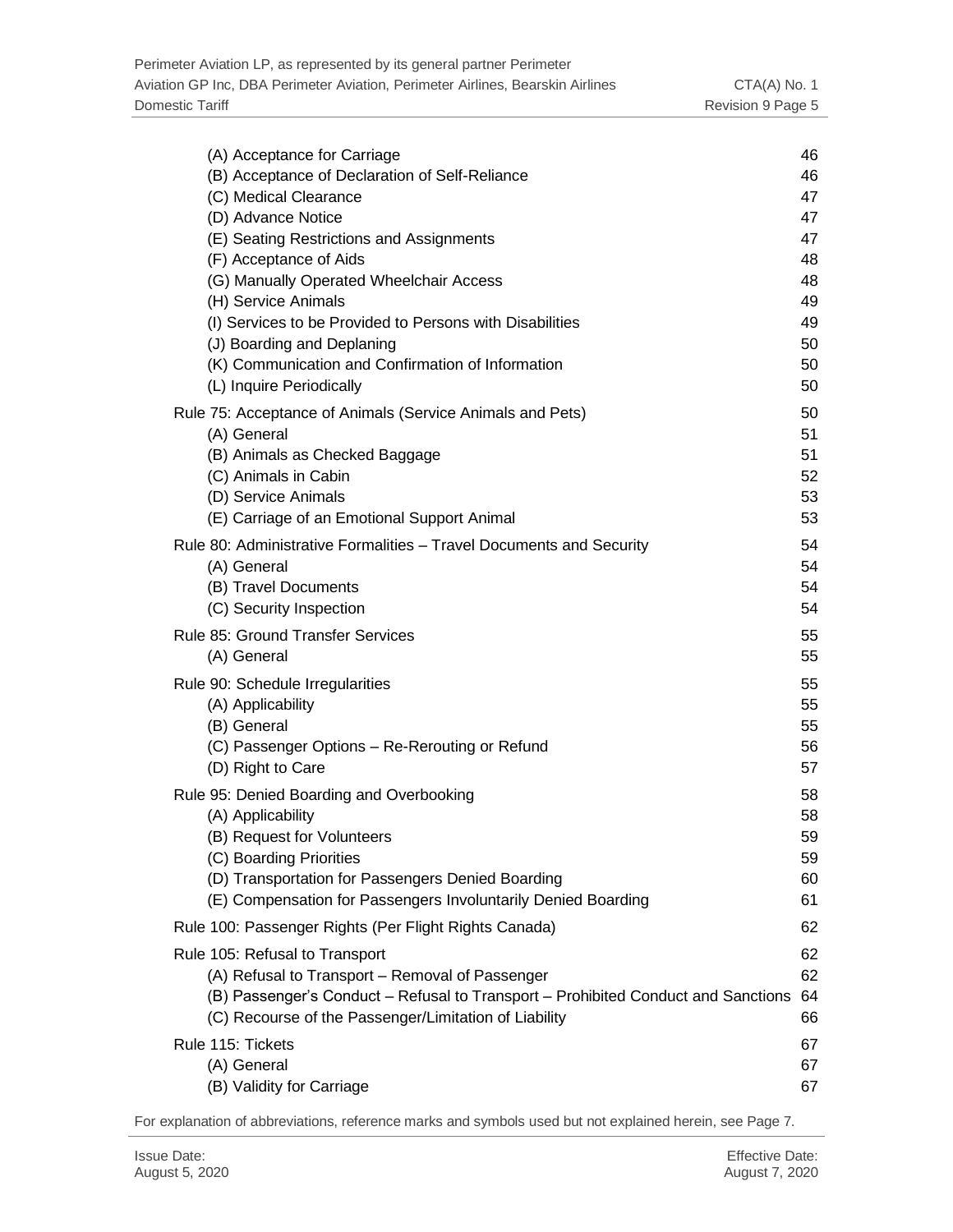| (C) Extension of Ticket Validity           | 68 |
|--------------------------------------------|----|
| (D) Waiver Minimum/Maximum Stay Provision  | 69 |
| (E) Open Tickets                           | 70 |
| (F) Non-transferability                    | 71 |
| (G) Prohibited Practices                   | 71 |
| (H) Invalidated Tickets                    | 71 |
| (I) Lost Tickets                           | 71 |
| Part 4: After Travel                       | 72 |
| Rule 120: Limitations of Liability         | 72 |
| (A) Successive Carriers                    | 72 |
| (B) Laws and Provisions Applicable         | 72 |
| (C) Limitations of Liability               | 74 |
| (D) Time Limitations on Claims and Actions | 75 |
| (E) Overriding Law                         | 76 |
| (F) Modification and Waiver                | 76 |
| (G) Gratuitous Transportation              | 76 |
| Rule 125: Refunds                          | 76 |
| (A) General                                | 76 |
| (B) Involuntary Refunds                    | 77 |
| (C) Voluntary Refunds                      | 78 |
| (D) Refunds in the Case of Death           | 79 |
| (E) Jury Duty                              | 79 |
| (F) Refusal to Refund                      | 79 |
|                                            |    |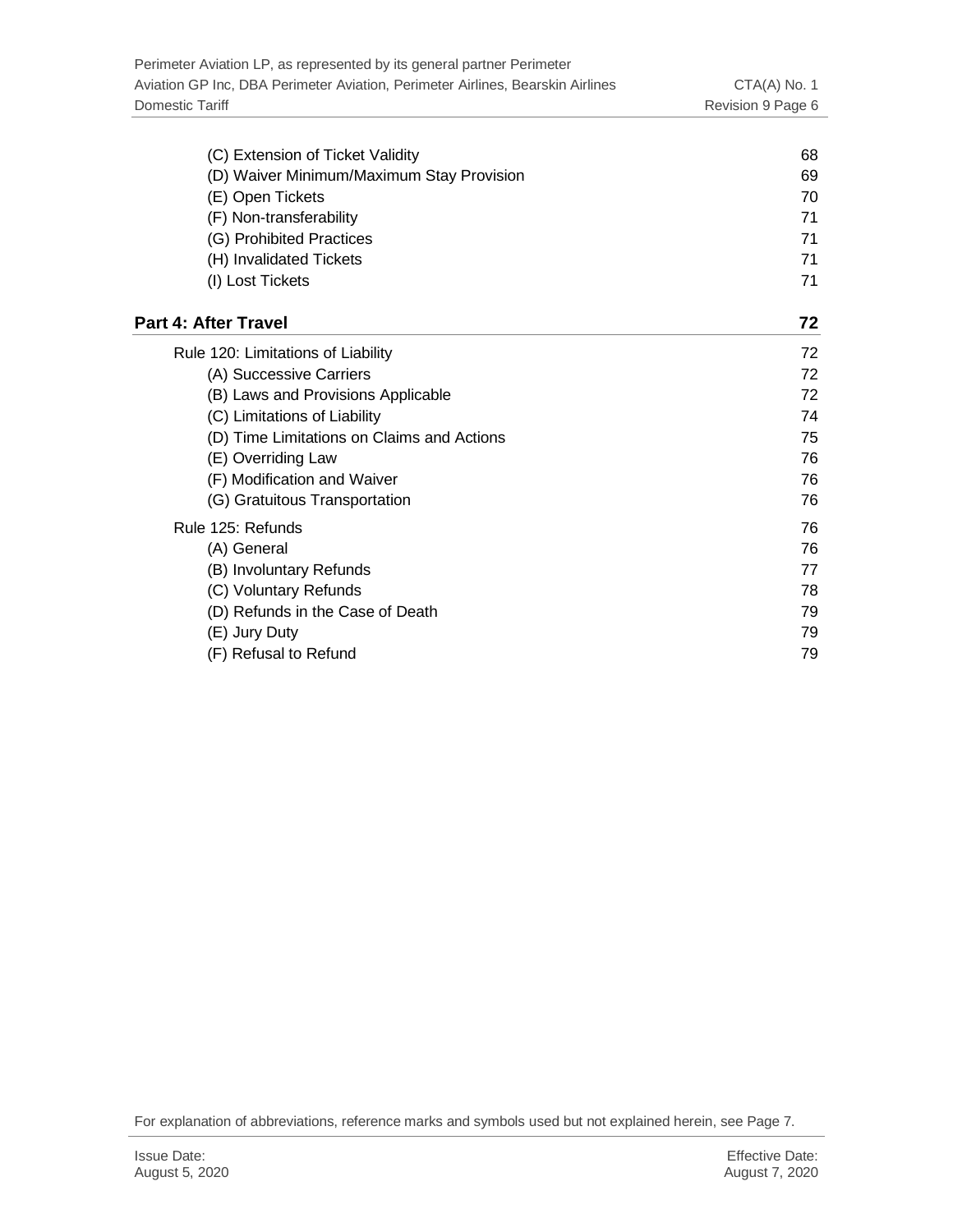# <span id="page-6-0"></span>**Part 1: General Tariff Information**

# <span id="page-6-1"></span>**Acronyms, Abbreviations, Reference Marks and Symbols**

- \$ Dollar(s)
- (C) Denotes Change which results in neither increases or decreases
- (I) Denotes Increase
- (N) Denotes Addition
- (R) Denotes Reduction
- (X) Denotes Cancellation
- CAB Civil Aeronautics Board of the United States (Department of Transportation)
- CAD Canadian Dollar(s)
- CTA Canadian Transportation Agency
- EU European Union
- IATA International Air Transport Association
- ICAO International Civil Aviation Organization
- N/A Not Applicable
- No Number
- SDR Special Drawing Rights
- USD United States Dollar(s)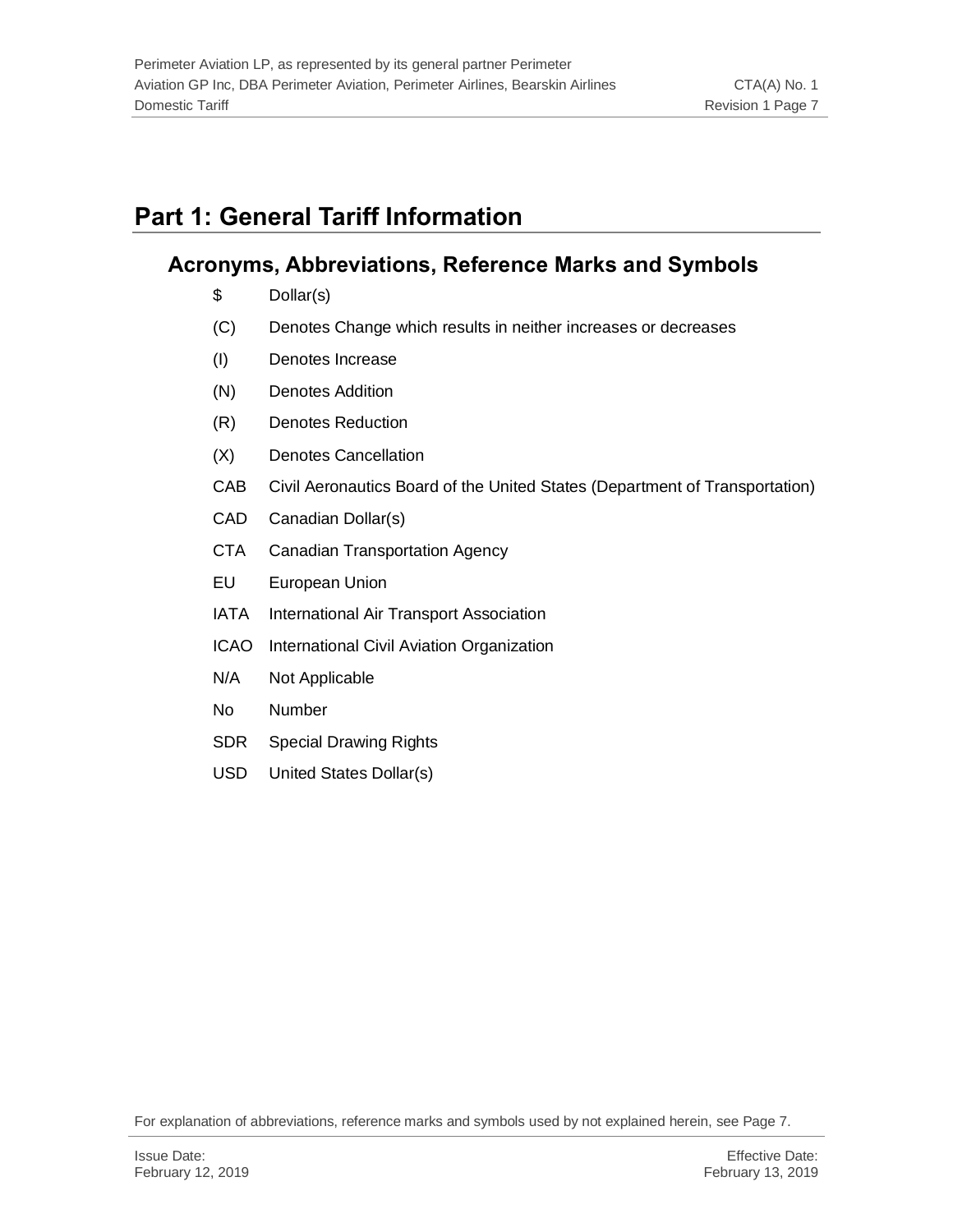# <span id="page-7-0"></span>**Rule 1: Definitions**

"**Affected Flight"** means the flight involved in a schedule irregularity.

**"Airport"** includes any landing area used to enplane or deplane passengers and baggage.

**"Alternate Transportation"** means another flight (or flights) on the services of the same carrier or a flight (or flights) on the services of another carrier.

**"Animals"** in addition to the usual connotation includes reptiles, birds, poultry and fish.

**"Baggage"** means any good that is necessary or appropriate for the wear, use, comfort, or convenience of the passenger for the purpose of the trip. Unless otherwise specified, it shall include both checked and unchecked baggage of the passenger.

**"Baggage Identification Tag"** means a document issued by the carrier solely for identification of checked baggage, part of which is given to the passenger as a receipt for the passenger's checked baggage and the remaining part is attached by the carrier onto a particular piece of the passenger's checked baggage.

**"Boarding Area"** means the point where the passenger's flight coupons are lifted and kept by the carrier or the point where the carrier examines the passenger's boarding pass prior to the passenger being permitted on the aircraft.

**"Boarding Pass"** includes either a paper document or an electronic document issued by the carrier to the passenger and serves as a record that the passenger has checked in for their flight and, when it shows a seat assignment, it permits a passenger to board a particular flight.

**"Boarding Time Deadline"** is the time limit specified by the carrier by which the passenger must be present at the designated boarding area of their flight.

**"Canada"** means the ten provinces of Canada, the Yukon Territory, the Districts and Islands comprising the Northwest Territories of Canada and Nunavut.

**"Carrier"** means Perimeter Aviation LP, as represented by its general partner Perimeter Aviation GP Inc, DBA Perimeter Aviation, Perimeter Airlines and Bearskin Airlines.

**"Checked Baggage"** means baggage of which the carrier takes sole custody and for which the carrier issues a baggage identification tag.

**"Check-in Deadline"** is the time limit specified by the carrier by which the passenger must have completed check-in formalities and received a boarding pass.

For explanation of abbreviations, reference marks and symbols used by not explained herein, see Page 7.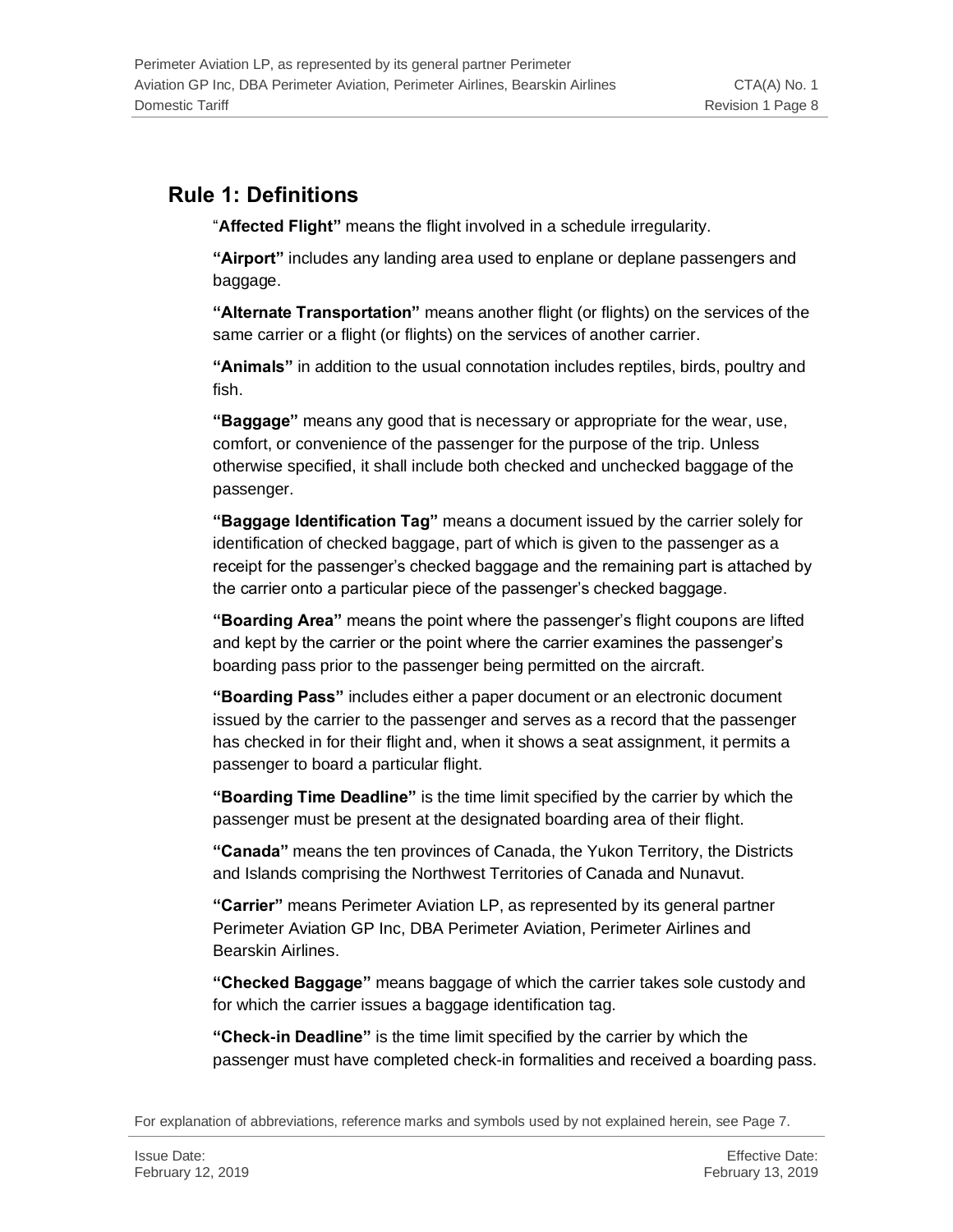**"Circle Trip"** means any trip conducted in a continuous and circuitous route where the point of origin is also the ultimate destination but is not a round trip because it involves more than one stopover.

**"Code-share"** refers to a marketing arrangement in which two or more airlines i.e. marketing carrier(s) sell seats using their own airline code on a flight that one of them operates (i.e. the operating carrier).

**"Comparable Air Transportation"** is similar transportation provided by the carrier at no extra cost to the passenger in lieu of the passenger's original flight reservations.

**"Convention"** means the Convention for the unification of certain rules relating to international carriage by air, signed at Warsaw, 12 October 1929, or that convention as amended by the Hague protocol, 1955, or the Montreal Convention signed in Montreal on 28 May, 1999 whichever may be applicable to carriage hereunder.

**"Conjunction Ticket"** means a ticket issued to a passenger concurrently with another ticket(s) which together constitute a single contract of carriage.

**"Destination"** means the ultimate stopping place according to the contract of carriage, as shown on the ticket. In round trip itineraries, the destination and the origin are the same.

**"Domestic Transportation"** means air transportation between points in Canada, from and to the same point in Canada or between Canada and a point outside Canada that is not in the territory of another country.

**"Emotional Support Animal"** means an animal that is required for emotional or psychiatric support during travel. The types of emotional support animals allowed for transport by the Carrier are restricted to dogs or cats.

**"Flight Coupon"** means that portion of the ticket which is either held electronically in the carrier's database or on paper when a paper ticket is issued to a passenger. It indicates the particular points between which the passenger is entitled to transportation.

**"Force Majeure"** means any unforeseeable circumstances beyond the carrier's control, the consequences of which could not have been avoided even if all due care had been exercised including, but without limitation, meteorological and geological conditions, acts of God, strikes, riots, civil commotions, embargoes, wars, hostilities, disturbances, unsettled international conditions, shortage of fuel or facilities, or labour disputes, either actual, threatened or reported.

**"Goods"** means anything that can be transported by air, including animals but does not include mail, other than in plane load lots. All transportation of goods is identified in the Cargo tariff.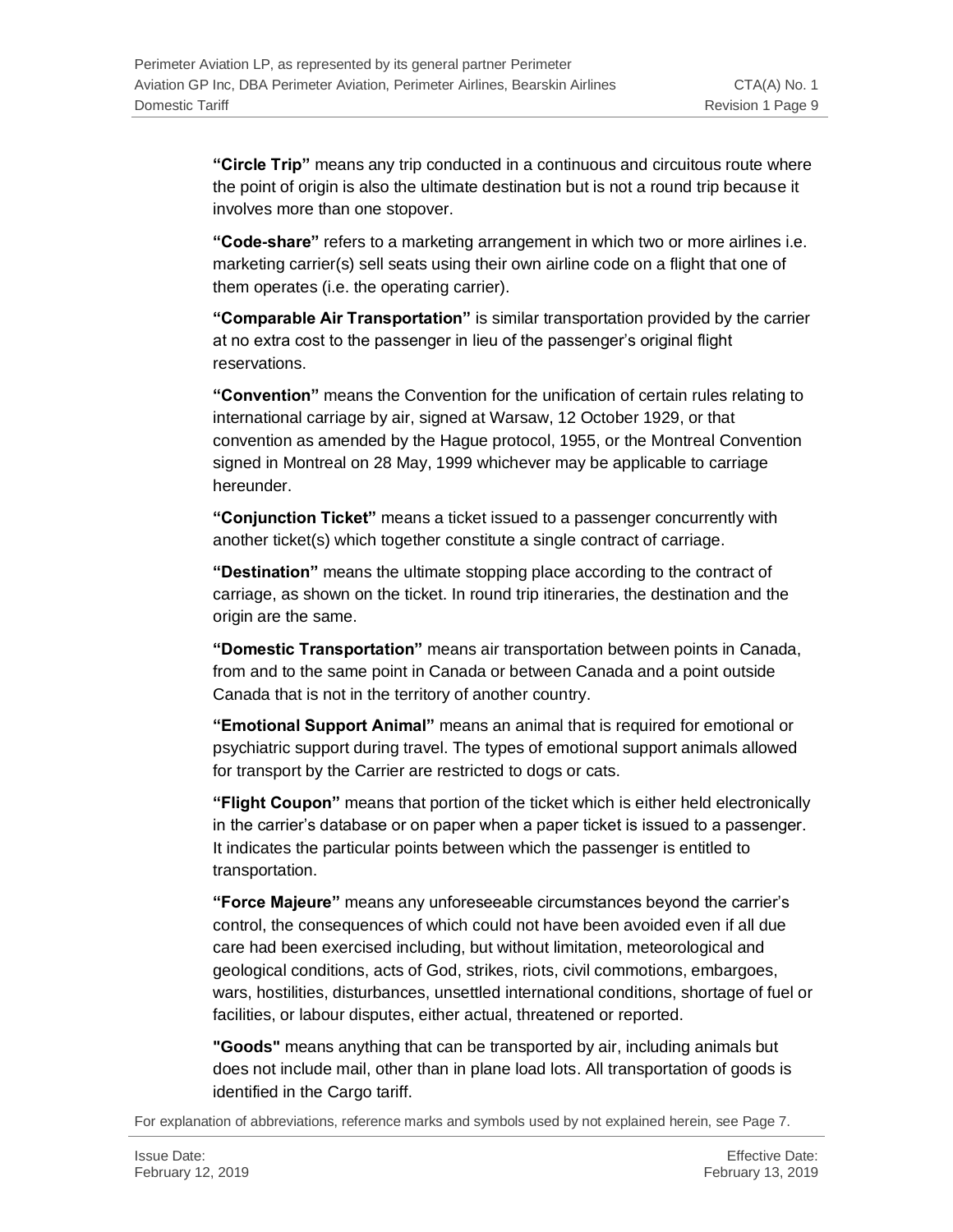**"Immediate Family"** means spouse, parents and grandparents, children and grandchildren, brothers and sisters, mother in law and father in law, brothers in law and sisters in law, daughters in law and sons in law. Adopted and step members are also included in immediate family.

**"International Transportation"** means air transportation between Canada and a point in the territory of another country.

**"Involuntary Refunds"** means a refund of an unused ticket or portion required as a result of the carrier cancelling a flight, failing to operate a flight according to schedule, failing to stop at a point to which the passenger is destined or is ticketed to stop over, or causing the passenger to miss a connecting flight, being unable to provide previously confirmed space, substituting a different type of equipment or class of service or where, because of safety or legal requirements or the condition or conduct of the passenger, carriage is refused.

**"Itinerary/Receipt"** means a travel document or documents the carrier or its agent issues to the passenger travelling on a ticket. The itinerary/receipt contains the passenger's name, flight information and notices relevant for the journey. This document is to be retained by the passenger during the entire journey.

**"Lift"** means a process to assist a person with a person with a disability to board and deplane an aircraft with the use of a device that is carried by two or more individuals other than the passenger.

**"Minor"** means a person who has not reached his/her 12th birthday on the date that travel commences.

"Normal Fare" means the highest priced fare established for a first, business or economy class service during the period of applicability.

**"Open-date Ticket"** means a ticket issued to a passenger without the passenger having specified or made a decision concerning the date of travel. Travel is subject to a specific flight being selected to travel on, an actual reservation for space being confirmed in the carrier's reservation system, a boarding pass being issued and the passenger meeting all carrier-imposed restrictions.

**"Origin"** means the initial starting place of the journey as shown on the ticket.

**"Overbooking/Oversold"** is the result of selling more seats than the available number of seats on a flight.

**"Passenger"** means any person, except members of the crew, carried or to be carried in an aircraft with the consent of the carrier pursuant to a valid contract of carriage.

For explanation of abbreviations, reference marks and symbols used by not explained herein, see Page 7.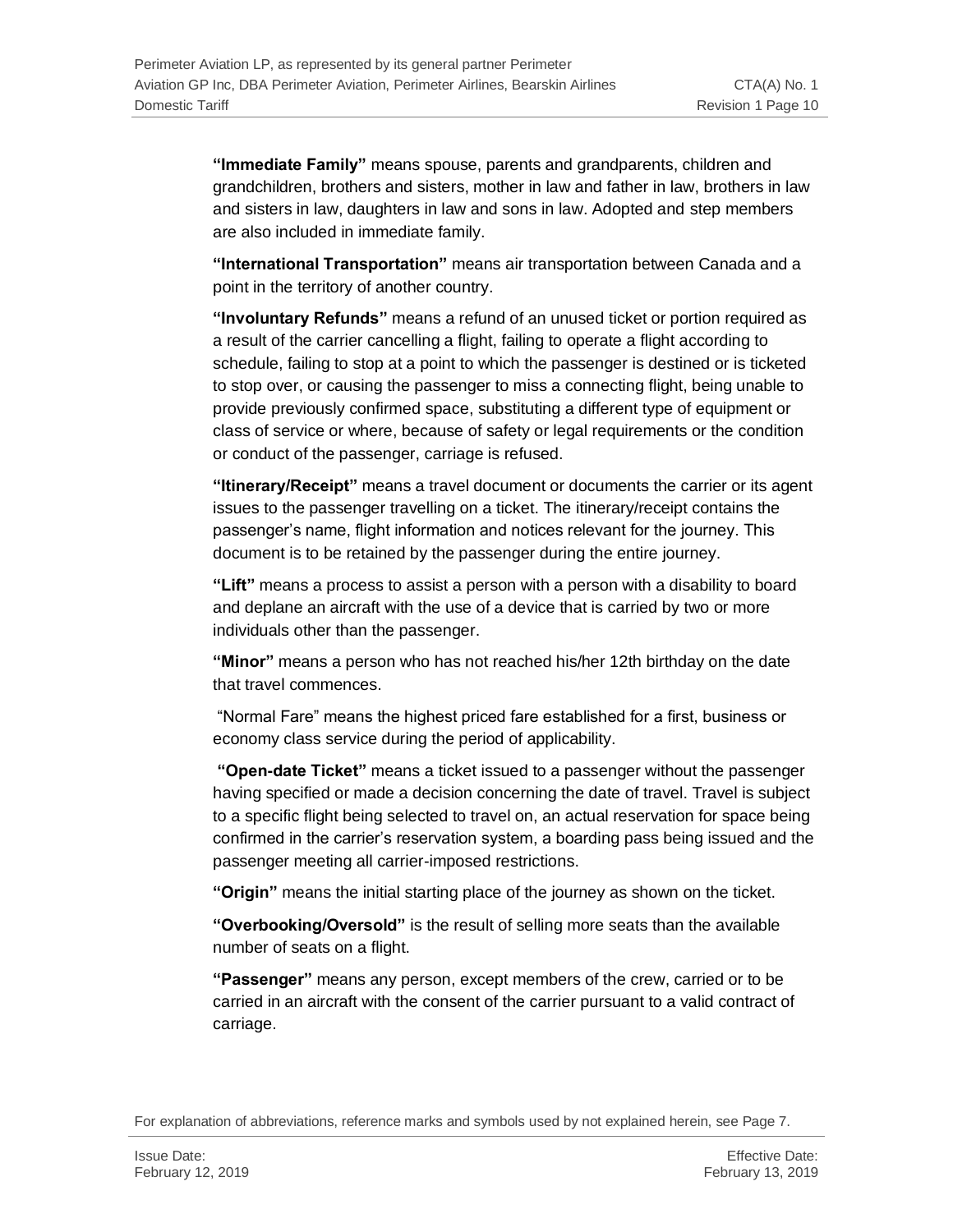**"Person with a Disability"** includes any person who, by virtue of a locomotor, sensory, intellectual, or other impairment, or a mental health condition, requires services or assistance beyond those normally offered by the carrier to meet their disability-related needs.

**"Personal information"** means information about an identifiable individual, but does not include the name, title or business address or telephone number of an employee of an organization.

**"Reservation"** is a record, either in paper form or in electronic form, of the accommodation held by a passenger on a given flight. The reservation would specify the date and times of travel, flight number and the class of service to be provided the passenger.

**"Routing"** establishes the possible points via which travel may take place for a specific fare.

**"Schedule Irregularities"** means the following:

- a. Delays in the scheduled departure or arrival of the carrier's flight resulting in the passenger missing his/her onward connecting flight(s) or any other delay or interruption in the scheduled operation of the carrier's flight, or;
- b. Cancellation of flight, or omission of a scheduled stop, or;

**"Same day schedule change"** means the following:

- a. Substitution of aircraft or of a different class of service, or;
- b. Schedule changes which require rerouting of a passenger at departure time of his or her original flight.

**"Self-reliant"** means that a person does not require services related to a disability beyond that normally provided by the carrier, or beyond that which applicable rules or regulations require the carrier to provide.

**"Service Animal"** means an animal that is required by a person with a disability for assistance and is certified, in writing, as having been trained by a professional service animal institution to assist a person with a disability and which is properly harnessed in accordance with standards established by a professional service animal institution. Service dogs are the only type of service animal currently accepted by the Carrier.

**"Special Fare"** means any fare other than a Normal Fare.

**"Stopover"** is a deliberate interruption of a journey initiated by the passenger and agreed to in advance by the carrier at a point between the place of departure and the place of destination. The deliberate interruption must be for a purpose other than changing aircraft.

For explanation of abbreviations, reference marks and symbols used by not explained herein, see Page 7.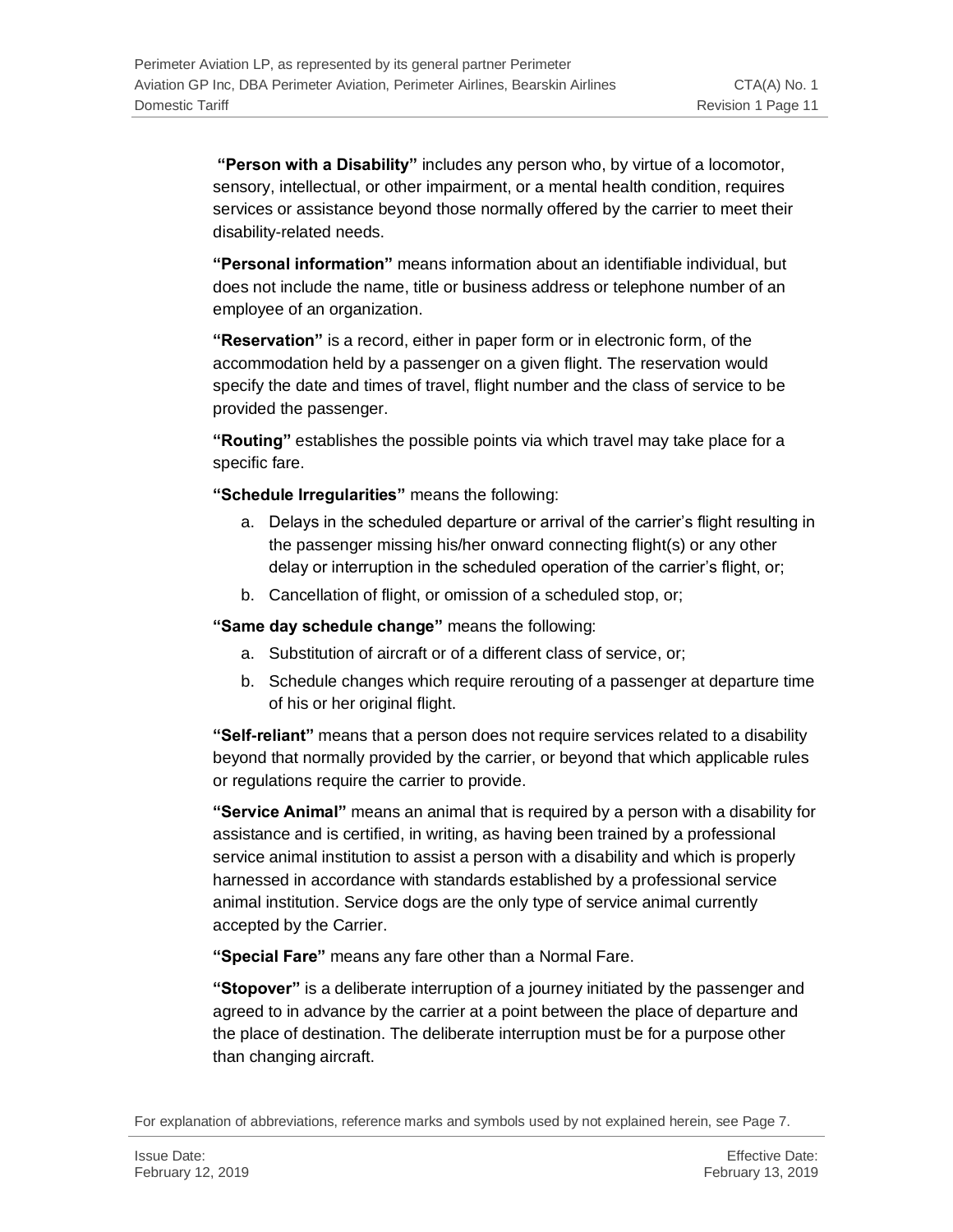**"Tariff"** means a schedule of fares, rates, charges or terms and conditions of carriage applicable to the provision of an air service and other incidental services.

**"Ticket"** means either a paper or electronic document issued by or on behalf of the carrier which includes the passenger's flight coupons. The ticket serves as evidence of payment of air fare and constitutes for the passenger proof of their contract of carriage. It also has detailed information to ensure proper processing and handling. In instances where a ticket exists as an electronic document, the carrier issues to the passenger, as proof of purchase, an itinerary/receipt.

**"Traffic"** means any persons or goods that are transported by air.

**"Transfer Point"** means any point at which the passenger transfers between aircraft.

**"Unchecked Baggage"** means any carry-on or carry-out baggage accompanying the passenger other than checked baggage.

**"United States of America"** or the "United States" or the "U.S.A." means the area comprising the 48 contiguous Federated States, The Federal District of Columbia, Alaska, Hawaii, Puerto Rico, the U.S. Virgin Islands, American Samoa, Guam, Midway and Wake Islands.

**"Voluntary Refunds"** means a refund of an unused or partially used ticket for reasons other than those mentioned under the definition of an involuntary refund.

**"Voucher"** means a monetary credit provided either in paper or electronic format to a passenger that may be used toward future travel services with the Carrier.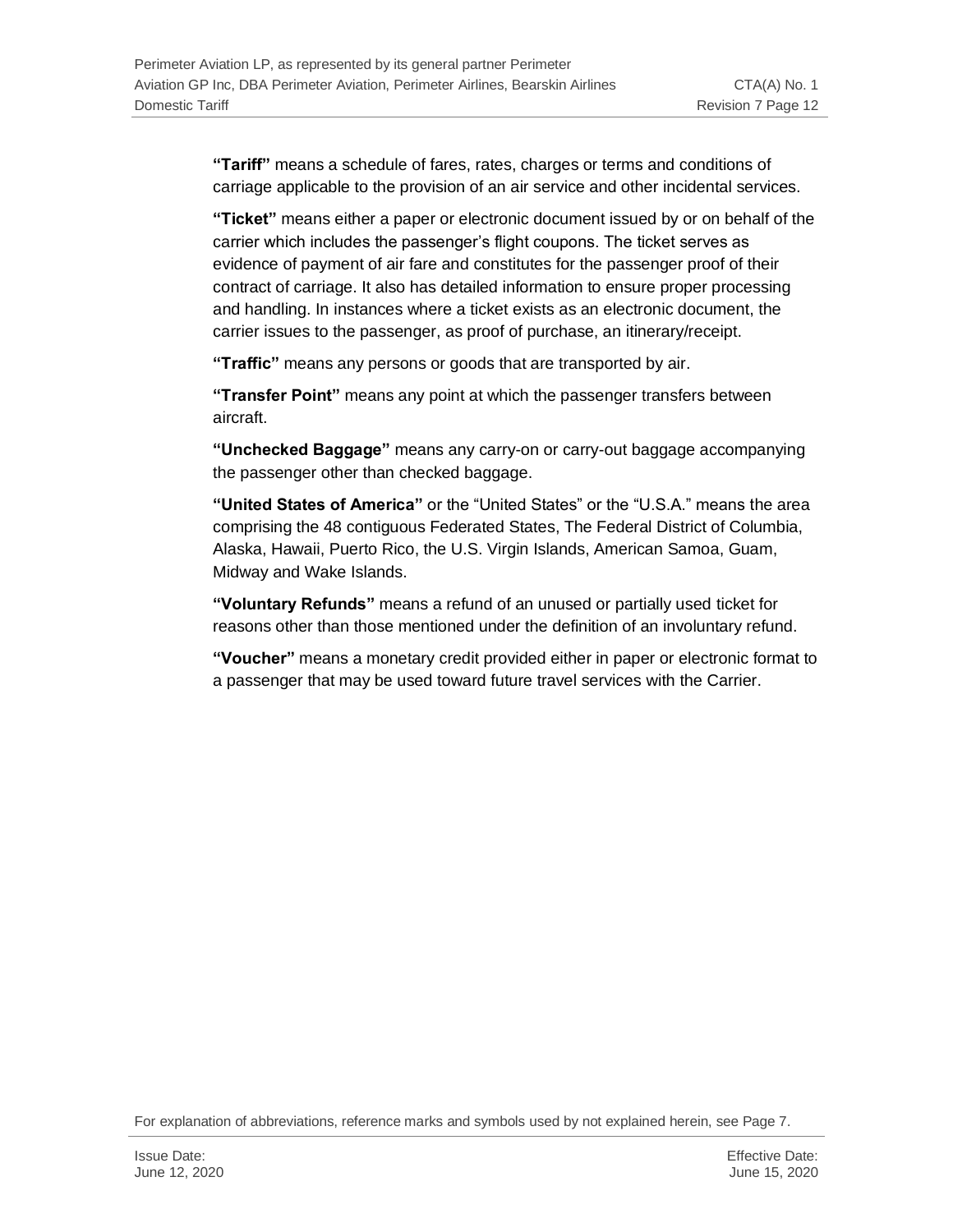#### **Destinations Served**

| Airport                    | <b>Airport Code</b> | <b>Airport</b>           | <b>Airport Code</b> |
|----------------------------|---------------------|--------------------------|---------------------|
| <b>Bearskin Lake</b>       | <b>XBE</b>          | <b>Red Lake</b>          | <b>YRL</b>          |
| <b>Berens River</b>        | <b>YBV</b>          | <b>Red Sucker Lake</b>   | <b>YRS</b>          |
| <b>Brochet</b>             | <b>YBT</b>          | Round Lake/Weagamow Lake | ZRJ                 |
| Cat Lake                   | <b>YAC</b>          | Sachigo Lake             | <b>ZPB</b>          |
| <b>Cross Lake</b>          | <b>YCR</b>          | Sandy Lake               | ZSJ                 |
| Deer Lake                  | <b>YVZ</b>          | St. Theresa Point        | <b>YST</b>          |
| Dryden                     | <b>YHD</b>          | Sault Ste. Marie         | <b>YAM</b>          |
| <b>Fort Frances</b>        | YAG                 | Shamattawa               | <b>ZTM</b>          |
| <b>Gods Lake Narrows</b>   | <b>YGO</b>          | Sioux Lookout            | <b>YXL</b>          |
| God's River                | ZGI                 | South Indian Lake        | <b>XSI</b>          |
| <b>Island Lake</b>         | YIV                 | Sudbury                  | <b>YSB</b>          |
| Kenora                     | <b>YQK</b>          | <b>Tadoule Lake</b>      | <b>XTL</b>          |
| Lac Brochet                | <b>XLB</b>          | <b>Timmins</b>           | <b>YTS</b>          |
| <b>Little Grand Rapids</b> | <b>ZGR</b>          | Thompson                 | <b>YTH</b>          |
| North Bay                  | <b>YYB</b>          | <b>Thunder Bay</b>       | <b>YQT</b>          |
| North Spirit Lake          | <b>YNO</b>          | Wasagamack               | <b>WAS</b>          |
| Norway House               | <b>YNE</b>          | Winnipeg                 | <b>YWG</b>          |
| Oxford House               | YOH                 | <b>York Landing</b>      | <b>ZAC</b>          |
| Pikangikum                 | <b>YPM</b>          |                          |                     |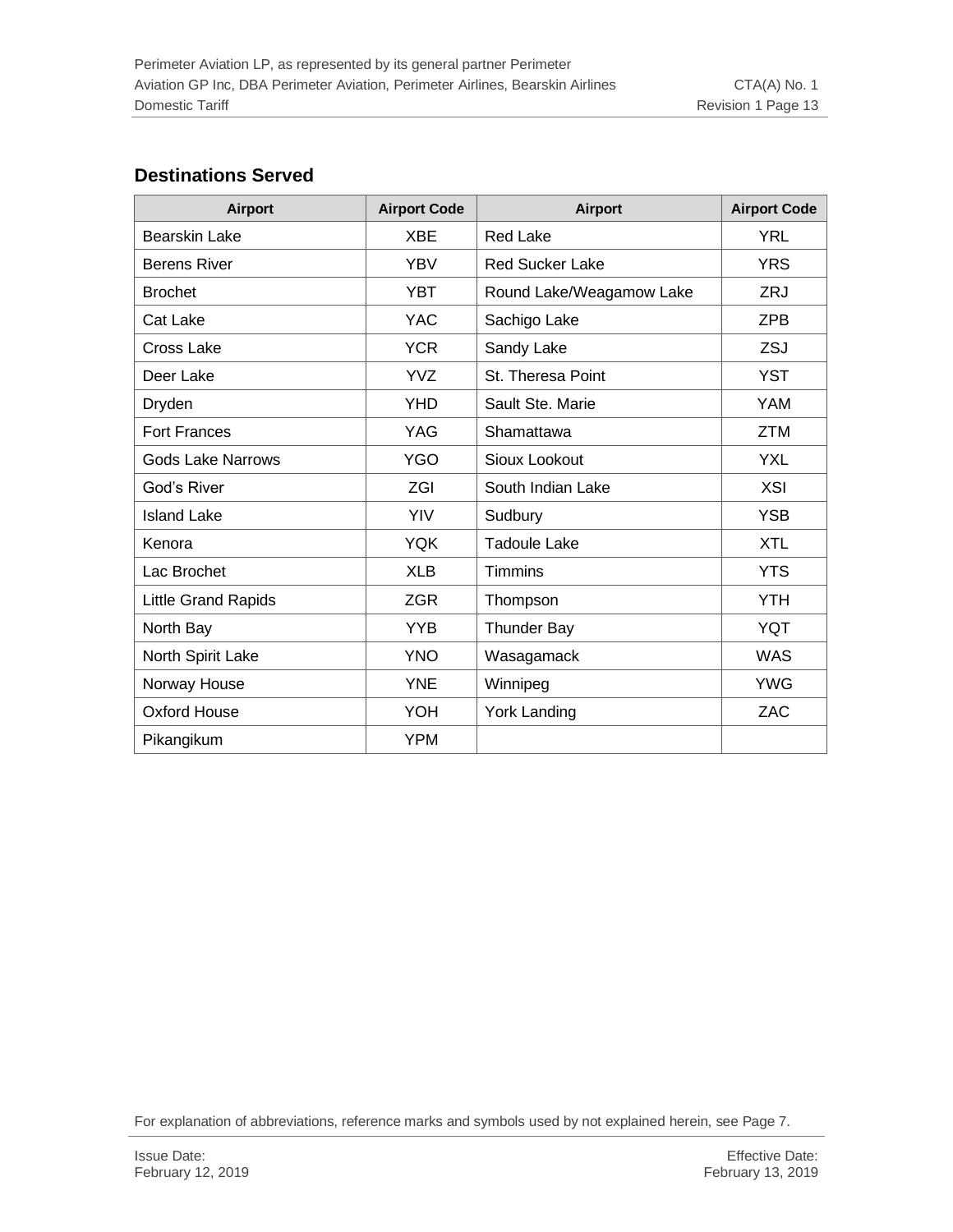# <span id="page-13-0"></span>**Rule 5: Application of Tariff**

### <span id="page-13-1"></span>**(A) General**

- 1. This Tariff is applicable to the transportation of passengers and their accompanying baggage using aircraft operated by the Carrier.
- 2. With the approval of the Agency, the carrier may enter into code-share agreements with other air carriers whereby it will market, as its own, flights operated by those other carriers. In such cases, this tariff is applicable to the transportation of passengers and their baggage on all flights operated by other carriers yet marketed and sold as Perimeter Aviation LP.
- 3. Unless the fare rule governing a specific fare basis code applicable to the transportation purchased by the passenger states otherwise, the general rules contained in this tariff will apply.
- 4. The content of this tariff constitutes the contract between the carrier and the passenger. Should there be a conflict between this tariff and any other document issued or posted by the carrier, this tariff will prevail.
- 5. No agent, employee or representative of the carrier has the authority to alter, modify or waive any provisions of this tariff.
- 6. The Carrier's rules, regulations and conditions of carriage as found in this tariff are subject to change without notice only when required by applicable laws, government regulations, orders and requirements.
- 7. The Carrier will be responsible for the furnishing of transportation only over its own services, including those services offered via code-share arrangements where the flight is operated by another carrier. However, when the carrier issues a ticket, baggage check, or make any other arrangements for transportation over the services of any other carrier (whether or not such transportation is part of a through service), the carrier acts only as agent for such other carrier and the tariff of that other carrier will apply. Perimeter Aviation LP will assume no responsibility for the acts or omissions of such other carrier.

# <span id="page-13-2"></span>**(B) Gratuitous Carriage**

Except for the provisions of the Convention, the carrier reserves the right to exclude the application of all or any part of this tariff with respect to gratuitous carriage as stated in this tariff.

For explanation of abbreviations, reference marks and symbols used by not explained herein, see Page 7.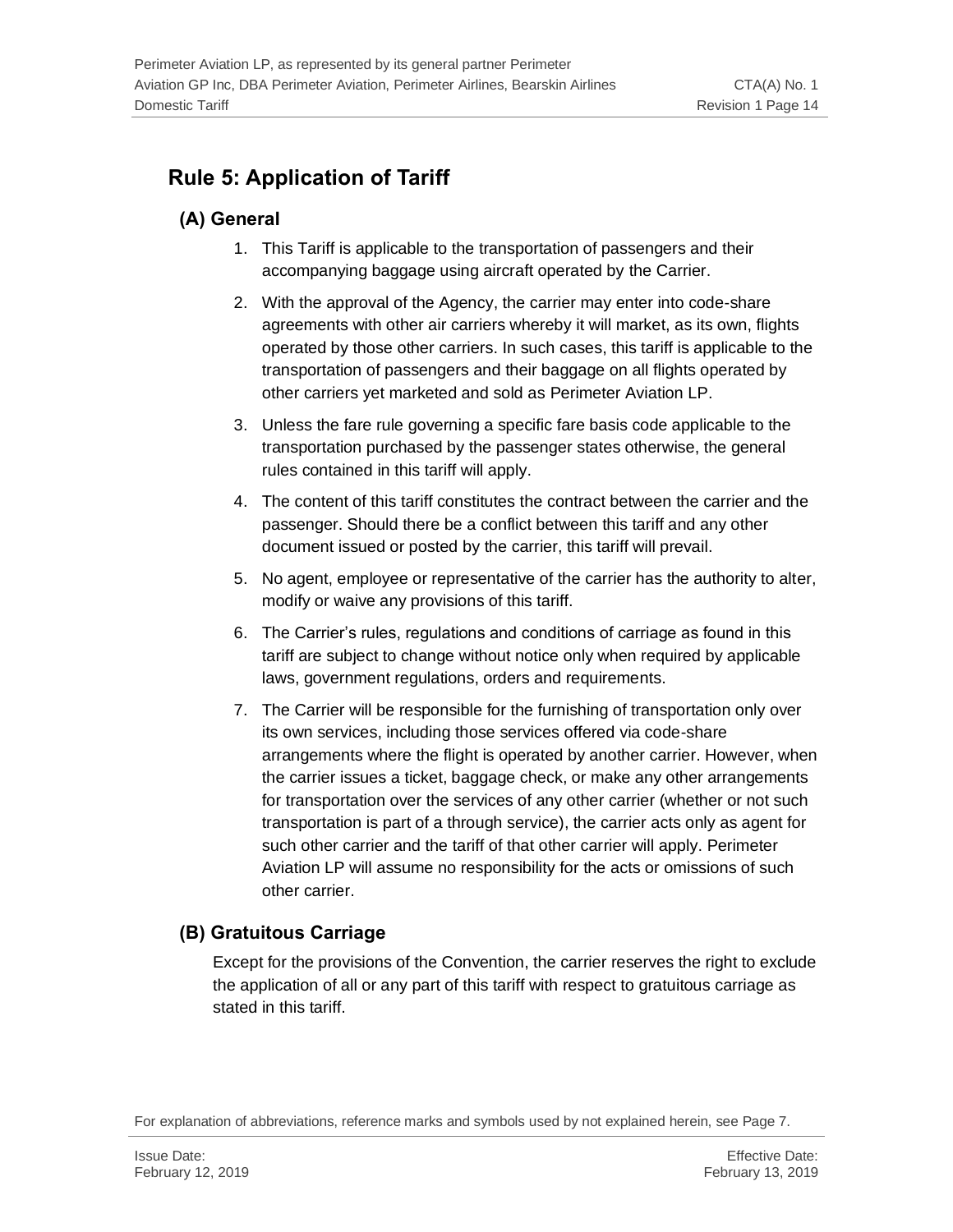### <span id="page-14-0"></span>**(C) Passenger Recourse**

Any compensation offered to passengers is found in this tariff and is subject to applicable government regulations.

In the case of dispute with the air carrier, passengers should, as the first recourse, try to resolve any problem by dealing directly with the carrier. If the passenger has attempted to resolve a complaint with the carrier and is still not satisfied, the passenger may take the matter to either the Canadian Transportation Agency or the appropriate court, as the passenger prefers.

# <span id="page-14-1"></span>**Rule 7: Protection of Personal Information**

### <span id="page-14-2"></span>**(A) Accountability**

The carrier is responsible for personal information under its control.

The carrier uses contractual means to ensure that the passenger's personal information is afforded protection whenever a third party service provider is used to perform services on the carrier's behalf, including, without limitation, services relating to information technology, data processing and storage, research, marketing, conducting surveys and customer relations. In some cases, these third party service providers may be located outside Canada and may be required to disclose information to government authorities in those countries.

Should the passenger have any questions regarding the carrier's policy with respect to the protection of personal information or concerns with respect to the carrier's handling of personal information, the carrier may be contacted at: [privacy@perimeter.ca](mailto:privacy@perimeter.ca)

### <span id="page-14-3"></span>**(B) Identifying Purpose of Collection**

When a passenger purchases an airline ticket or makes a flight booking, or when a third party does so on the passenger's behalf, the carrier will require that certain personal information related to the passenger be provided to complete the transaction. This may include the passenger's name, gender, address, e-mail address, telephone number, and information related to the passenger's form of payment. This information is required to identify the passenger, in order to contact the passenger, and to complete the purchasing process.

#### **Information required by Government Authorities**

There may be situations in which a carrier is required by government authorities to collect, use or disclose personal information about a passenger, without the passenger's knowledge or consent. Information that carriers are required to collect by government authorities, as a result of the passenger's boarding location and destination, may include: the passenger's full name; date of birth; citizenship;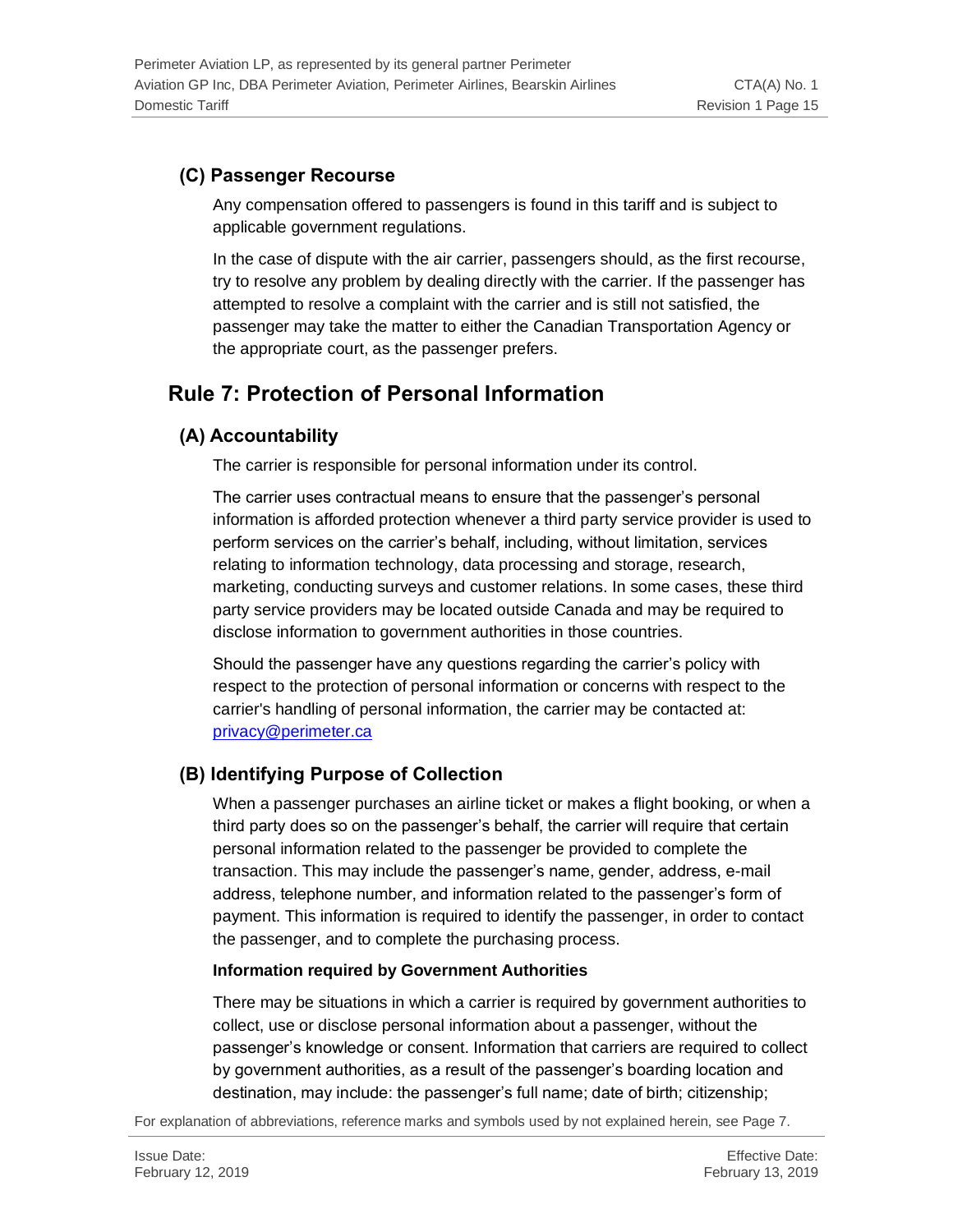gender; passport number and country of issuance; visa number; permanent resident card number; the means by which the passenger paid for his or her flight; details as to how it was booked; and any other personal information collected by the carrier as set out in this policy or as required by such government authority.

#### **Information collected for Additional Services or Marketing and Related Purposes**

When a carrier is requested to provide additional services, for example, the provision of special meals, oxygen or stretcher services, accommodation for passengers with disabilities or to oversee the travel of unaccompanied minors, etc. the carrier may collect additional personal information not otherwise required.

Personal information collected from passengers may also be used for marketing and related purposes.

### <span id="page-15-0"></span>**(C) Consent**

The carrier will collect, use and disclose personal information about the passenger with the passenger's knowledge and consent, unless otherwise required or allowed by law. Prior to collecting personal information, the carrier will identify the purposes for doing so and limit the collection, use and disclosure of personal information to those purposes.

Generally, the carrier will collect personal information from the passenger, and use it and disclose it with consent received from the passenger or from someone on the passenger's behalf.

If the carrier identifies a new purpose for using or disclosing the passenger's personal information, unless otherwise required by law, the carrier will contact the passenger to obtain his or her consent for the new use or disclosure and the carrier may use the passenger's contact information, including the passenger's e-mail address, to do so.

Passengers can give consent in many ways. For example:

- a. an application form may be used to seek consent, collect information, and inform the passenger of the use that will be made of the information. By completing and signing the form, the passenger is giving consent to the collection and the specified uses of the information;
- b. a checkoff box may be used to allow the passenger to request that their name and address not be given to third parties. A passenger who does not check the box is assumed to consent to the transfer of their information to third parties;
- c. consent to the carrier may be given orally when information is collected over the telephone; or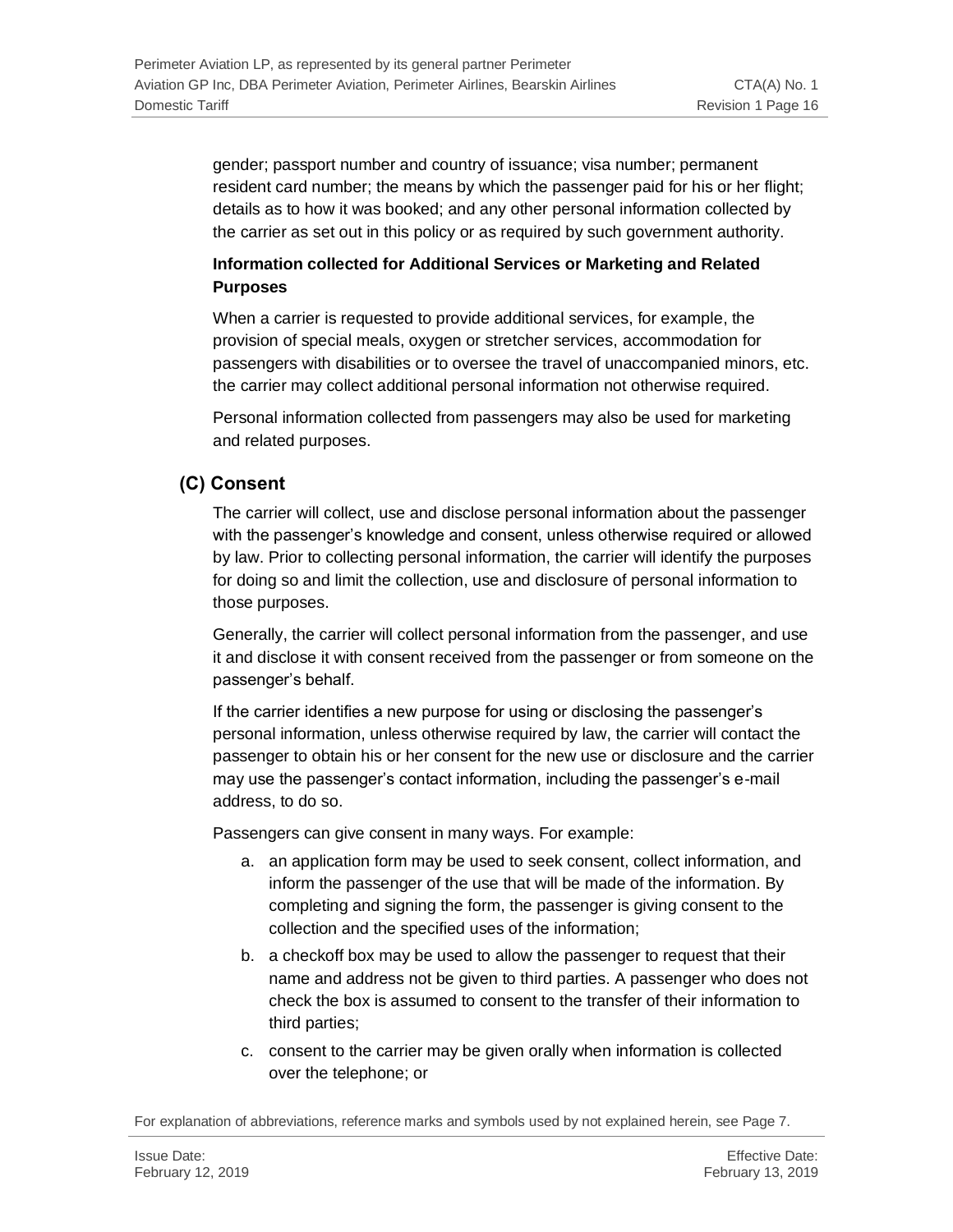d. consent to the carrier may be given at the time that passengers use a product or service.

There may be certain circumstances where personal information can be collected, used, or disclosed without the knowledge and consent of the passenger. For example, legal, medical, or security reasons may make it impossible or impractical to seek consent. When information is being collected for the detection and prevention of fraud or for law enforcement, seeking the consent of the passenger might defeat the purpose of collecting the information. Seeking consent may be impossible or inappropriate when the passenger is a minor, seriously ill, or has a mental health condition.

#### **Withdrawal of Consent**

A passenger may withdraw consent at any time, subject to legal or contractual restrictions and reasonable notice. The carrier will inform the passenger of the implications of such withdrawal.

#### **Third Party Bookings and Changes to Bookings**

If a third party, including a family member, friend, or work colleague, seeks to make a booking on a passenger's behalf, that third party may be asked to provide the carrier with the same personal information that the carrier would normally collect from the passenger directly in order to complete the transaction. Unless and until the carrier is advised otherwise, the carrier considers that such a third party has the passenger's consent and authorization to provide the carrier with the passenger's personal information and make bookings (and changes thereto) on the passenger's behalf in accordance with the carrier's privacy policy set out in this tariff. Please note that the collection, use and disclosure of the passenger's personal information by a third party is subject to the passenger's dealings with the third party and any applicable privacy policies and practices the third party may have.

If a third party who has booked the passenger's current flight or other travel service or who otherwise has the passenger's full name and booking reference, contacts the carrier and seeks information on the passenger's booking or wishes to make changes to it, the carrier will disclose the passenger's booking information. The carrier will also allow such third party to make changes to the passenger's booking as the carrier will conclude that the passenger has given the third party his or her consent to do so. If the passenger does not want a third party to be able to obtain information on or make changes to the passenger's booking, the passenger should not share the passenger's booking reference with the third party.

### <span id="page-16-0"></span>**(D) Limiting Collection**

The carrier will limit the collection of personal information to that which is necessary to fulfill the purposes for which it was identified by the carrier.

For explanation of abbreviations, reference marks and symbols used by not explained herein, see Page 7.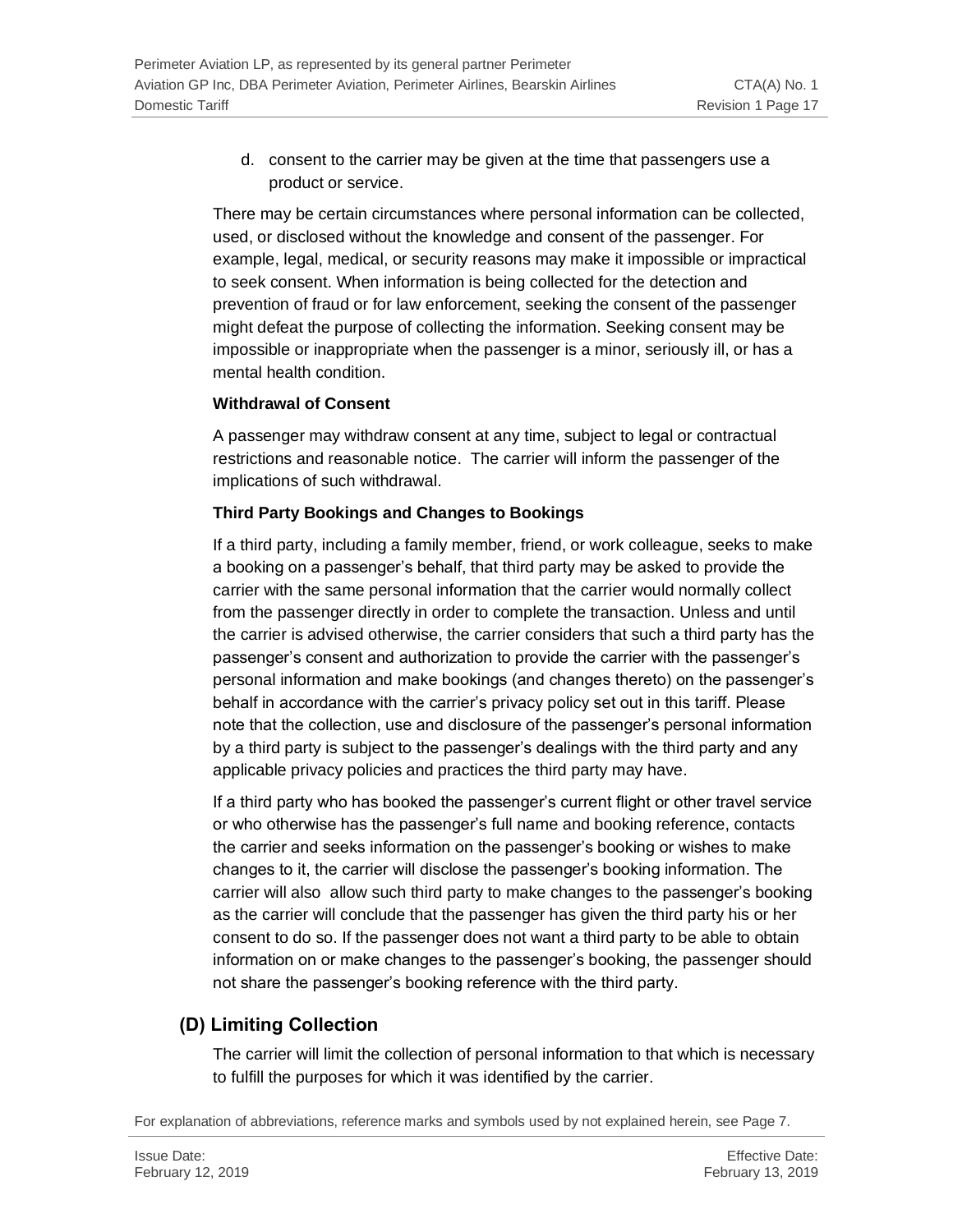Passengers who do not wish to be contacted about special offers or for marketing, research, and survey purposes or any other reason not directly linked to the provision of purchased services on a specific flight, should advise the carrier of their preference at the time of booking.

### <span id="page-17-0"></span>**(E) Limiting Use, Disclosure and Retention**

The knowledge and consent of the passenger are required for the collection, use, or disclosure of personal information. If the carrier uses personal information for a new purpose, the carrier must document it, inform the passenger and obtain the passenger's consent once again.

The carrier will not use or disclose the passenger's personal information for purposes other than those for which it was collected without the passenger's consent or as required by law. The passenger should understand that all carriers are required by security laws in several countries to give border control agencies access to passenger data. Accordingly, any information the carrier holds about a passenger and his or her travel arrangements may be disclosed to the appropriate authorities of any country on the passenger's itinerary.

Passenger information is retained for as long as necessary to fulfill the purposes for which it was collected or as required by law. Afterward, the information is destroyed, erased or made anonymous.

### <span id="page-17-1"></span>**(F) Accuracy**

Personal information will be as accurate, complete, and up-to-date as is necessary for the purposes for which it is to be used.

The carrier will provide the means to ensure that a passenger can update his/her personal information when necessary to do so.

#### <span id="page-17-2"></span>**(G) Safeguards**

Personal information will be protected by the carrier through security safeguards appropriate to the sensitivity of the information.

#### <span id="page-17-3"></span>**(H) Openness**

The carrier will make readily available to a passenger specific information about its policies and practices relating to the management of personal information.

#### <span id="page-17-4"></span>**(I) Individual Access**

Upon request, a passenger will be informed of the existence, use and disclosure of his or her personal information and will be given access to that information. The passenger will be able to challenge the accuracy and completeness of the

For explanation of abbreviations, reference marks and symbols used by not explained herein, see Page 7.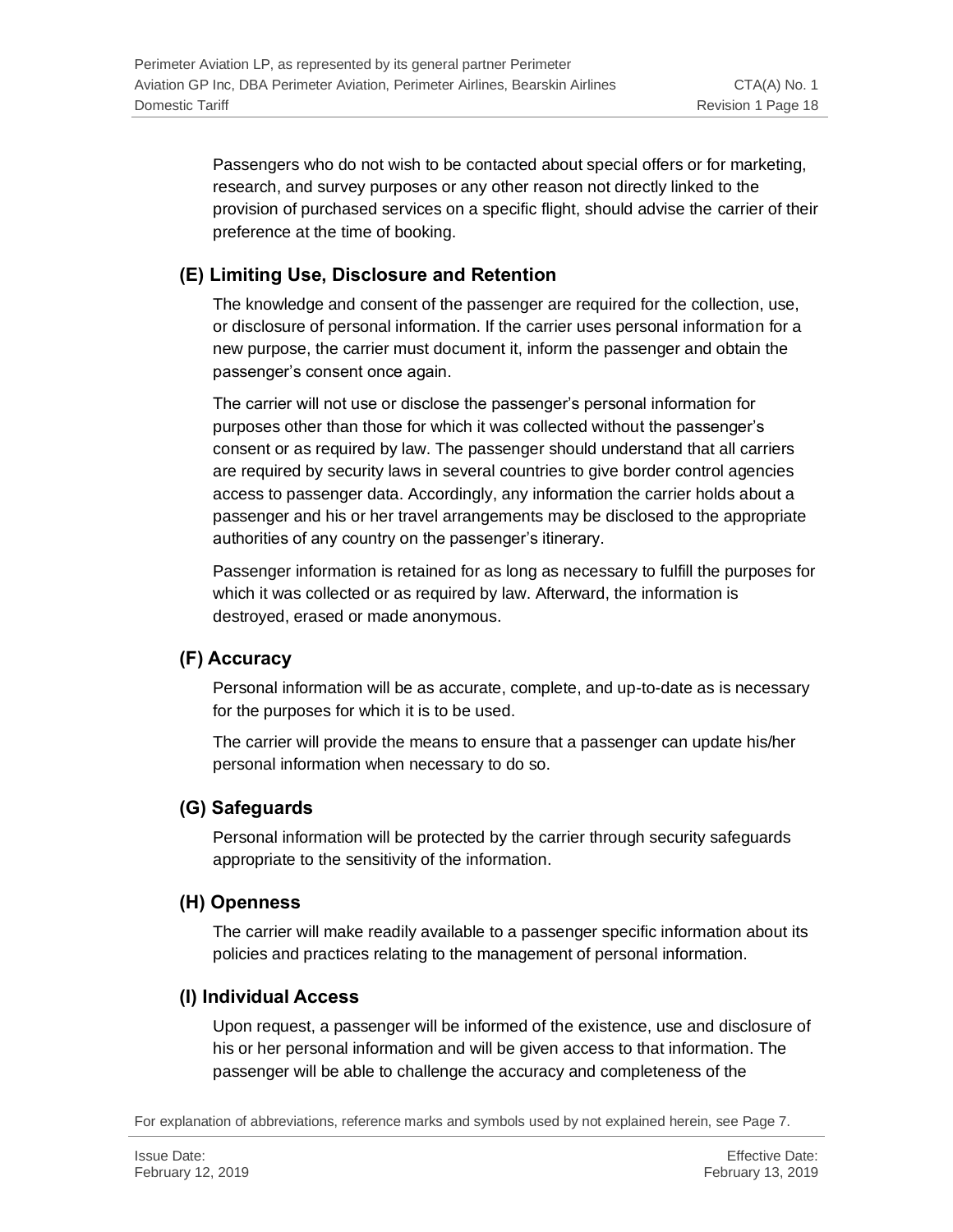information and have it amended as appropriate. Any request must be submitted via the following contact:

<mailto:Reservations.manager@perimeter.ca> [cssupervisors@perimeter.ca](mailto:cssupervisors@perimeter.ca)

All requests will require no more than 5 business days to process.

### <span id="page-18-0"></span>**(J) Challenging Compliance**

A passenger will be able to inquire or complain to the carrier about its compliance with its practices relating to the management of personal information. Inquiries or complaints may be sent to the designated individual(s) accountable for the carrier's compliance at the following address:

[privacy@perimeter.ca](mailto:privacy@perimeter.ca)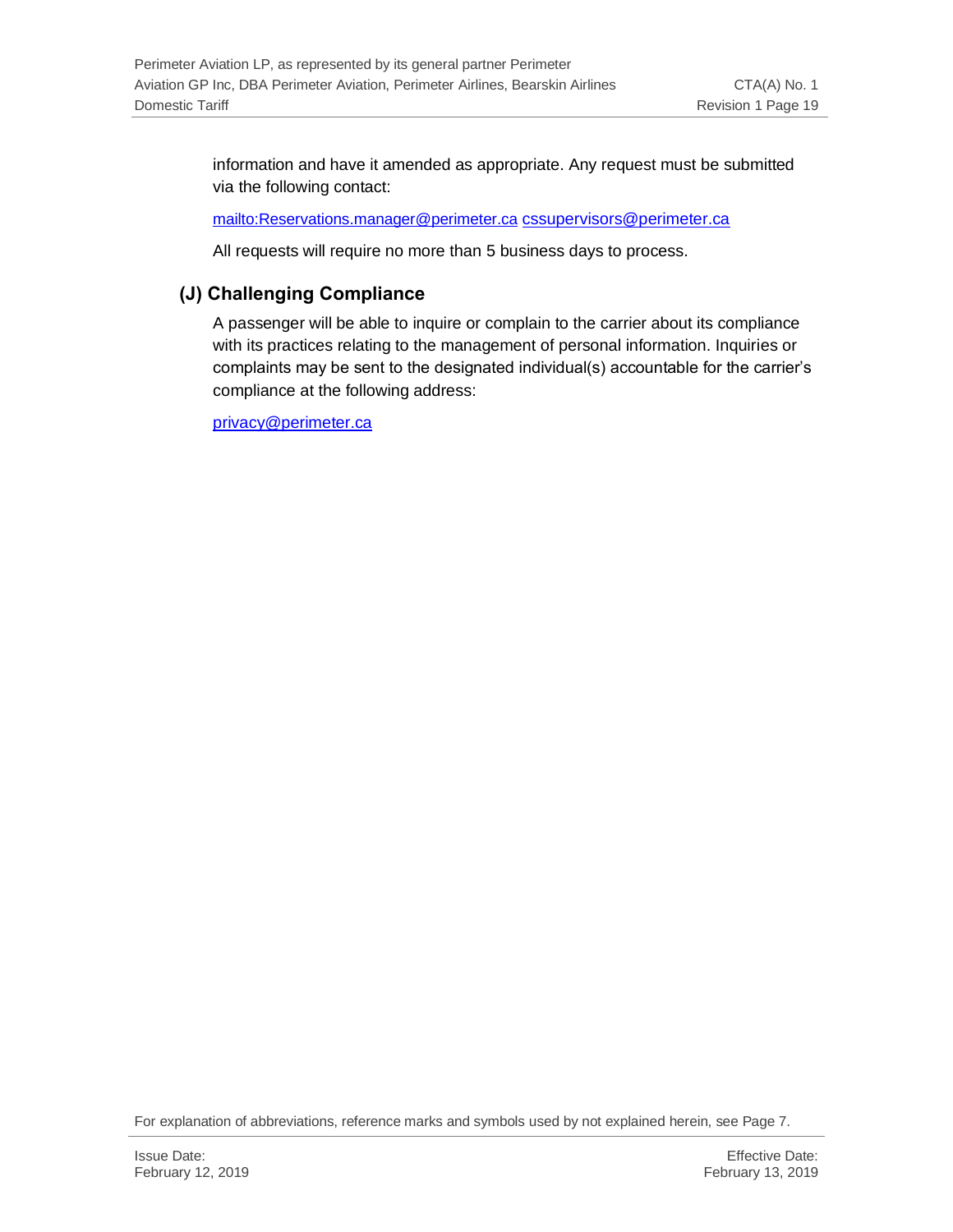# <span id="page-19-0"></span>**Part 2: Before Departure**

# <span id="page-19-1"></span>**Rule 10: Application of Fares and Charges**

### <span id="page-19-2"></span>**(A) General**

Applicable fares are those published by or on behalf of the carrier or, if not published, constructed in accordance with the carrier's tariff.

Fares and charges will apply only to air transportation between the points named on the ticket. Ground transfer services, unless otherwise specified in Rule 85, Ground Transfer Services, will be arranged by the passenger and at his/her own expense and are not subject to the terms of this tariff.

### <span id="page-19-3"></span>**(B) Fares in Effect**

1. Subject to government requirements and this tariff:

#### **a. Applicable to transportation within Canada:**

The applicable fare is the fare in effect on the date which the ticket is issued.

No increase in fares and charges will be collected or more restrictive conditions of carriage (including those related to baggage) applied in the event that an increase in fares and charges occurs or more restrictive conditions are imposed between the date of ticket issuance and the date of travel, provided:

- i. The ticket is issued with confirmed reservations from a point of origin in Canada at fares and charges applicable on the date of ticket issuance for the date of commencement of travel; and,
- ii. The confirmed ticketed reservations are not changed at the passenger's request. Should the passenger request a change to the ticketed reservations then the passenger will be obliged to pay the difference in the fares or be subject to the more restrictive conditions imposed as a result of the change; and
- iii. Sale occurs and the ticket is issued.

If, after a ticket has been issued, a decrease in fares and charges applicable to the transportation covered by the ticket becomes effective, no refund in whole or in part of the original fare will be permitted unless otherwise specified in the applicable fare rule associated with the fare.

For explanation of abbreviations, reference marks and symbols used by not explained herein, see Page 7.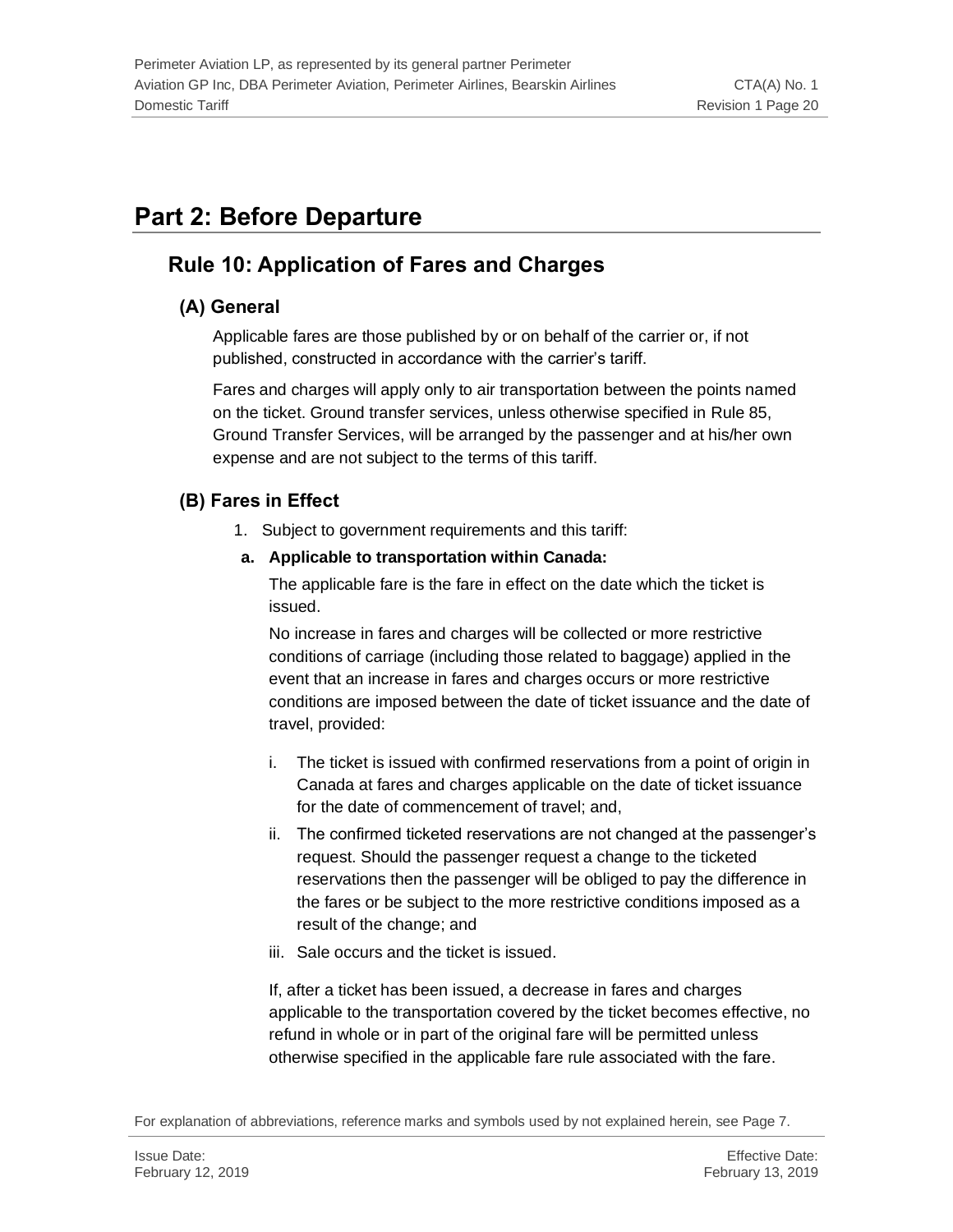## <span id="page-20-0"></span>**FARES:**

| <b>FARE BRAND</b>               | <b>FREEDOM</b>                                |
|---------------------------------|-----------------------------------------------|
| <b>TICKETING</b>                | WITHIN 24 HRS. OF SCHEDULED FLIGHT DEPARTURE  |
| <b>REFUNDABILITY</b>            | <b>REFUNDABLE</b>                             |
| <b>NAME CHANGES</b>             | <b>COMPLIMENTARY</b>                          |
| <b>ANYTIME CHANGES</b>          | <b>COMPLIMENTARY</b>                          |
| <b>SAME DAY AIRPORT CHANGES</b> | <b>COMPLIMENTARY</b>                          |
| <b>SAME DAY AIRPORT STANDBY</b> | <b>COMPLIMENTARY FOR EARLIER FLIGHT</b>       |
| <b>CANCELLATION FEE</b>         | <b>COMPLIMENTARY</b>                          |
| <b>MIN/MAX STAY</b>             | <b>NO RESTRICTION</b>                         |
| <b>BOOKING CLASS</b>            | <b>INDICATED BY FIRST LETTER OF FARE TYPE</b> |
| <b>ADVANCE PURCHASE</b>         | <b>NOT APPLICABLE</b>                         |

| <b>FARE TYPE</b>   | <b>YYP</b>                                                                                                                     |
|--------------------|--------------------------------------------------------------------------------------------------------------------------------|
| <b>APPLICATION</b> | <b>ONEWAY FULL FARE ECONOMY UNRESTRICTED</b>                                                                                   |
| <b>PAYMENT</b>     | <b>MUST BE PAID IN FULL AT LEAST 24 HOURS PRIOR</b><br>DEPARTURE OTHERWISE RESERVATION IS<br><b>CHANGED TO SPACE AVAILABLE</b> |

| <b>FARE BRAND</b>                                                                                                                                                                                                                                                    | <b>FREEDOM</b>                                                                                                                                                                                                                                                                                                          |
|----------------------------------------------------------------------------------------------------------------------------------------------------------------------------------------------------------------------------------------------------------------------|-------------------------------------------------------------------------------------------------------------------------------------------------------------------------------------------------------------------------------------------------------------------------------------------------------------------------|
| <b>TICKETING</b><br><b>REFUNDABILITY</b><br><b>NAME CHANGES</b><br><b>ANYTIME CHANGES</b><br><b>SAME DAY AIRPORT CHANGES</b><br><b>SAME DAY AIRPORT STANDBY</b><br><b>CANCELLATION FEE</b><br><b>MIN/MAX STAY</b><br><b>BOOKING CLASS</b><br><b>ADVANCE PURCHASE</b> | AT TIME OF BOOKING<br><b>REFUNDABLE</b><br><b>COMPLIMENTARY</b><br><b>COMPLIMENTARY</b><br><b>COMPLIMENTARY</b><br><b>COMPLIMENTARY FOR EARLIER FLIGHT</b><br><b>COMPLIMENTARY</b><br><b>NO RESTRICTION</b><br><b>INDICATED BY FIRST LETTER OF FARE TYPE</b><br>INDICATED BY NUMERALS FOLLOWING BOOKING<br><b>CLASS</b> |

| I FARE TYPE        | Y. Y1FRE                                     |
|--------------------|----------------------------------------------|
| <b>APPLICATION</b> | <b>ONEWAY FULL FARE ECONOMY UNRESTRICTED</b> |

| <b>I FARE TYPE</b>                                                 | <b>YSNR</b>                                                   |
|--------------------------------------------------------------------|---------------------------------------------------------------|
| <b>APPLICATION</b>                                                 | <b>ONEWAY SENIOR FULL FARE ECONOMY</b><br><b>UNRESTRICTED</b> |
| │ (JV) NOT LESS THAN 60 YEARS OF AGE (YP must be 65 YEARS OF AGE). |                                                               |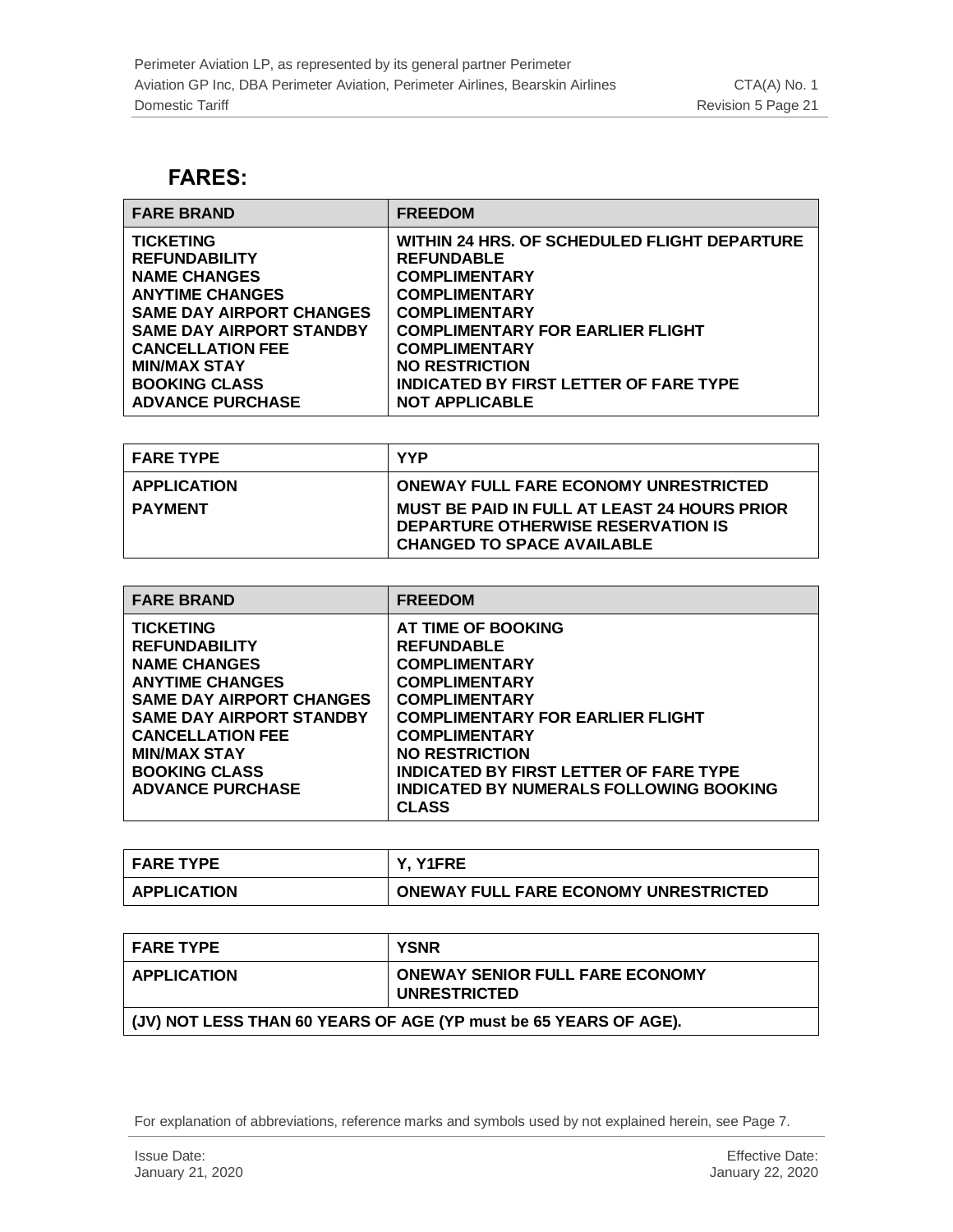| <b>FARE TYPE</b>   | YCH                                                          |
|--------------------|--------------------------------------------------------------|
| <b>APPLICATION</b> | <b>ONEWAY CHILD FULL FARE ECONOMY</b><br><b>UNRESTRICTED</b> |

#### **CHILD IS TWO YEARS OF AGE BUT UNDER TWELVE**

| <b>FARE BRAND</b>               | <b>PLUS</b>                                    |
|---------------------------------|------------------------------------------------|
| <b>TICKETING</b>                | AT TIME OF BOOKING                             |
| <b>REFUNDABILITY</b>            | <b>REFUNDABLE IF CANCELLED MINIMUM 2 HOURS</b> |
|                                 | BEFORE DEPARTURE OTHERWISE TICKET HAS NO       |
| <b>NAME CHANGES</b>             | <b>VALUE</b>                                   |
| <b>ANYTIME CHANGES</b>          | <b>COMPLIMENTARY</b>                           |
| <b>SAME DAY AIRPORT CHANGES</b> | <b>COMPLIMENTARY</b>                           |
| <b>SAME DAY AIRPORT STANDBY</b> | <b>COMPLIMENTARY</b>                           |
| <b>CANCELLATION FEE</b>         | <b>COMPLIMENTARY FOR EARLIER FLIGHT</b>        |
| <b>MIN/MAX STAY</b>             | <b>COMPLIMENTARY</b>                           |
| <b>BOOKING CLASS</b>            | <b>NO RESTRICTION</b>                          |
| <b>ADVANCE PURCHASE</b>         | <b>INDICATED BY FIRST LETTER OF FARE TYPE</b>  |
|                                 | <b>INDICATED BY NUMERALS FOLLOWING BOOKING</b> |
|                                 | <b>CLASS</b>                                   |
|                                 |                                                |

| <b>FARE TYPE</b>   | B5EPLUS, H10EPLUS, H10PLUS, H14EPLUS,<br>H21EPLUS, H7EPLUS, H7PLUS, MPLUS, M1EPLUS,<br><b>M1PLUS, MEPLUS</b> |
|--------------------|--------------------------------------------------------------------------------------------------------------|
| <b>APPLICATION</b> | <b>ONEWAY INSTANT PURCHASE</b>                                                                               |

| <b>FARE BRAND</b>               | <b>FLEX</b>                                   |
|---------------------------------|-----------------------------------------------|
| <b>TICKETING</b>                | AT TIME OF BOOKING                            |
| <b>REFUNDABILITY</b>            | <b>NON-REFUNDABLE</b>                         |
| <b>NAME CHANGES</b>             | \$30 PLUS FARE UPGRADE IF APPLICABLE TO MEET  |
|                                 | <b>RULES OF THE NEW FARE</b>                  |
| <b>ANYTIME CHANGES</b>          | \$30 PLUS FARE UPGRADE IF APPLICABLE TO MEET  |
|                                 | <b>RULES OF THE NEW FARE</b>                  |
| <b>SAME DAY AIRPORT CHANGES</b> | \$75                                          |
| <b>SAME DAY AIRPORT STANDBY</b> | <b>COMPLIMENTARY FOR EARLIER FLIGHT</b>       |
| <b>CANCELLATION FEE</b>         | \$30                                          |
| <b>MIN/MAX STAY</b>             | <b>NO RESTRICTION</b>                         |
| <b>BOOKING CLASS</b>            | <b>INDICATED BY FIRST LETTER OF FARE TYPE</b> |
| <b>ADVANCE PURCHASE</b>         | INDICATED BY NUMERALS FOLLOIWING BOOKING      |
|                                 | <b>CLASS</b>                                  |

| <b>FARE TYPE</b>   | V2FLEX, V3FLEX, K1FLEX, K5FLEX, L3FLEX, L5FLEX,<br>L7FLEX, L7EFLEX, L10FLEX, N7FLEX, N10FLEX,<br>N10EFLEX, N14FLEX, N14EFLEX, V2TEFLEX,<br><b>V2TWFLEX</b> |
|--------------------|------------------------------------------------------------------------------------------------------------------------------------------------------------|
| <b>APPLICATION</b> | <b>ONEWAY INSTANT PURCHASE</b>                                                                                                                             |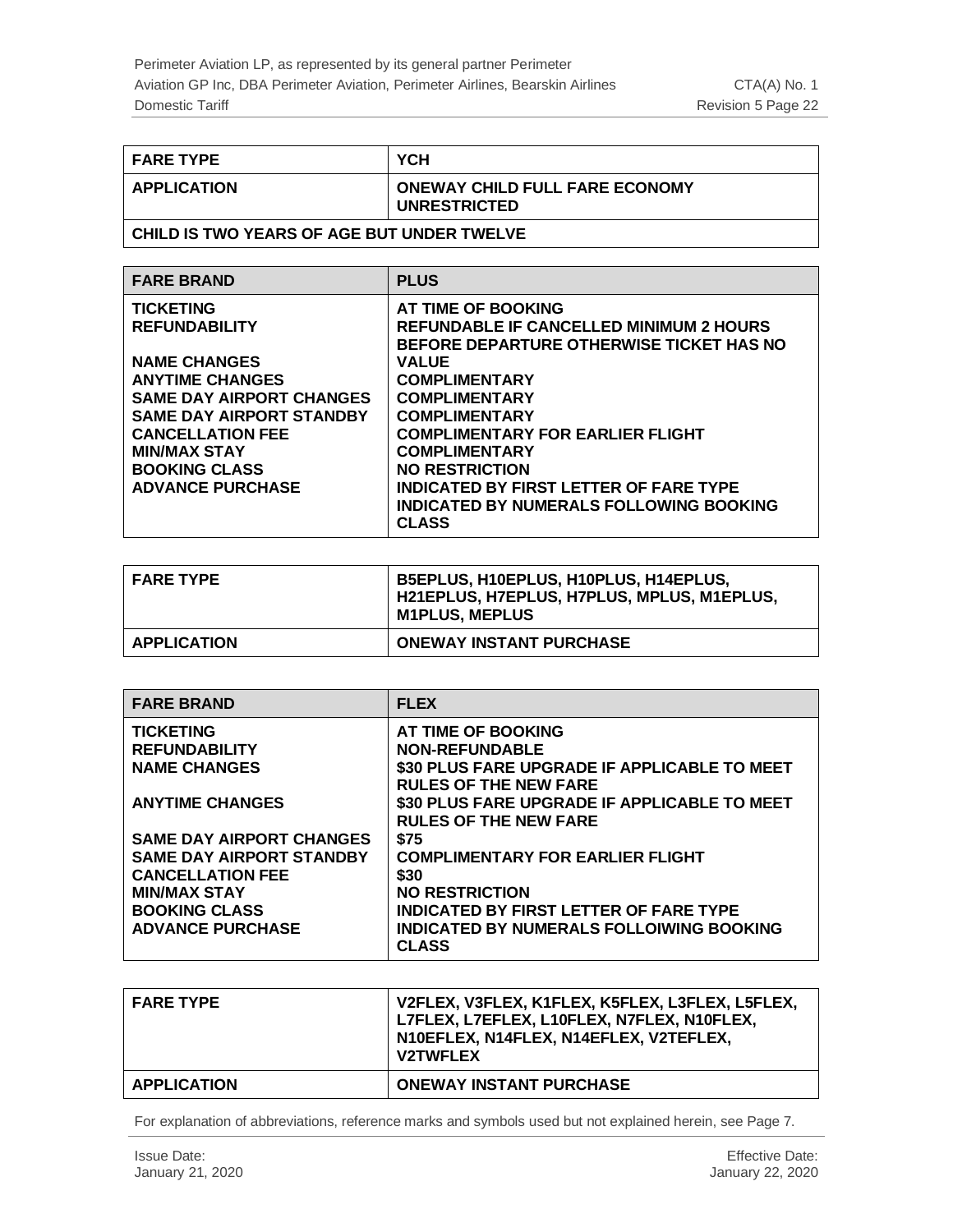| <b>FARE BRAND</b>               | <b>FIXED</b>                                                                 |
|---------------------------------|------------------------------------------------------------------------------|
| <b>TICKETING</b>                | AT TIME OF BOOKING                                                           |
| <b>REFUNDABILITY</b>            | <b>NON-REFUNDABLE</b>                                                        |
| <b>NAME CHANGES</b>             | \$50 PLUS FARE UPGRADE IF APPLICABLE TO MEET<br><b>RULES OF THE NEW FARE</b> |
| <b>ANYTIME CHANGES</b>          | \$50 PLUS FARE UPGRADE IF APPLICABLE TO MEET<br><b>RULES OF THE NEW FARE</b> |
| <b>SAME DAY AIRPORT CHANGES</b> | \$150                                                                        |
| <b>SAME DAY AIRPORT STANDBY</b> | <b>COMPLIMENTARY FOR EARLIER FLIGHT</b>                                      |
| <b>CANCELLATION FEE</b>         | \$50                                                                         |
| <b>MIN/MAX STAY</b>             | <b>NO RESTRICTION</b>                                                        |
| <b>BOOKING CLASS</b>            | <b>INDICATED BY FIRST LETTER OF FARE TYPE</b>                                |
| <b>ADVANCE PURCHASE</b>         | INDICATED BY NUMERALS FOLLOWING BOOKING<br><b>CLASS</b>                      |

| <b>FARE TYPE</b>   | Q5FIX, Q5TEFIX, Q5TWFIX, Q7FIX, Q14FIX, R10FIX,<br>R21FIX, R21EFIX, S10FIX, S14FIX, S21FIX, T3FIX, T7FIX,<br>T14FIX, T21FIXS |
|--------------------|------------------------------------------------------------------------------------------------------------------------------|
| <b>APPLICATION</b> | <b>ONEWAY INSTANT PURCHASE</b>                                                                                               |

| <b>FARE BRAND</b>               | <b>FIXED</b>                                       |
|---------------------------------|----------------------------------------------------|
| <b>TICKETING</b>                | AT TIME OF BOOKING                                 |
| <b>REFUNDABILITY</b>            | <b>NON-REFUNDABLE</b>                              |
| <b>NAME CHANGES</b>             | \$50 PLUS FARE UPGRADE IF APPLICABLE TO MEET       |
|                                 | <b>RULES OF THE NEW FARE PER DIRECTION CHANGED</b> |
| <b>ANYTIME CHANGES</b>          | \$50 PLUS FARE UPGRADE IF APPLICABLE TO MEET       |
|                                 | <b>RULES OF THE NEW FARE PER DIRECTION CHANGED</b> |
| <b>SAME DAY AIRPORT CHANGES</b> | \$150 (PER DIRECTION)                              |
| <b>SAME DAY AIRPORT STANDBY</b> | <b>COMPLIMENTARY FOR EARLIER FLIGHT</b>            |
| <b>CANCELLATION FEE</b>         | \$50 PER DIRECTION CANCELLED                       |
| <b>MIN/MAX STAY</b>             | <b>SATURDAY NIGHT</b>                              |
| <b>BOOKING CLASS</b>            | <b>INDICATED BY FIRST LETTER OF FARE TYPE</b>      |
| <b>ADVANCE PURCHASE</b>         | INDICATED BY NUMERALS FOLLOWING BOOKING            |
|                                 | <b>CLASS</b>                                       |

| <b>FARE TYPE</b>   | <b>R10FIXR</b>                     |
|--------------------|------------------------------------|
| <b>APPLICATION</b> | <b>ROUND TRIP INSTANT PURCHASE</b> |

#### **CONDITIONS FOR INSTANT PURCHASE FARES**

- All changes must be rebooked in the original class otherwise an upgrade can be made to the next available higher fare with the change fee plus applicable upgrade in fare.
- New flights must be booked a minimum of 2 hours before original scheduled departure. No shows cannot be rebooked or refunded after original departure date. Ticket has no value (forfeit) in the case of no show.
- All fees must be paid at the time change or cancellation is requested.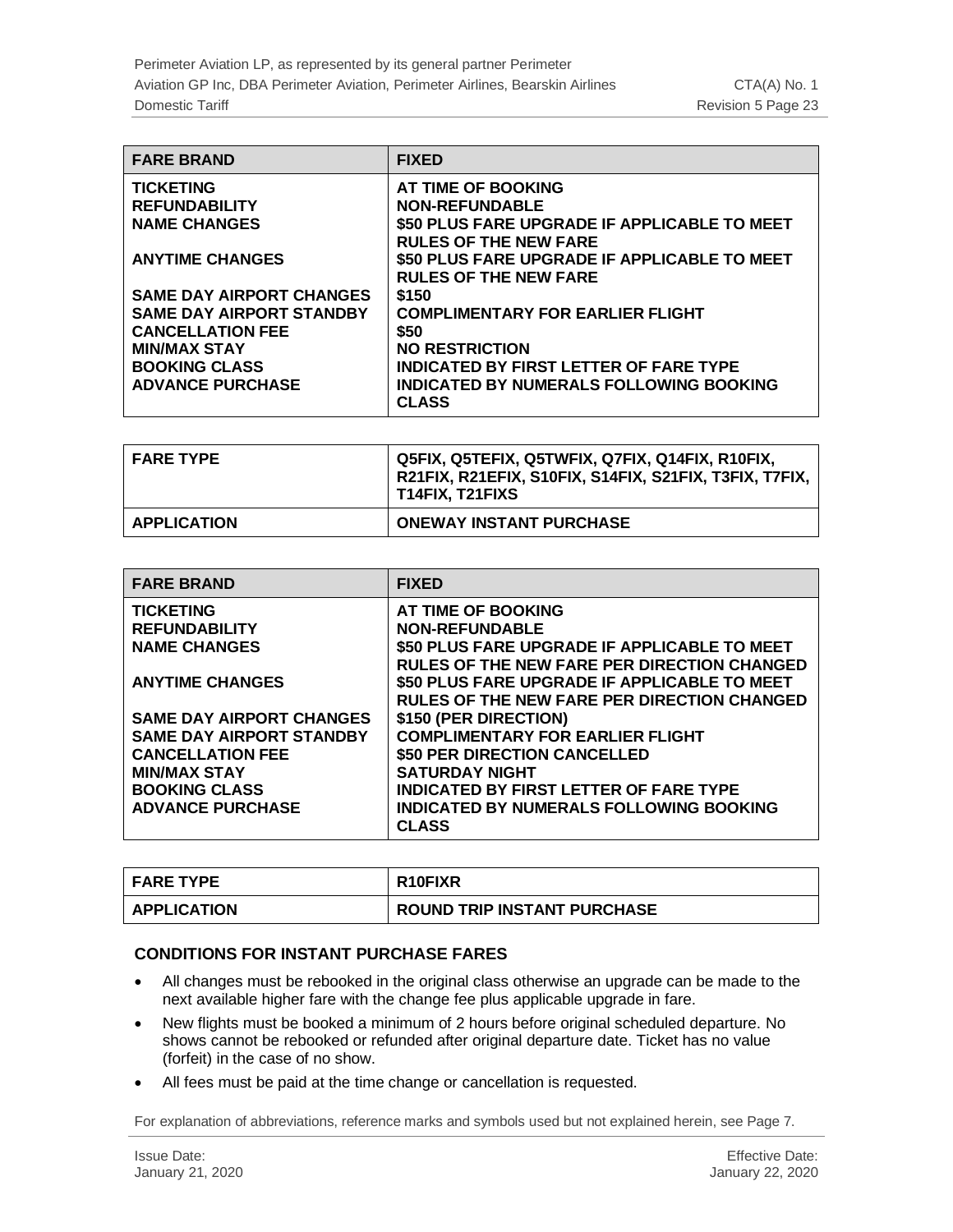### **FARES FOR CHILDREN:**

<span id="page-23-0"></span>Infant: Between 2 days old, (JV 7 days) and 2 years old less a day

- Infants travel free on the lap of an adult passenger (YP of at least 16 years old)
- Maximum of one lap-held infant per passenger is allowed

Child: Between 2 years old, and 12 years old less a day

- Must be accompanied by another passenger who is at least 12 years old
- Must purchase a seat on the aircraft

Unaccompanied: Child 5 years of age or over to 12 years old less a day

• Unaccompanied minor fee will be assessed at \$75 for oneway travel and \$150 for round trip travel SENIOR CITIZEN FARES:

Senior: Passengers who are not less than 60 years of age. (YP = 65)

- Senior citizen qualifies for a 10% discount off any regular full fare economy unrestricted or instant purchase fare types
- <span id="page-23-1"></span>• Must meet all applicable fare rules

### **BEREAVEMENT FARES: (Bearskin Branded Flights Only)**

Intended for those who need to fly due to the death or imminent death of an immediate family member. Immediate family member is defined as: spouse, child, (includes adopted/step/ grand), parent, (includes step/grand), legal guardian (with proof of judgment) and spouse of legal guardian, brother, sister, (includes step/ half/in-law), father/mother-in-law, daughter/sonin-law, sister/brother-in-law, aunt, uncle, niece and nephew.

• Provides for special bereavement fares and/or the waiving of specific terms and conditions. No other discount may be applied. In some instances, lower-priced fares may be found. Bereavement fares are intended to provide maximum flexibility for passengers who must travel during a time of family emergency but are not necessarily our lowest available fares. Verification of the information required (below) must be made by the carrier before a ticket can be issued.

#### **Information Required**

name of the deceased or patient relationship to passenger telephone number and address of the hospital attending physician, or funeral home, telephone number and funeral date

• Bereavement fares are offered at 75% off the one-way economy full fare unrestricted "Y" fare type.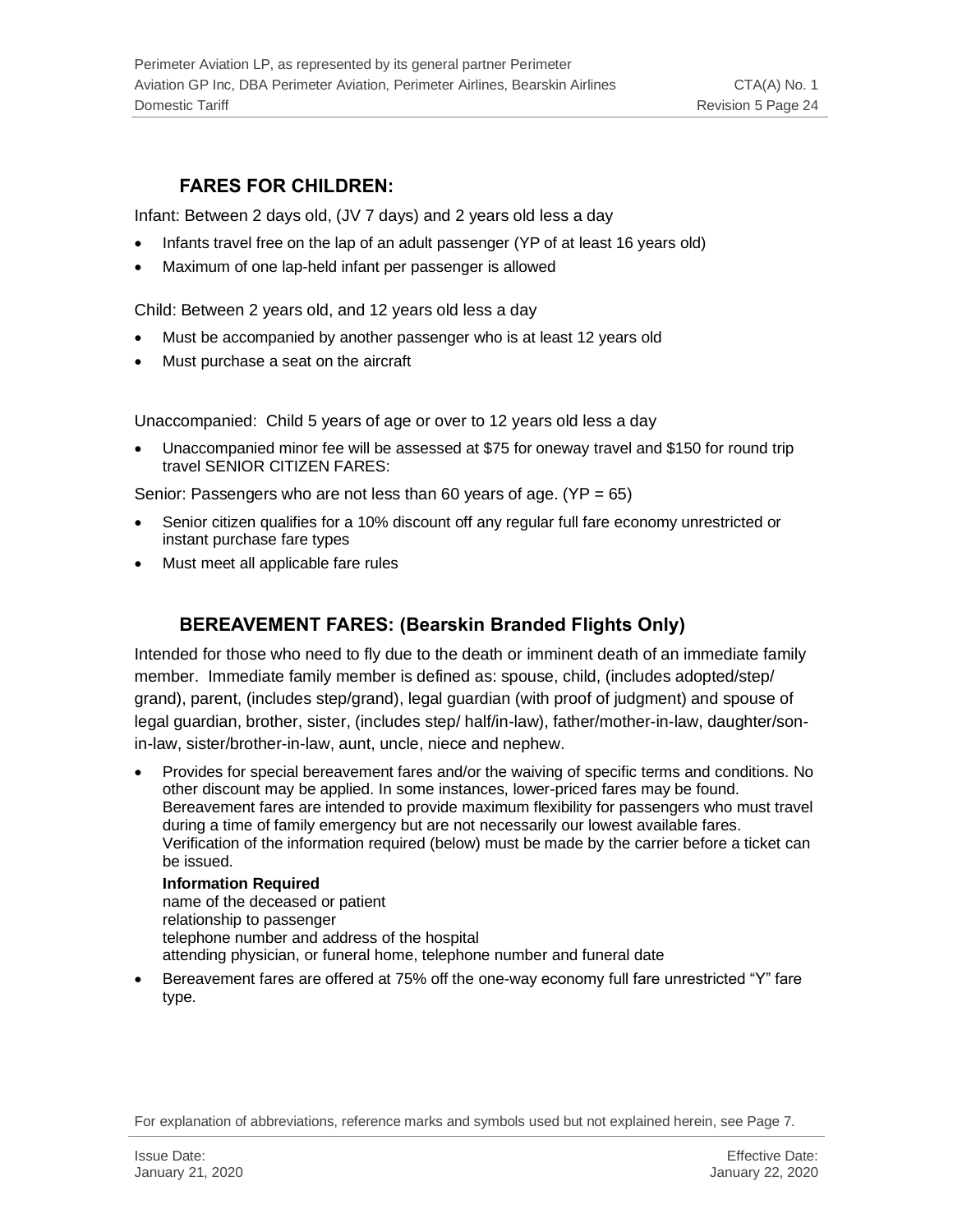# <span id="page-24-0"></span>**(C) Routing**

1. Unless otherwise provided in the carrier's tariff, fares apply only to their associated routing. If there is more than one routing associated with a fare, the passenger, prior to their ticket being issued, may specify the routing they prefer. If no routing is specified, the carrier may determine the routing. (See Rule 50, Routings)

# <span id="page-24-1"></span>**(D) Taxes and Charges**

Any tax or charge imposed by government or other authority, or by the operator of an airport, in respect of a passenger or the use by a passenger of any services or facilities will be in addition to the published fares and charges and will be payable by the passenger, except as otherwise provided in the carrier's tariff. (See Rule 15, Taxes.)

# <span id="page-24-2"></span>**(E) Currency of Fares**

1. All fares and charges are stated in Canadian dollars

# <span id="page-24-3"></span>**Rule 15: Taxes**

### <span id="page-24-4"></span>**(A) General**

- 1. Taxes imposed by governments are payable by the passenger and are in addition to the constructed fare.
- 2. At the time of the ticket purchase, the passenger will be advised by the carrier of all the taxes appearing on the ticket.
- 3. Taxes will be shown separately on the ticket.
- 4. The conditions under which taxes are imposed, collected or refunded are established by the taxing authority (domestic or foreign) and in all cases will be respected. As a result, the carrier will either collect new or higher amounts or refund all or a portion of the tax paid based on the conditions imposed by the taxing authority.

# <span id="page-24-5"></span>**Rule 20: Methods of Payment**

# <span id="page-24-6"></span>**(A) General**

The following is a list of payment options accepted by the carrier for the payment of tickets and services offered by the carrier:

- 1. Cash in currencies acceptable to the carrier
- 2. Credit card
- 3. Bank debit card, where facilities permit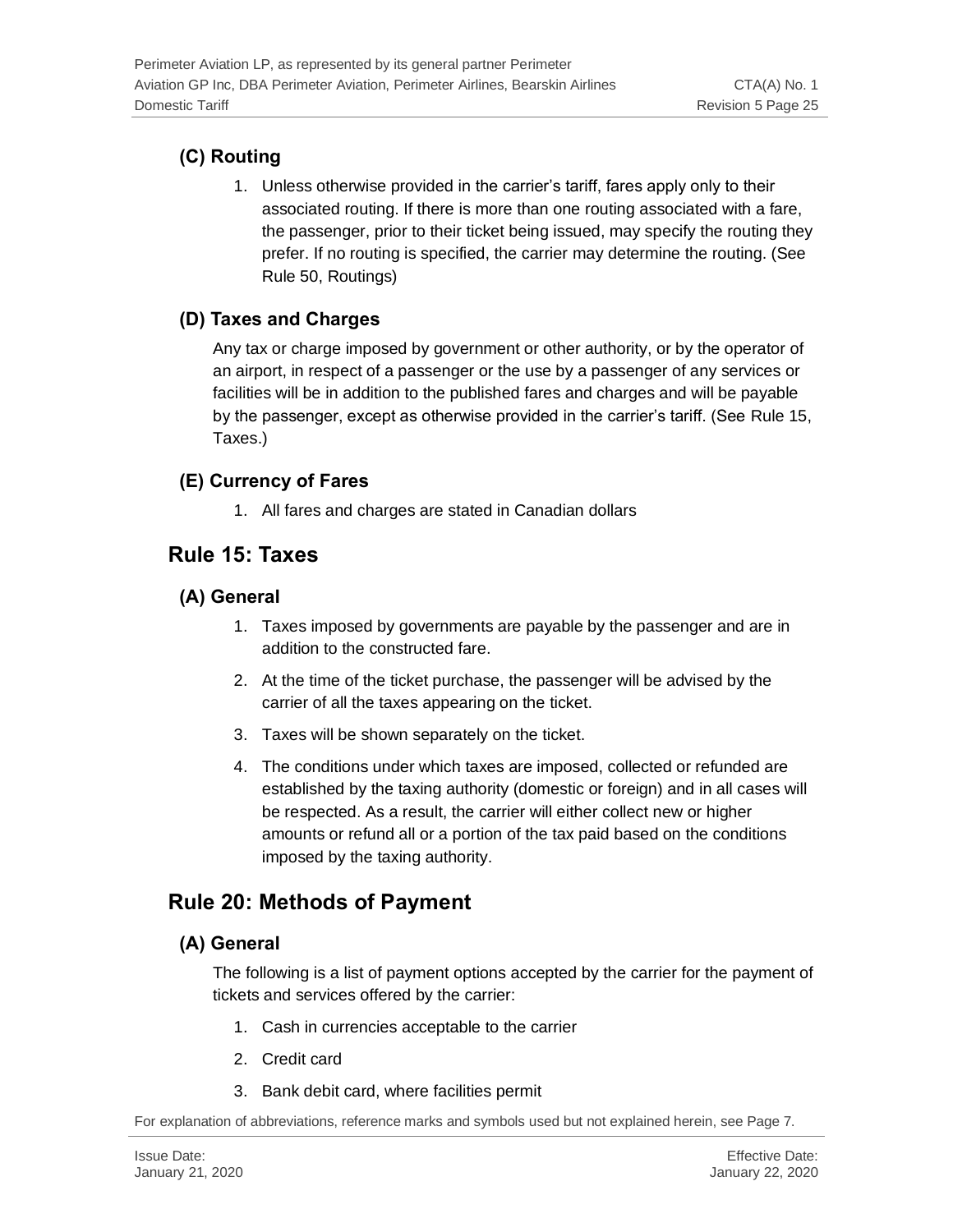- 4. Certified cheques
- 5. Bank drafts
- 6. Vouchers
- 7. Redeemable reward points

# <span id="page-25-0"></span>**Rule 25: Currency of Payment**

### <span id="page-25-1"></span>**(A) General**

- 1. Currency provisions are subject to government regulations and applicable foreign exchange regulations.
- 2. Payment for tickets will be in Canadian dollars at the Canadian dollar fare, or its equivalent in other currencies converted to Canadian dollars at the Bankers' Buying Rate of Exchange.

# <span id="page-25-2"></span>**Rule 35: Capacity Limitations**

### <span id="page-25-3"></span>**(A) General**

- 1. A reservation for space on a given flight is valid only when the availability and allocation of that space is confirmed by the carrier.
- 2. On any given flight, the carrier may limit the number of passengers carried at any given fare. All fares will not necessarily be available on all flights. The number of seats which the carrier shall make available on a given flight will be determined by the carrier's best judgment as to the anticipated total number of passengers on each flight.

# <span id="page-25-4"></span>**Rule 40: Reservations**



**Note:** In the case of code-share, the rules applicable to a passenger's transportation, and that of their baggage, are those of the carrier identified on the passenger's ticket and not of the carrier operating the flight.

### <span id="page-25-5"></span>**(A) General**

- 1. A reservation for confirmed space on a given flight is valid when the availability and allocation of the space is entered into the carrier's reservation system and a reservation/locator number is obtained which authenticates the reservation.
- 2. The carrier will only issue a ticket against a valid reservation. Subject to payment or other satisfactory arrangement and passenger compliance with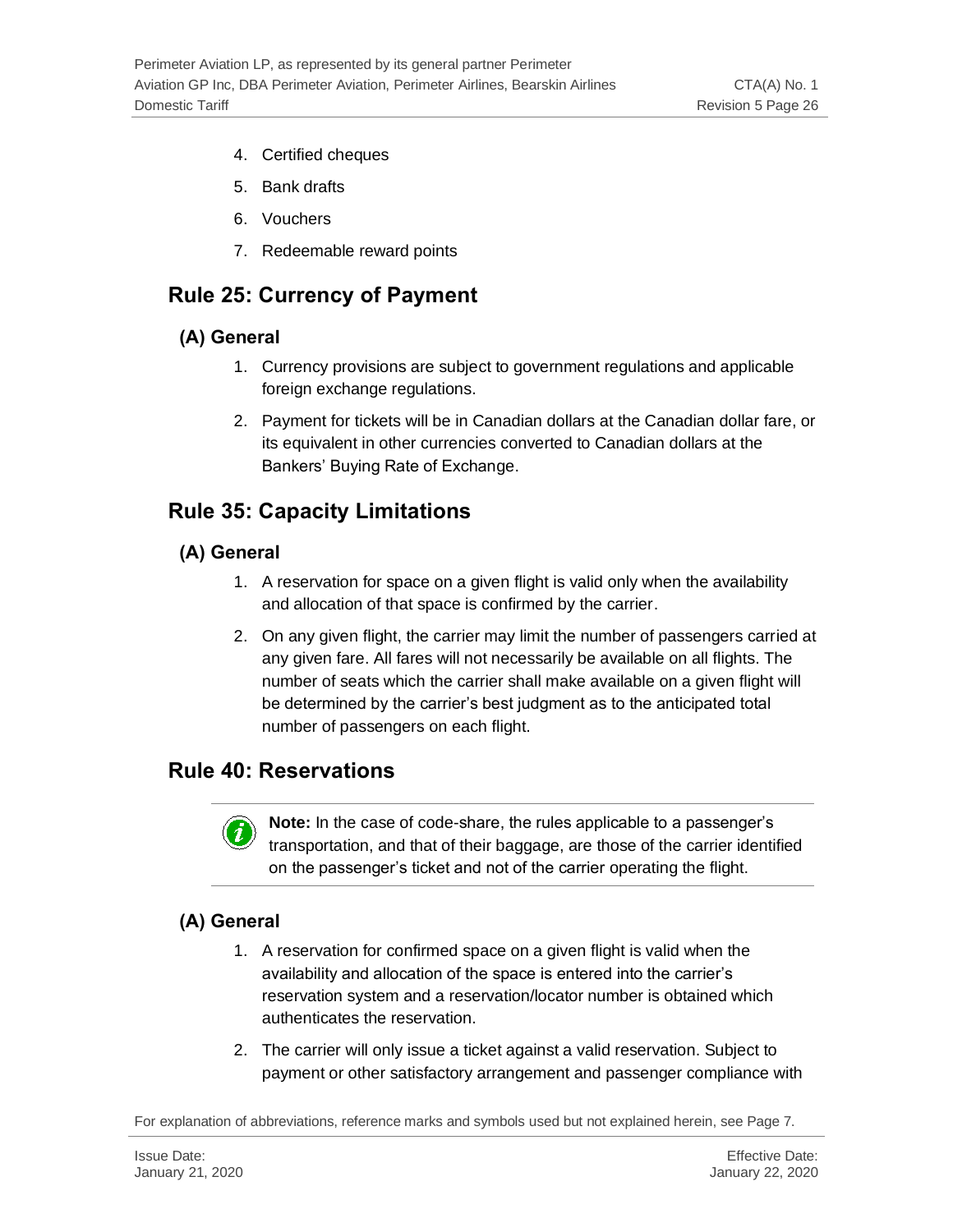the check-in time limits, a ticket will be issued to the passenger by the carrier or agent of the carrier indicating that the passenger is holding confirmed space for the flight(s) shown on the ticket and in accordance to the applicable fare purchased. The ticket will only apply between the points named on the ticket and the flight coupons that are presented.

- 3. A passenger who is holding an unused open-date ticket or a portion of that ticket, or who wishes to change his or her their reservation for another date, will not be entitled to any preferential right to secure a new reservation.
- 4. Standby reservations are permitted and limited to a number of seats per flight. Standby reservations may be confirmed at the time of check-in or prior boarding.

### <span id="page-26-0"></span>**(B) Seat Assignment**

1. The carrier does not guarantee the assignment of any particular space on the aircraft.

### <span id="page-26-1"></span>**(C) Cancellation of Reservations**

The carrier will cancel reservations of any passenger:

- 1. To comply with any government regulations; or,
- 2. To comply with any government request for emergency transportation; or,
- 3. Due to force majeure, or
- 4. When the passenger has failed to meet check-in requirements.

If a carrier does cancel a passenger's reservation due to (C)1., 2. or 3. the passenger may take advantage of the provisions found in Rule 100, Passenger Rights (Per Flight Rights Canada).

### <span id="page-26-2"></span>**(D) Passenger's Responsibility**

The passenger must arrive at the airport with sufficient time to complete check-in, government formalities, security clearance and the departure process while meeting the time limits detailed below. Flights will not be delayed for passengers who have not completed any of these pre-boarding requirements. The carrier will not be liable for loss or expense due to the passenger's failure to comply with this provision.

### <span id="page-26-3"></span>**(E) Failure to Occupy Seat**

If the passenger after checking-in and receiving a boarding pass does not occupy space which has been reserved by/for him/her and the carrier is not notified of the cancellation of such reservation up to and until the boarding call of that particular

For explanation of abbreviations, reference marks and symbols used but not explained herein, see Page 7.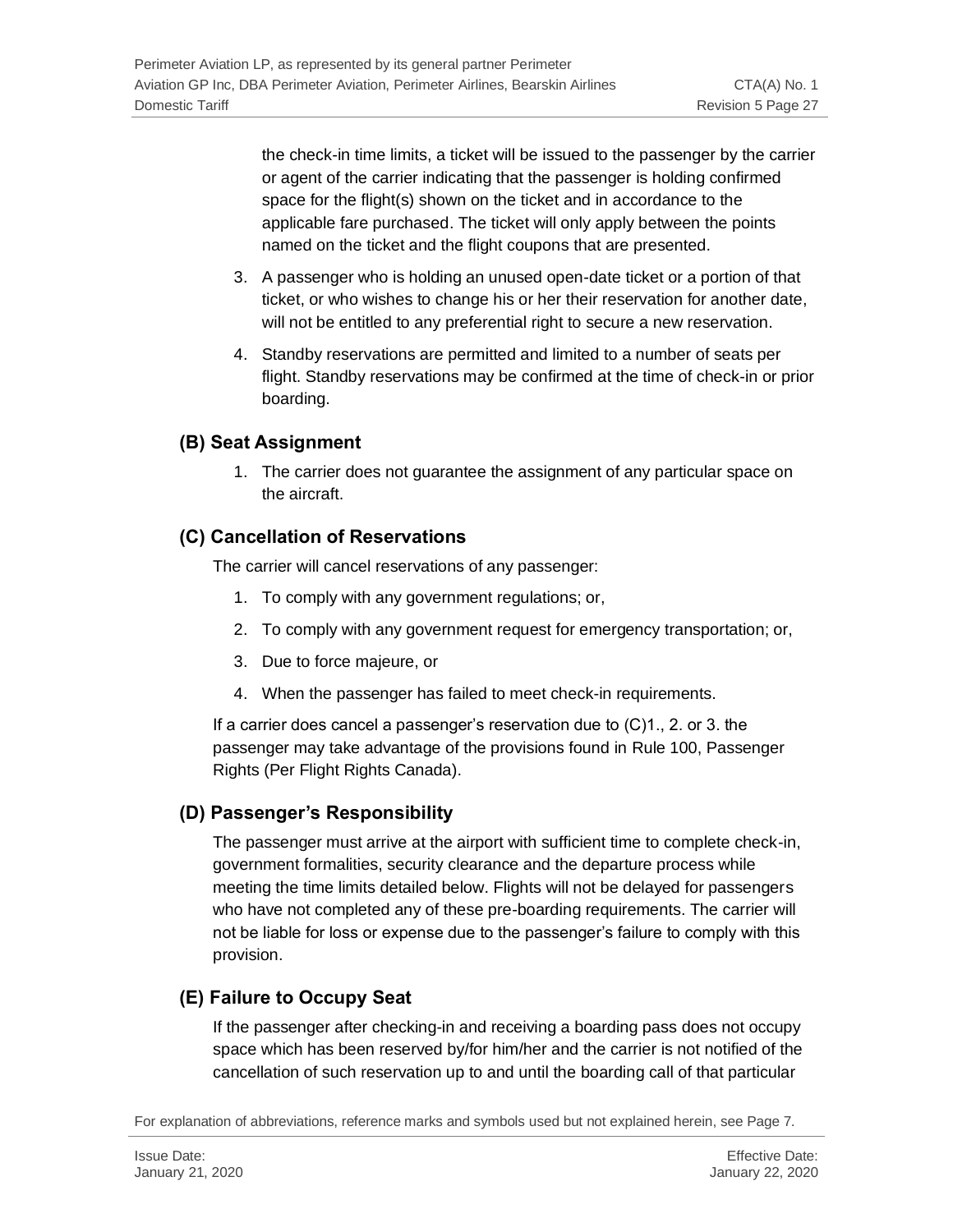flight, the passenger will forfeit the ticket and the carrier will cancel all continuing or return reservations held by the passenger and will not be liable for doing so.

### <span id="page-27-0"></span>**(F) Check-in Time Limits**

| <b>Travel From</b>                                                                                            | Recommended<br>check-in time* | Check-in/baggage<br>drop-off deadline** | <b>Boarding gate</b><br>deadline*** |
|---------------------------------------------------------------------------------------------------------------|-------------------------------|-----------------------------------------|-------------------------------------|
| Winnipeg, Thompson,<br>Sioux Lookout, Thunder<br>Bay, Sault Ste. Marie,<br>Sudbury, Timmins, and<br>North Bay | 60 minutes                    | 30 minutes                              | 20 minutes                          |
| From all other locations                                                                                      | 60 minutes                    | 15 minutes                              | 10 minutes                          |

**\*Recommended check-in time:** To ensure that the passenger has plenty of time to check in, drop off checked baggage and pass through security, the above table sets out how much in advance of the flight's departure time the passenger should check in, e.g. if the passenger's flight from Winnipeg leaves at 4:00 pm, the carrier recommends that the passenger check in at 3:00 pm (60 minutes before the flight).

**\*\*Check-in and baggage drop-off deadline:** The passenger must have checked in, obtained their boarding pass and checked all baggage at the baggage drop-off counter before the check-in deadline for their flight. e.g. if the passenger's flight leaves at 7:00 a.m., the passenger is required to have checked in and checked all baggage with carrier by 6:30 a.m. (30 minutes before their flight).

**\*\*\*Boarding gate deadline:** The passenger must be available for boarding at the boarding gate by the boarding gate deadline, e.g. if the passenger's flight leaves at 11:00 a.m., the passenger must be at the boarding gate no later than 10:40 a.m. (i.e. 20 minutes before their flight).

If the passenger fails to meet the time limits specified in the above chart, the carrier may reassign any pre-reserved seat and/or cancel the reservation of the passenger and the carrier may not be able to transport the passenger's baggage. The carrier is not liable to the passenger for loss or expense due to the passenger's failure to comply with this provision.

# <span id="page-27-1"></span>**Rule 45: Stopovers or Side Trips**

### <span id="page-27-2"></span>**(A) General**

Stopovers will be permitted under the following conditions:

- a. Stopovers must be arranged with the carrier in advance and specified on the ticket.
- b. Specific fare rules may not permit stopovers or limit the number of stopovers allowed or there may be an additional charge for stopovers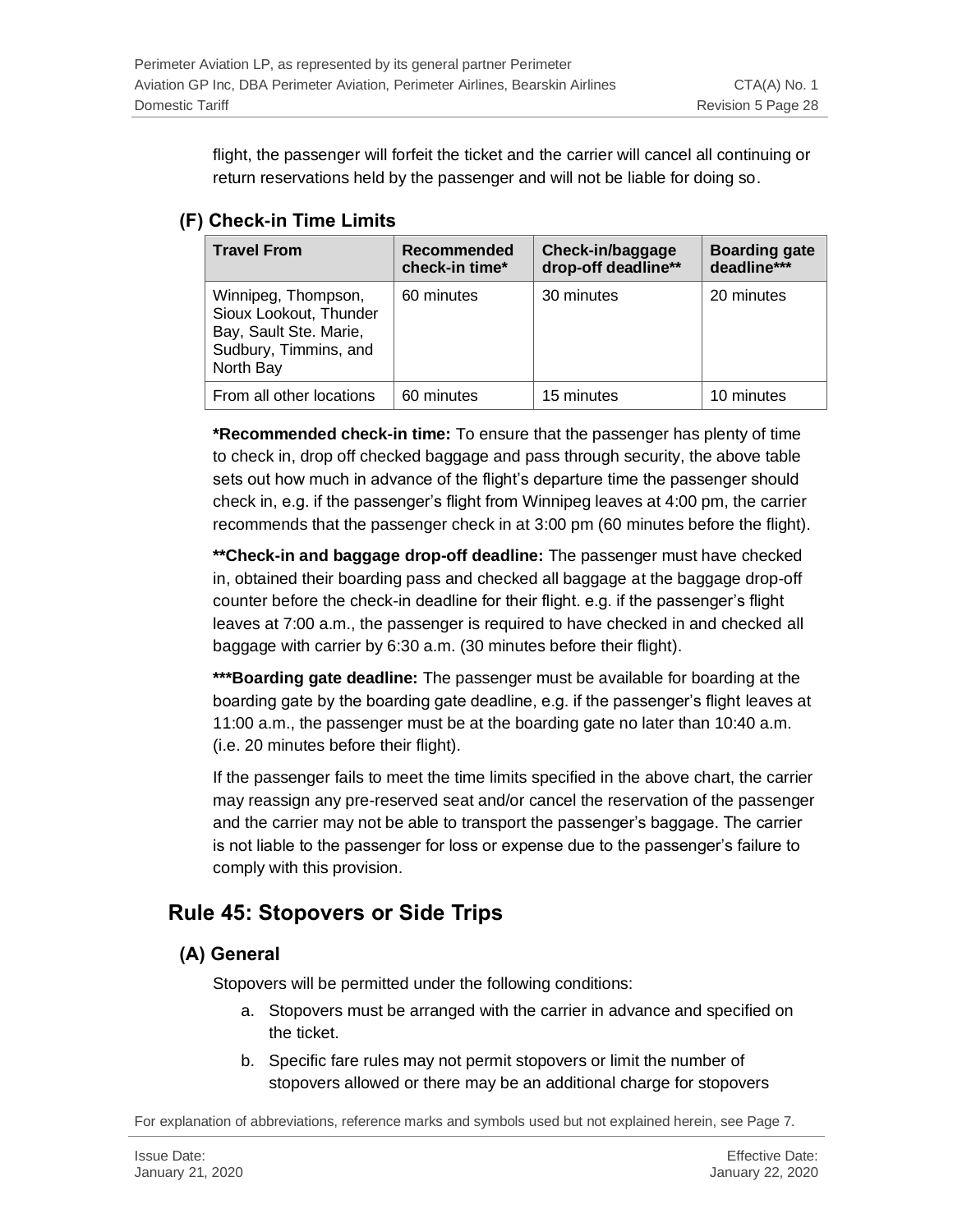based on the fare purchased by the passenger. Refer to the rule applicable to the fare in question for further information.

c. If a portion of a journey is travelled by surface transportation, a stopover will be deemed to have taken place for such transportation.

# <span id="page-28-0"></span>**Rule 50: Routings**

### <span id="page-28-1"></span>**(A) Application**

- 1. A routing is applicable only to the fares that are specifically associated with it.
- 2. A routing may be travelled via any or all of the cities named in the routing diagram, unless otherwise restricted.
- 3. All or part of the applicable routing may result in non-stop travel.
- 4. An intermediate point(s) specified along the routing may be omitted.
- 5. All routings are applicable in either direction, unless otherwise restricted.
- 6. For those routings permitting choice of carrier for carriage between the same points, only one of those carriers may be used.
- 7. Where no carrier is indicated between two points, travel is limited to the Carrier.
- 8. If more than one routing is applicable via the same fare, the passenger, prior to the issuance of the ticket, may specify the routing. If no routing is specified by the passenger, the carrier will determine the routing.
- 9. When the fare between any two (2) points is not specifically published, such fare will be constructed by combining those fares applicable via the desired routing from the passenger's point of origin which produce the lowest fare provided that:
- a. If the fare so constructed exceeds the fare applicable to or from a more distant point via the same routing, the fare applicable to or from such more distant point will apply.
- b. If a fare constructed for a trip interrupted by travel other than via carrier exceeds the applicable through fare for uninterrupted travel via the same routing, the applicable through fare will apply.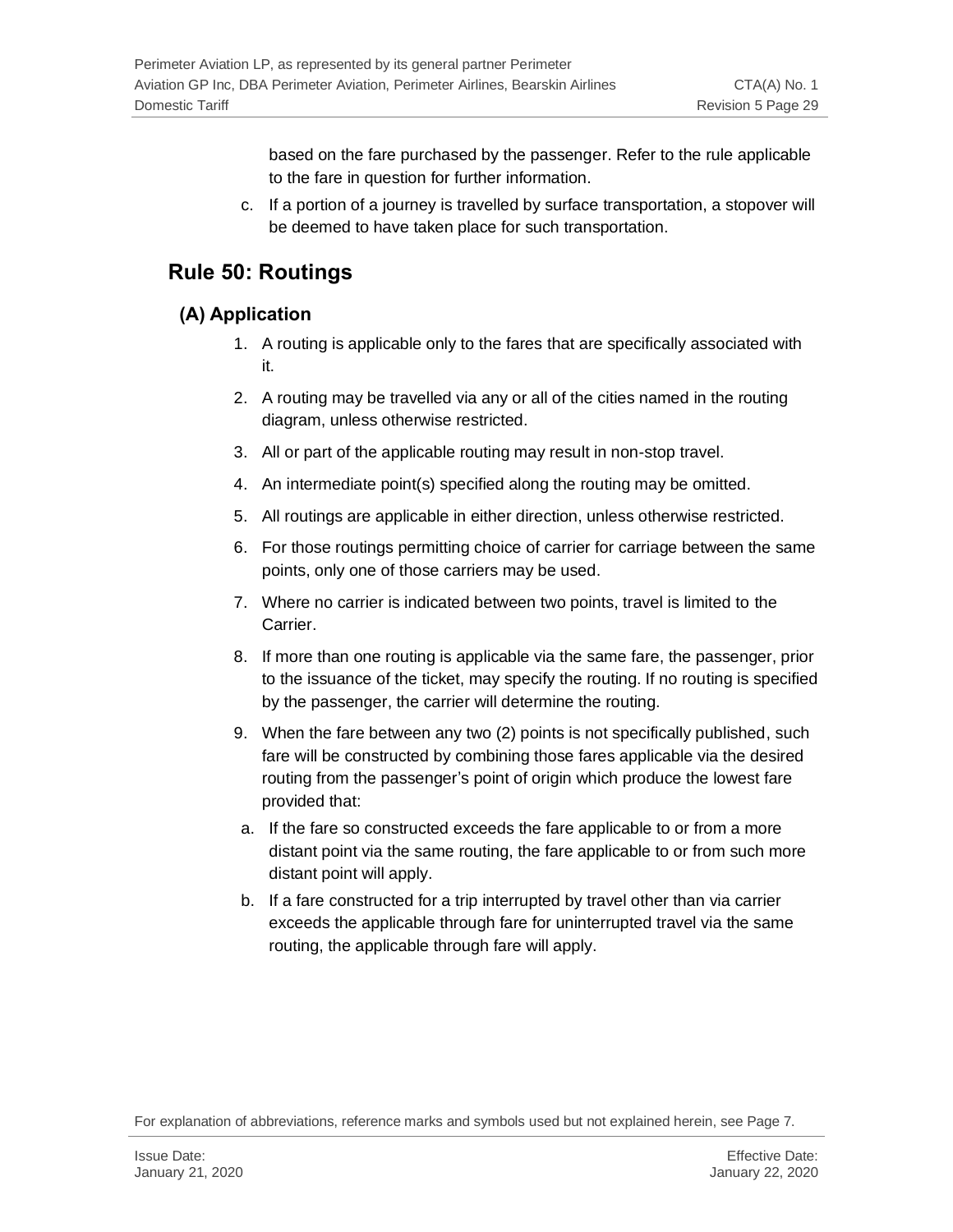# <span id="page-29-0"></span>**Rule 54: Interline Baggage Acceptance**

### <span id="page-29-1"></span>**Definitions**

#### **"Airline Designator Code"**

an identification code comprised of two-characters which is used for commercial and traffic purposes such as reservations, schedules, timetables, ticketing, tariffs and airport display systems. Airline designators are assigned by IATA. When this code appears on a ticket, it reflects the carrier that is marketing the flight, which might be different from the carrier operating the flight.

#### **"Baggage Rules"**

the conditions associated with the acceptance of baggage, services incidental to the transportation of baggage, allowances and all related charges. For example, baggage rules may address the following topics:

- The maximum weight and dimensions of passenger bags, if applicable, both checked and unchecked;
- The number of checked and unchecked passenger bags that can be transported and the applicable charges;
- Excess and oversized baggage charges;
- Charges related to check-in, collection and delivery of checked baggage;
- Acceptance and charges related to special items, e.g. surf boards, pets, bicycles, etc.;
- Baggage provisions related to prohibited or unacceptable items, including embargoes;
- Terms or conditions that would alter or impact the baggage allowances and charges applicable to passengers (e.g. frequent flyer status, early check-in, prepurchasing baggage allowances with a particular credit card); and,
- Other rules governing treatment of baggage at stopover points, including passengers subject to special baggage allowances or charges, etc.

#### **"Down Line Carrier"**

any carrier, other than the selecting carrier, who is identified as providing interline transportation to the passenger by virtue of the passenger's ticket.

#### **"Interline agreement"**

an agreement between two or more carriers to co-ordinate the transportation of passengers and their baggage from the flight of one air carrier to the flight of another air carrier (through to the next point of stopover).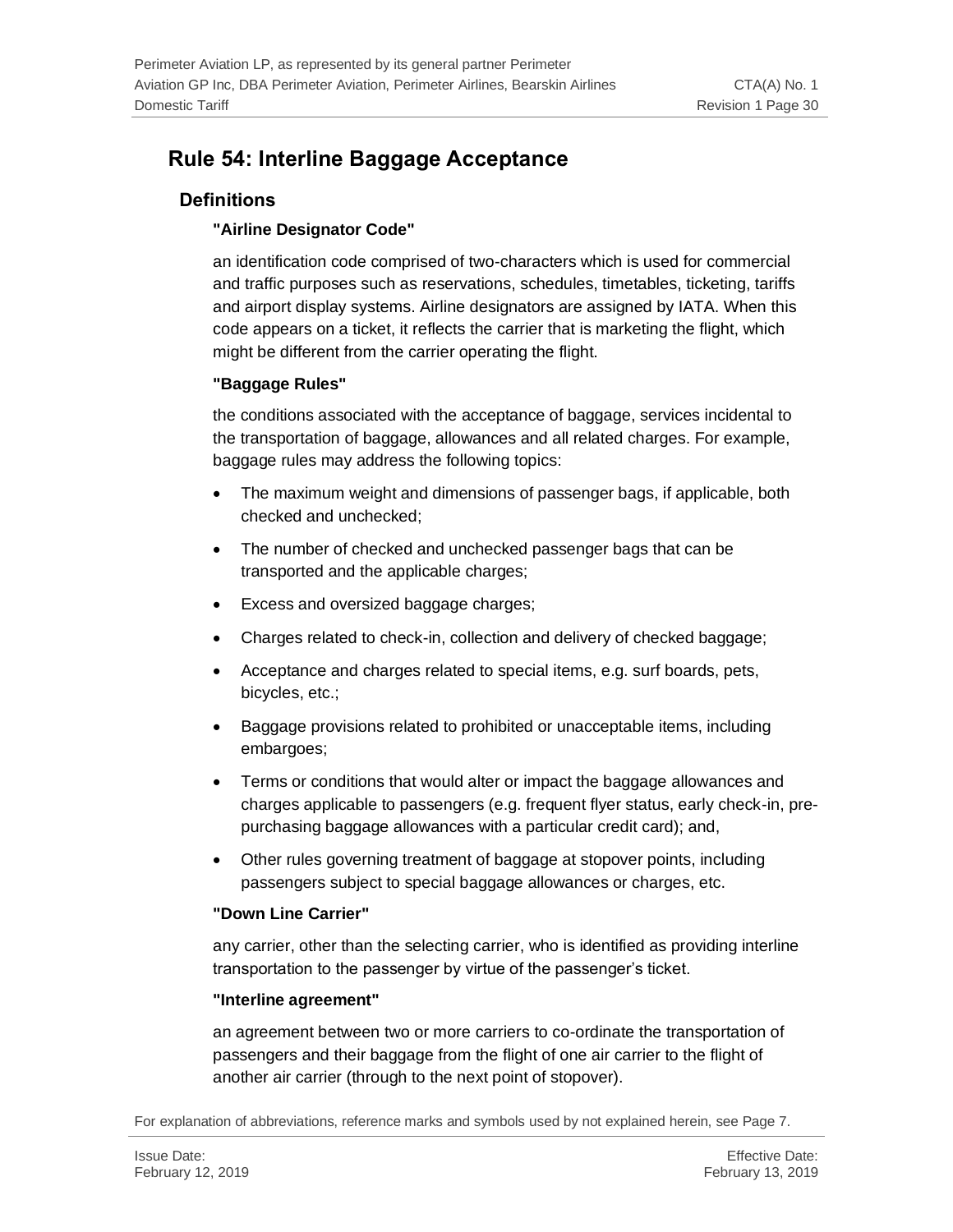#### **"Interline itinerary"**

all flights reflected on a single ticket involving multiple air carriers. Only travel on a single ticket is subject to the Agency's approach provided the origin or the ultimate ticketed destination is a point in Canada.

#### **"Interline travel"**

travel involving multiple air carriers listed on a single ticket that is purchased via a single transaction.

#### **"Marketing Carrier"**

the carrier that sells flights under its code.

#### **"Most Significant Carrier (MSC)"**

is determined by a methodology, established by IATA (Resolution 302) which establishes, for each portion of a passenger's itinerary where baggage is checked through to a new stopover point, which carrier will be performing the most significant part of the service. For travelers under the Resolution 302 system, the baggage rules of the MSC will apply. For complex itineraries involving multiple checked baggage points, there may be more than one MSC, resulting in the application of differing baggage rules through an itinerary.

### **"Most Significant Carrier (MSC) – IATA Resolution 302 as conditioned by the Agency"**

in this instance, the MSC is determined by applying IATA Resolution 302 methodology as conditioned by the Agency. The Agency's reservation has stipulated that only a single set of baggage rules may apply to any given interline itinerary. The aim of the Agency's reservation is to allow the selecting carrier to use the MSC methodology to determine which carrier's baggage rules apply to an international interline itinerary to or from Canada, while reinforcing the role of tariffs in the determination of which carrier's rules apply.

#### **"Operating Carrier"**

the carrier that operates the actual flight.

#### **"Participating Carrier(s)"**

includes both the selecting carrier and down line carriers who have been identified as providing interline transportation to the passenger by virtue of the passenger's ticket.

#### **"Selected Carrier"**

the carrier whose baggage rules apply to the entire interline itinerary.

For explanation of abbreviations, reference marks and symbols used by not explained herein, see Page 7.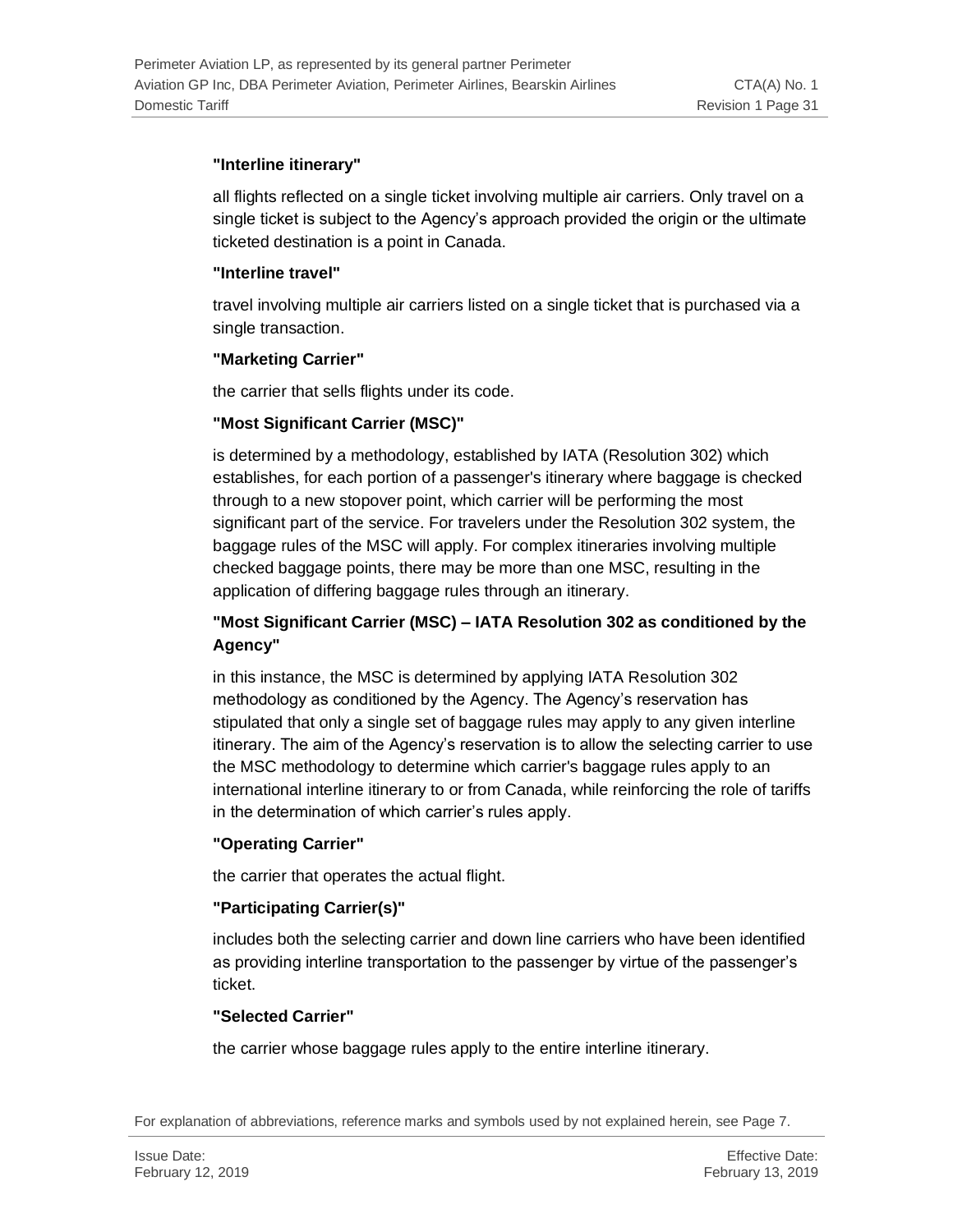#### **"Selecting Carrier"**

the carrier whose designator code is identified on the first flight segment of the passenger's ticket at the beginning of an interline itinerary issued on a single ticket whose origin or ultimate destination is in Canada.

#### **"Single ticket"**

a document that permits travel from origin to destination. It may include interline/code-share and intra-line segments. It may also include end-to-end combinations (i.e., stand-alone fares that can be bought separately but combined together to form one price).

#### **"Summary page at the end of an online purchase"**

a page on a carrier's Web site which summarizes the details of a ticket purchase transaction just after the passenger has agreed to purchase the ticket from the carrier and has provided a form of payment.

#### **"Ultimate ticketed destination"**

In situations where a passenger's origin is a non-Canadian point and the itinerary includes at least one stop in Canada, as well as at least one stop outside of Canada. If the stop in Canada is the farthest checked point and the stop is more than 24 hours, the Agency would consider the ultimate ticketed destination to be Canada.

### <span id="page-31-0"></span>**(A) Applicability**

This rule is applicable to all interline itineraries issued on a single ticket whose origin or ultimate ticketed destination is in Canada.

It establishes how the carrier will determine which carrier's baggage rules apply to any passenger's entire interline itinerary.

### <span id="page-31-1"></span>**(B) General**

For the purposes of interline baggage acceptance:

- a. the carrier whose designator code is identified on the first segment of the passenger's interline ticket will be known as the selecting carrier.
- b. any carrier who is identified as providing interline transportation to the passenger by virtue of the passenger's ticket will be known as a participating carrier.

For explanation of abbreviations, reference marks and symbols used by not explained herein, see Page 7.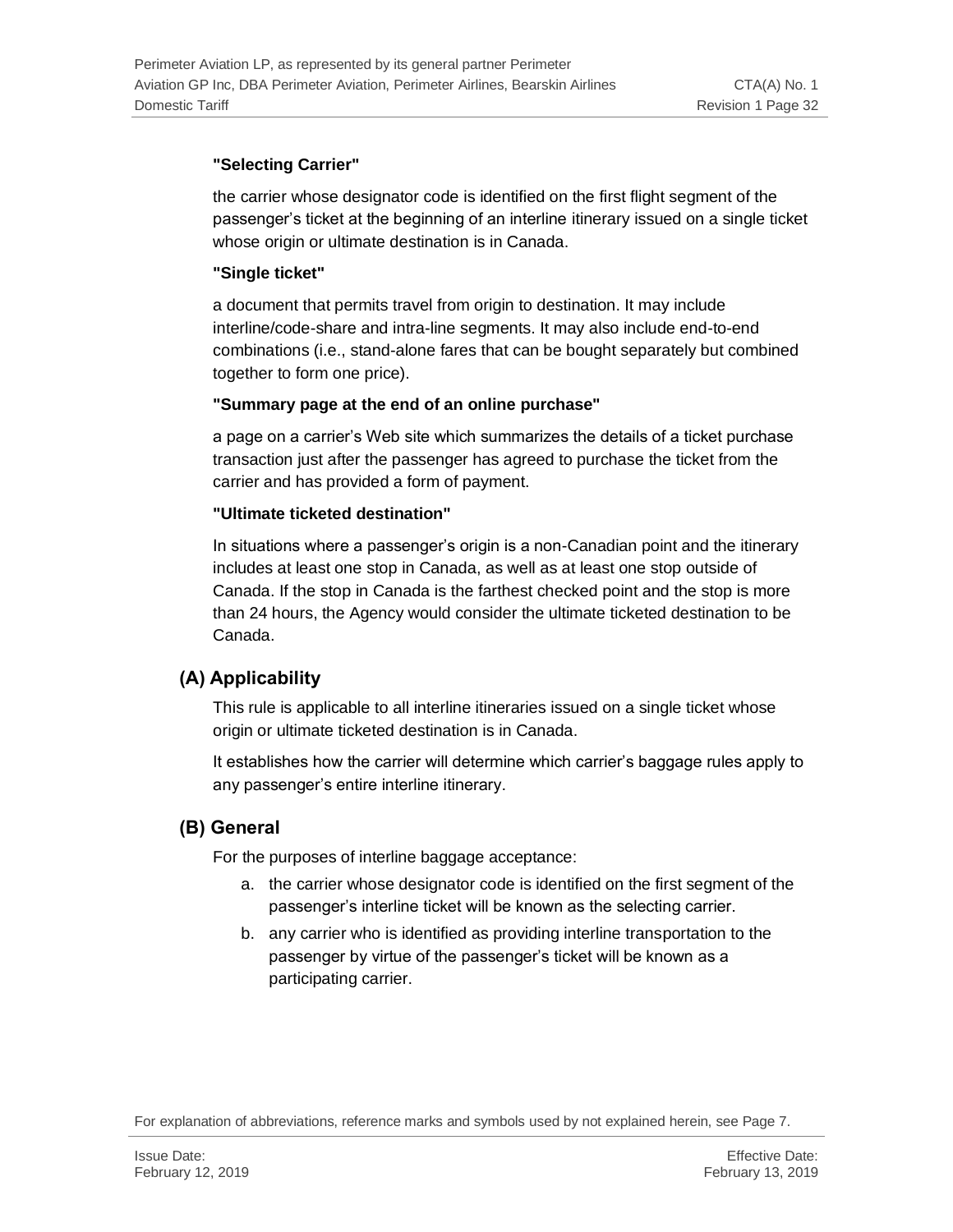# <span id="page-32-0"></span>**(C) Baggage Rule Determination by Selecting Carrier**

#### **Checked Baggage**

The selecting carrier will:

a. Select and apply its own baggage rules as set out in its tariff to the entire interline itinerary.

OR

b. Select the Most Significant Carrier, as determined by IATA Resolution 302 and conditioned by the Canadian Transportation Agency, in order for that carrier's baggage rules, as established in its tariff, to apply to the entire interline itinerary.

The carrier identified by means of a) or b) will be known as the selected carrier.

#### **Carry-On Baggage**

Each operating carrier's carry-on baggage allowances will apply to each flight segment in an interline itinerary. Notwithstanding, the carry-on baggage charges that will apply to the entire interline itinerary will be those of the selected carrier.

### <span id="page-32-1"></span>**(D) Baggage Rule Application by Participating Carrier**

Where the carrier is not the selected carrier on an interline itinerary but is a participating carrier that is providing transportation to the passenger based on the ticket issued, the carrier will apply as its own the baggage rules of the selected carrier throughout the interline itinerary.

### <span id="page-32-2"></span>**(E) Disclosure of Baggage Rules**

#### **Summary Page at the end of an Online Purchase and E-Ticket Disclosure**

- 1. For baggage rules provisions related to a passenger's checked bag and the passenger's carry-on baggage (i.e., the passenger's "standard" baggage allowance), when the carrier sells and issues a ticket for an interline itinerary, it will disclose to the passenger on any summary page at the end of an online purchase and on the passenger's itinerary/receipt and e-ticket at the time of ticketing the baggage information relevant to the passenger itinerary as set out in paragraph 2 below. The disclosed information will reflect the baggage rules of the selected carrier.
- 2. The carrier will disclose the following information:
- a. name of the carrier whose baggage rules apply;
- b. passenger's free baggage allowance and/or applicable fees;
- c. size and weight limits of the bags, if applicable;

For explanation of abbreviations, reference marks and symbols used by not explained herein, see Page 7.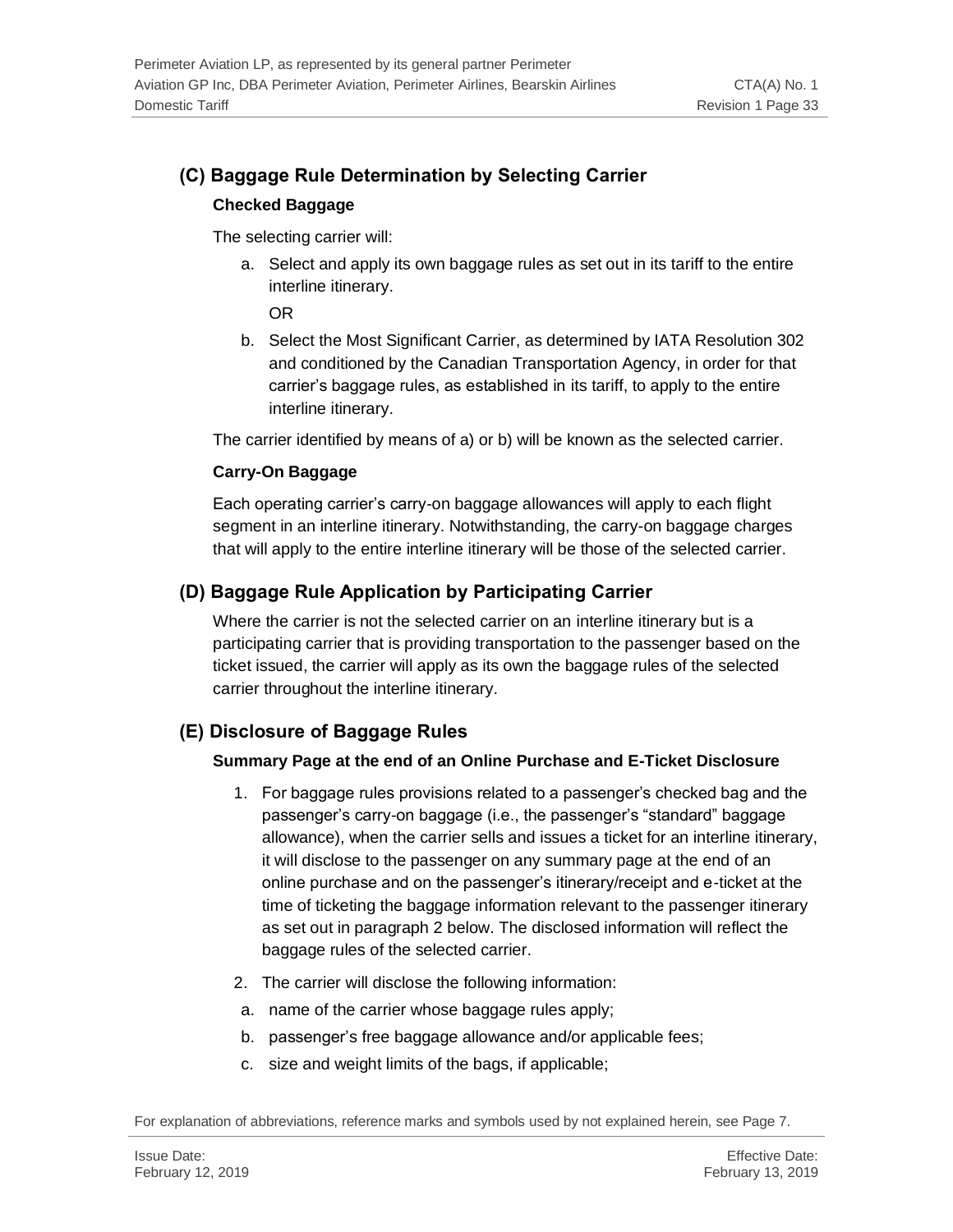- d. terms or conditions that would alter or impact a passenger's standard baggage allowances and charges (e.g. frequent flyer status, early check-in, pre-purchasing baggage allowances with a particular credit card);
- e. existence of any embargoes that may be applicable to the passenger's itinerary; and,
- f. application of baggage allowances and charges (i.e., whether they are applied once per direction or if they are applicable at each stopover point).
- 3. The carrier will provide this information in text format on the passenger's eticket confirmation. Any fee information provided for carry-on bags and checked bag will be expressed as specific charges (i.e., not a range).

#### **Website Disclosure**

The carrier will disclose on its Web site, in a convenient and prominent location, a complete and comprehensive summary of all of the carrier's own baggage rules, including information concerning:

- a. The maximum weight and dimensions of passenger bags, if applicable, both checked and unchecked;
- b. The number of checked and unchecked passenger bags that can be transported and the applicable charges;
- c. Excess and oversized baggage charges;
- d. Charges related to check in, collection and delivery of checked baggage;
- e. Acceptance and charges related to special items, e.g. surf boards, pets, bicycles, etc.;
- f. Baggage provisions related to prohibited or unacceptable items, including embargoes;
- g. Terms or conditions that would alter or impact the baggage allowances and charges applicable to passengers (e.g. frequent flyer status, early check in, pre-purchasing baggage allowances with a particular credit card); and,
- h. Other rules governing treatment of baggage at stopover points, including passengers subject to special baggage allowances or charges, etc.

# <span id="page-33-0"></span>**Rule 55: Baggage Acceptance**

### <span id="page-33-1"></span>**(A) Applicability**

This rule applies to intraline (online) transportation of baggage and interline transportation of baggage where the carrier is selected to apply its own baggage rules to an entire interline itinerary.

For explanation of abbreviations, reference marks and symbols used by not explained herein, see Page 7.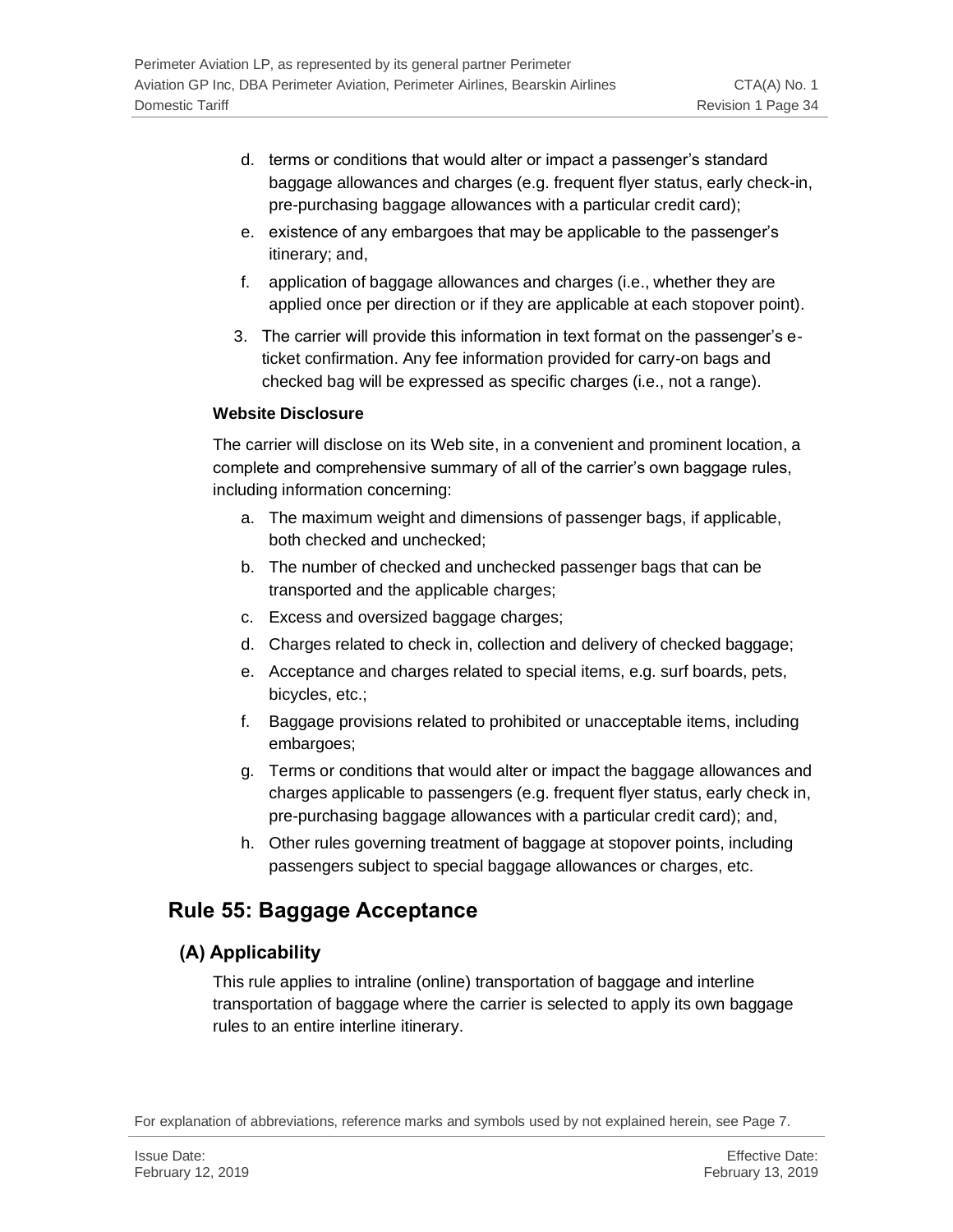### <span id="page-34-0"></span>**(B) General Conditions of Acceptance of Checked and Unchecked Baggage**

The carrier will accept for transportation as baggage, any good that is necessary or appropriate for the wear, use, comfort, or convenience of the passenger for the purpose of the trip, subject to the following:

#### 1. **Checked Baggage**

a. Once the carrier takes possession of the passenger's checked baggage, the carrier will issue a baggage identification tag for each piece of checked baggage. A portion of this tag will be provided to the passenger and each bag will be affixed with the corresponding remaining portion of the tag.



**Note:** This provision does not apply to aids for persons with disabilities. See Rule 70(E) and 71(F).

- b. Checked baggage will be carried on the same aircraft as the passenger, unless the carrier determines that, due to operational or safety reasons (i.e. Temperature limitations, weight, balance, capacity) it is impractical or unsafe to carry the baggage o the same aircraft. In the event that the combination of passengers, baggage and cargo on a flight exceed what can be practically and safely carried, the Carrier will apply the following policy with respect to the removal of passengers' baggage:
	- i. no baggage will be removed from the flight if the issue can be resolved through the removal of general cargo.
	- ii. if the issue cannot be resolved through the removal of general cargo, the Carrier will remove any excess baggage from the aircraft in the reverse order in which passengers with excess baggage presented themselves for check-in.
	- iii. if the issue cannot be resolved through the removal of general cargo and excess baggage, no baggage forming part of a passenger's basic baggage allowance will be removed from the aircraft until the carrier has first requested volunteers to agree to have their baggage follow on a subsequent flight of the carrier or to travel with their baggage on such subsequent flight.
	- iv. if there are insufficient volunteers, the carrier will remove baggage forming part of a passenger's basic baggage allowance in the reverse order in which passengers presented themselves for check-in.

For explanation of abbreviations, reference marks and symbols used by not explained herein, see Page 7.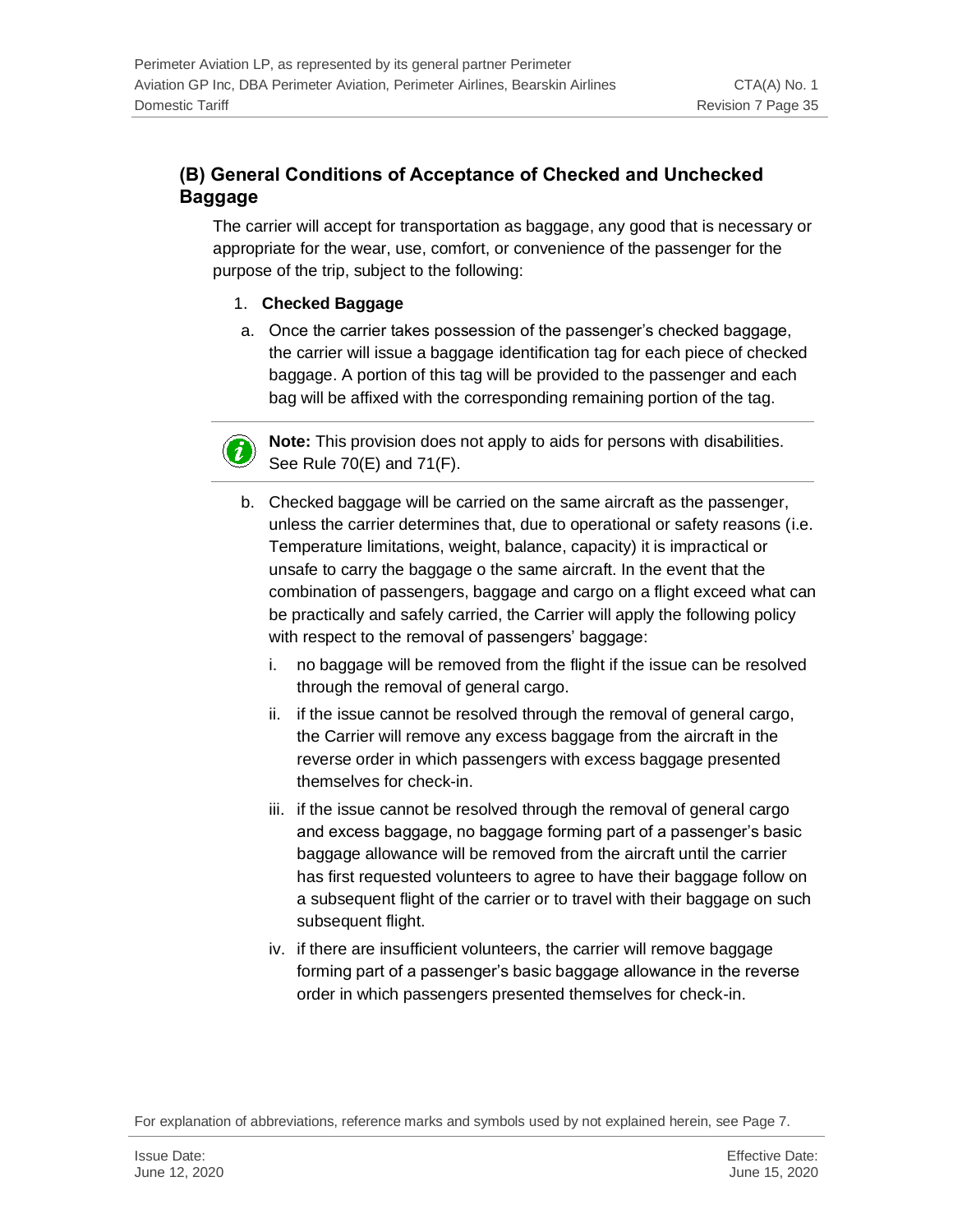- v. Any baggage removed from a flight will be carried to the passenger's destination no later than on the carrier's next available flight.
- c. In the case of delay, the carrier will take necessary steps to inform the passenger of the status of the baggage.
- d. Articles are deemed to be unsuitable for carriage as or in checked baggage unless they are capable of withstanding carriage in aircraft compartments that are not temperature controlled and/or not pressurized.
- e. Checked baggage must be able to fit through an opening measuring 32" x 25" in order to be weighed. Items that cannot fit through this opening are considered oversized items, and shall be shipped as cargo subject to Bulk Rate Charges.

#### 2. **Unchecked Baggage (Carry-on baggage)**

- a. Unchecked baggage must be within the carrier's size and weight limits to be taken onboard the aircraft.
- b. Unchecked baggage must fit under the seat located in front of the passenger or in the enclosed storage compartment in the passenger cabin of the aircraft.

**Note:** This provision does not apply to aids for persons with disabilities. See Rule 70(E) and 71(F).

c. Objects which are not suitable for carriage as checked baggage (e.g. delicate musical instruments) will only be accepted for transportation in the passenger cabin of the aircraft if advance notice is given to the carrier and the carrier agrees to carry the object. The passenger may pay an additional charge for the transportation of these objects. Passengers should contact the carrier or review its Web site for more information about which objects are not suitable for carriage as checked baggage and any additional, and will only be accepted for transportation in the passenger cabin of the aircraft upon prior agreement with the carrier.

### <span id="page-35-0"></span>**(C) Free Baggage Allowance**

 $\boldsymbol{i}$ 

The passenger is entitled to carry, free of charge, checked and unchecked baggage subject to the conditions and limitations set out in the charts below:

### **Combined weight for Checked Baggage and Unchecked Baggage**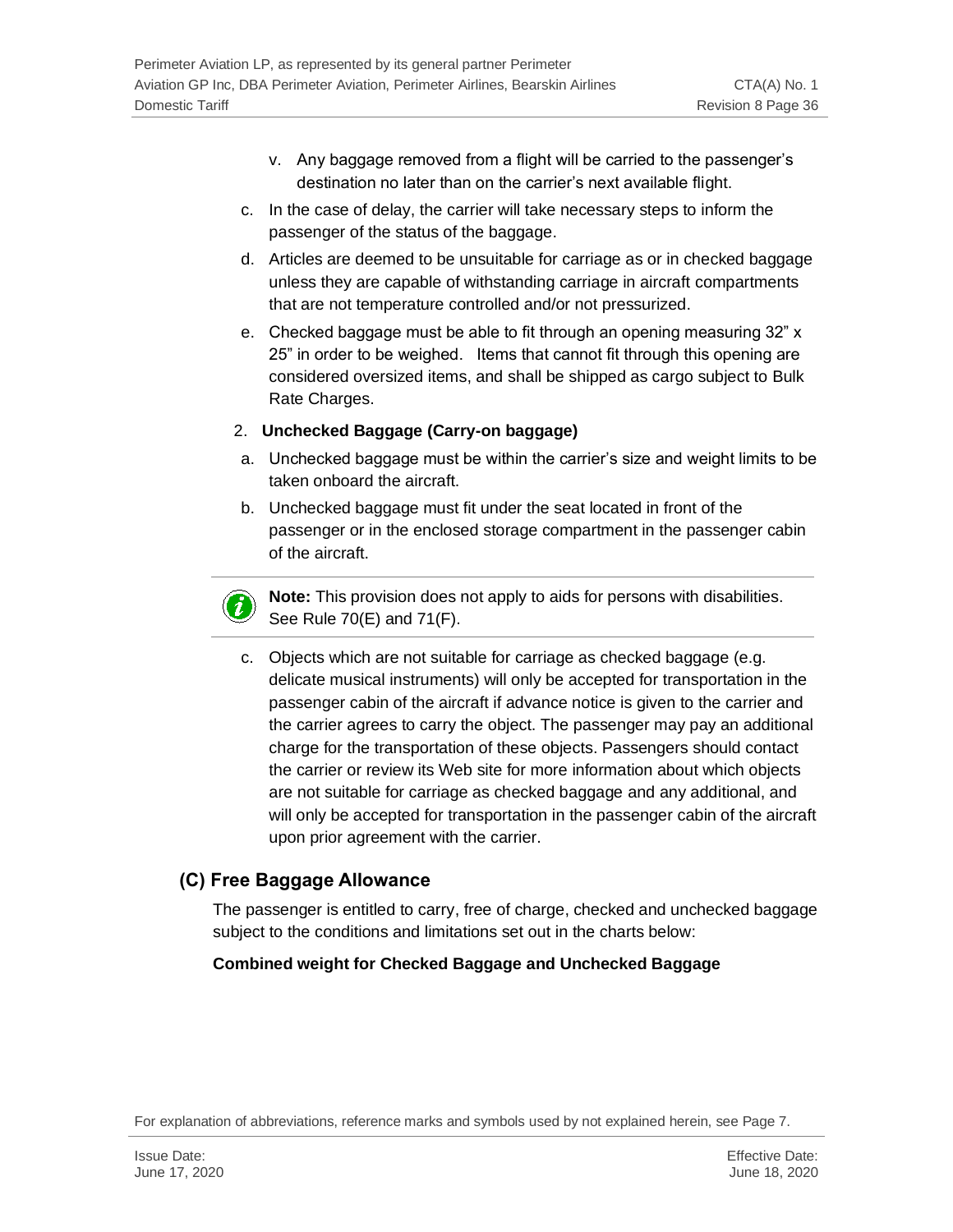| <b>Operating</b><br><b>Airline</b> | <b>Maximum</b><br>Pieces as<br><b>Unchecked</b><br>(carry-on or<br>carry-out<br><b>Baggage</b> | <b>Maximum</b><br>Pieces as<br><b>Checked</b><br><b>Baggage</b> | <b>Maximum</b><br><b>Combined</b><br><b>Baggage</b><br><b>Allowance</b> | <b>Max</b><br><b>Dimensions</b><br>per Checked<br><b>Bag</b> |
|------------------------------------|------------------------------------------------------------------------------------------------|-----------------------------------------------------------------|-------------------------------------------------------------------------|--------------------------------------------------------------|
| Perimeter                          | 2                                                                                              | 4                                                               | 60 Pounds                                                               | 90 linear inches<br>$(228 \text{ cm})$                       |
| <b>Bearskin</b>                    | 2                                                                                              | 4                                                               | 60 Pounds                                                               | 90 linear inches<br>$(228 \text{ cm})$                       |



**Note:** See rule 54 for Interline baggage information.

a. If a passenger exceeds the maximum number of bags permitted and/or the maximum weight allowed for each bag or the maximum dimensions permitted for each checked or carried on bag, the passenger will be subject to the excess baggage charges listed in Rule 55 (E) herein.



**Note:** This provision does not apply to aids for persons with disabilities. (See Rule 70(E) and 71(F)).

b. The passenger's name and point of contact must appear on the baggage. It is recommended that the name and point of contact also be included inside the baggage.

### **(D) Collection and Delivery of Baggage**

- 1. The passenger has the right to retrieve his or her baggage without delay.
- 2. Only the passenger who was given a baggage identification tag when the carrier took possession of the baggage is entitled to accept delivery of the baggage.
- 3. If the passenger claiming the checked baggage is unable to produce his/her portion of the baggage identification tag and identify the baggage by means of its baggage identification tag, the carrier must receive satisfactory proof that the baggage belongs to the passenger in question before delivering the baggage to the passenger.
- 4. Acceptance of the baggage without complaint, within the time limits stipulated in Rule 125(D) or Rule 126(C), by the passenger in possession of the baggage identification tag is evidence that the carrier delivered the baggage in good condition and in accordance with this tariff.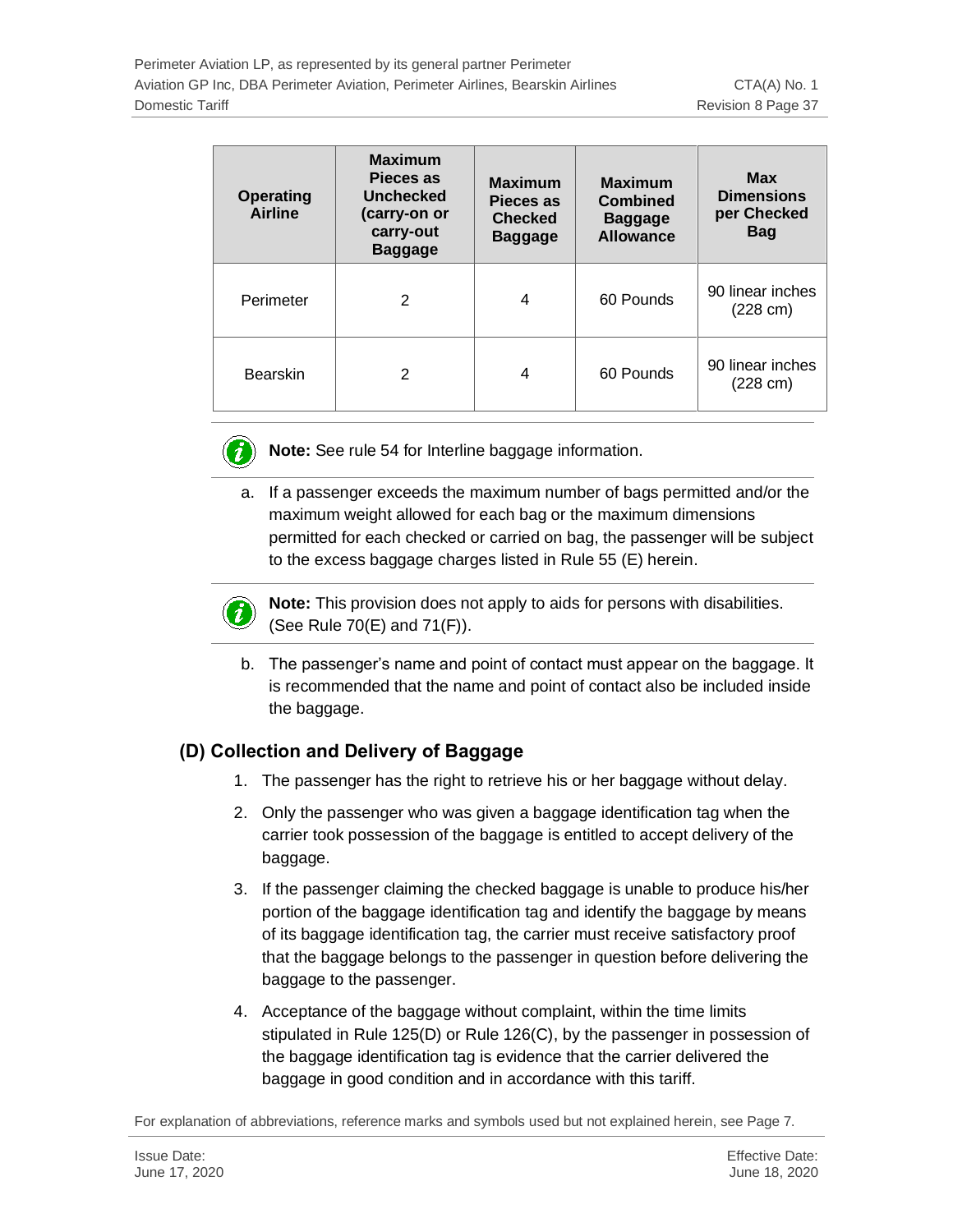## **(E) Excess Baggage**

Baggage in excess of the free baggage allowance will be accepted by the carrier upon payment of the applicable charge. The charge for the excess baggage is payable prior to departure at the point of check-in. The passenger will be subject to the excess baggage charges as defined on the Carrier's website.

- [www.perimeter.ca](http://www.perimeter.ca/)
- [www.bearskinairlines.com](http://www.bearskinairlines.com/)

Excess baggage fees will be charged as follows:

- a. On each pound over the maximum combined baggage allowance weight listed in Rule 55 (C), and/or,
- b. Two Dollars (\$2.00) for each piece over the Maximum Pieces as Checked Baggage listed in Rule 55 (C).

Excess baggage will be carried on a space available basis only. Customers are advised not to have perishable, valuables or time-sensitive items in their Excess Baggage as it may not travel on the same flight with the passenger.



**Note:** This provision does not apply to aids for persons with disabilities. (See Rule 70(E) and 71(F)).



**Note:** See rule 54 for Interline baggage information.

## **(F) Excess Value Declaration Charge**

The passenger may declare a value in excess of the applicable liability limits for the checked baggage and pay any excess value charges to the carrier prior to departure at the point of check-in at the rate \$1 CAD plus applicable taxes per \$100 CAD of excess valuation to a maximum of \$3,000 CAD of excess valuation.



**Note:** This provision does not apply to aids for persons with disabilities. (See Rule 70(E) and 71(F))s.

### **(G) Items Unacceptable as Baggage**

The following items are unacceptable as baggage and will not be transported by the carrier:

1. Items which are forbidden to be carried by the applicable laws, regulations, or orders of any country to be flown from, to, or over.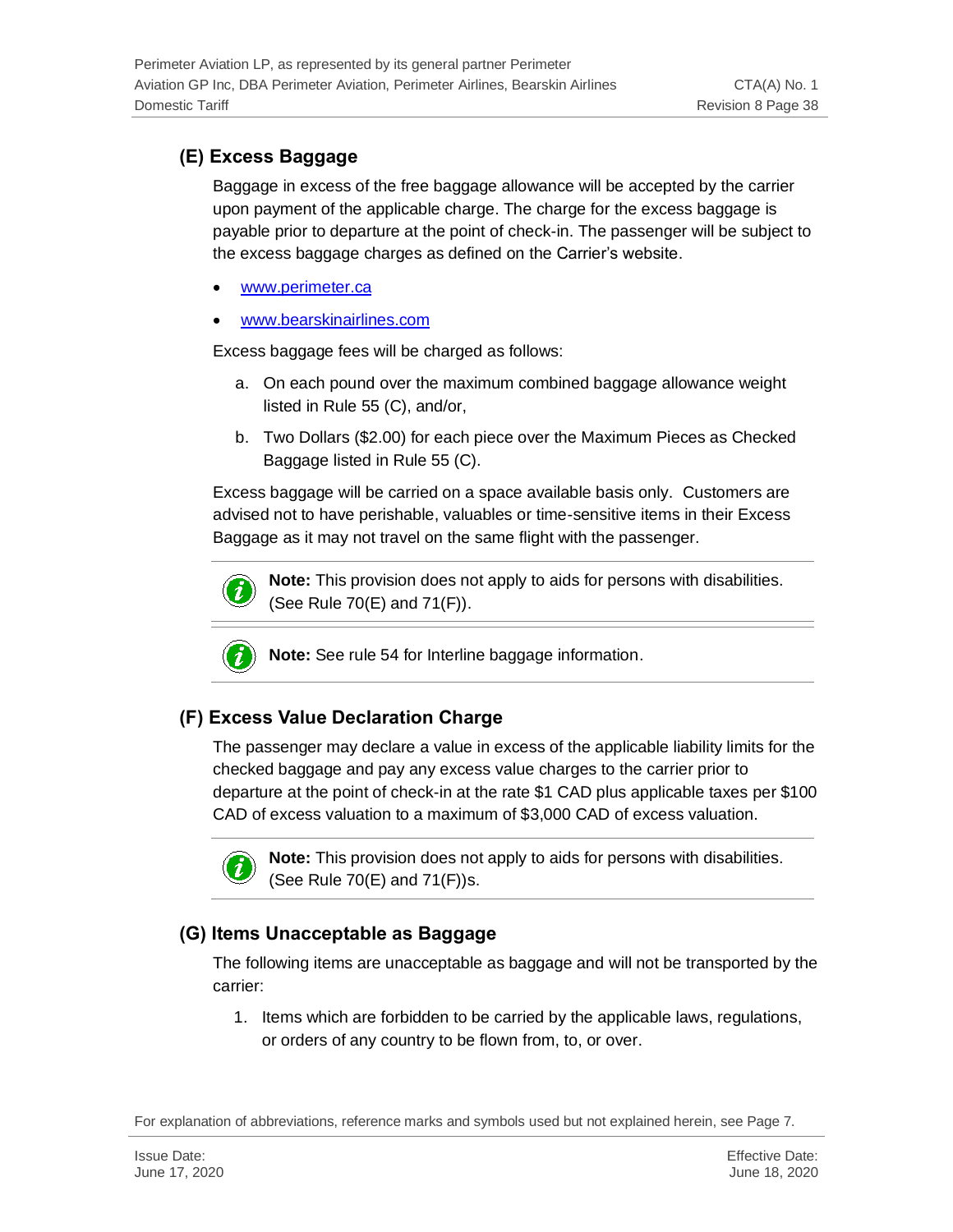- 2. Items which are likely to endanger the aircraft or persons or property on board the aircraft. These unacceptable items are specified in the International Civil Aviation Organization (ICAO) Technical Instructions for the Safe Transport of Dangerous Goods by Air and the International Air Transport Association (IATA) Dangerous Goods Regulations.
- 3. Items that do not fit through a 32" x 25" opening or that exceed 90" linear dimension (the sum of all baggage sides).
- 4. Live animals except as provided in Rule 75, Acceptance of Animals (Service Animals and Pets).
- 5. Firearms and ammunition other than for hunting or sporting purposes are prohibited from carriage as baggage. Firearms and ammunition for hunting and sporting purposes will be accepted as checked baggage provided the firearms are not loaded, the safety catch is in the "on" position and the firearms are suitably packed. The carriage of ammunition is subject to the ICAO and IATA regulations mentioned in 2 above.
- 6. Items, which are deemed "prohibited" at the destination community where the flight is heading and as determined by said community's Chief and Council in a written BCR (Band Council Resolution). Example of such items are alcoholic beverages, large amounts of pills, yeast, hair spray and other substances/articles listed in a BCR.Weapons such as antique firearms, swords, knives and other similar items may be accepted as checked baggage at the carrier's discretion, provided they are suitably packed.
- 7. The passenger shall not include in the checked baggage fragile items, money, jewelry, precious metals, silverware, negotiable papers, securities, medication or other valuables, business documents, samples, passports and other identification documents.
- 8. Items packed in a means of containment that are not adequate for transportation such as garbage bags, shopping bags, or any other material that may not properly secure the content while it is being handled or in transit.

### **(H) Right to Refuse Carriage of Baggage**

- 1. The carrier will refuse to carry as checked baggage any bag that the carrier has discovered to contain any unacceptable item mentioned in (G) above and when the passenger fails to provide the carrier with prior notice that they wish to carry such an item in their baggage.
- 2. The carrier will, at its sole discretion, refuse to carry any baggage because of its size, shape, weight or character.

For explanation of abbreviations, reference marks and symbols used but not explained herein, see Page 7.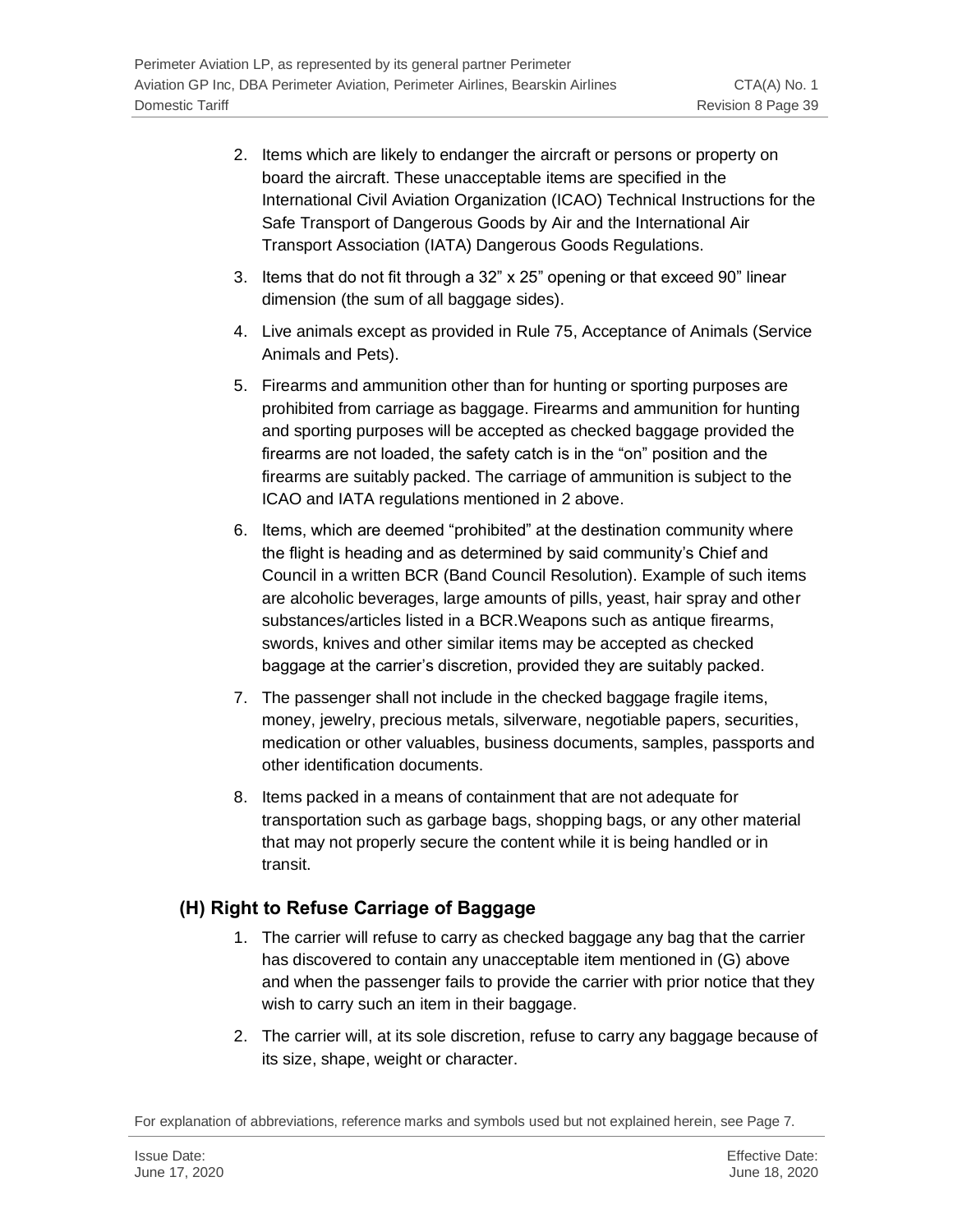- 3. Unless advance arrangements have been made with the carrier, the carrier may carry on later flights baggage which is in excess of the free baggage allowance.
- 4. The carrier will refuse to carry checked baggage if it determines that the baggage has not been properly and securely packed in suitable suitcases or containers.



**Note:** This provision does not apply to aids for persons with disabilities. See Rule 70(E) and 71(F).

## **(I) Right of Search**

The carrier may search baggage in the passenger's absence. The purpose of any search is to ensure aircraft and passenger safety, security and to determine whether the passenger is in possession of or the baggage contains items mentioned in (G) above or any arms or ammunition which have not been presented to the carrier. If the passenger refuses to comply with the request for search, the carrier may refuse to carry the passenger and/or his/her baggage.

## **(J) Musical Instruments**

The carrier will allow musical instruments to be transported as carry-on or checked baggage permitting items meet the following requirements.

### **1. Carry-On**

Musical instruments may be carried onboard providing they meet the carrier's carry-on size and weight requirements.

### **2. Checked Baggage**

Musical instruments may be accepted as checked baggage, as long as they are properly packed and meet the carrier's applicable size and weight requirements.

### **3. Packing Requirements**

- a. Instruments must be properly packed in a rigid and/or hard sided case specifically designed for shipping.
- b. When a stringed instrument is transported by air, it may be exposed to dramatic changes in temperature and pressure, which can cause it's headstocks to crack and snap off. To prevent possible damage, it is the passenger's responsibility to ensure that the strings are loosened so that the tension is reduced.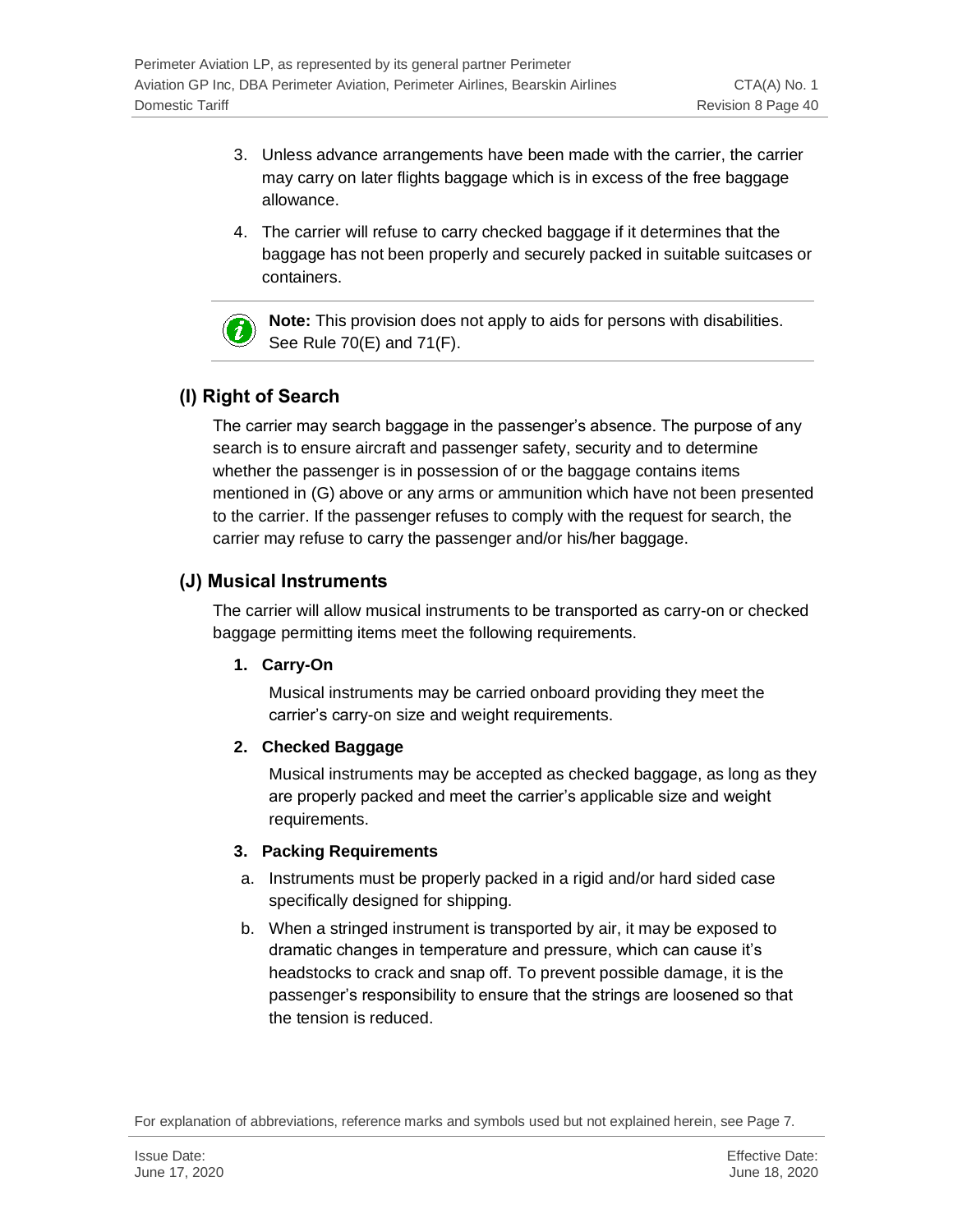#### **4. Limited Release**

The carrier will accept instruments as checked baggage if they are not packaged properly (i.e. a soft sided case) provided the passenger agrees to sign a Limited Release Tag which releases the carrier of any liability. If a musical instrument is transported as a Limited Release item, claims will not be processed or paid for any expenses associated with damage and/or loss of limited release items. The instrument must always meet the carrier's size and weight requirements.

#### **5. Liability**

Should musical instruments require repair and/or replacement during travel, where the damage or loss is the result of mishandling by the carrier, and the instrument(s) was packaged properly, the maximum liability paid out will not exceed \$2,100.00 CAD. Any such claim must include proof of original receipt or a professional appraisal. If the passenger declares the monetary value is greater than the carrier's maximum liability, the instrument is required to be shipped through cargo where a declared value can be established.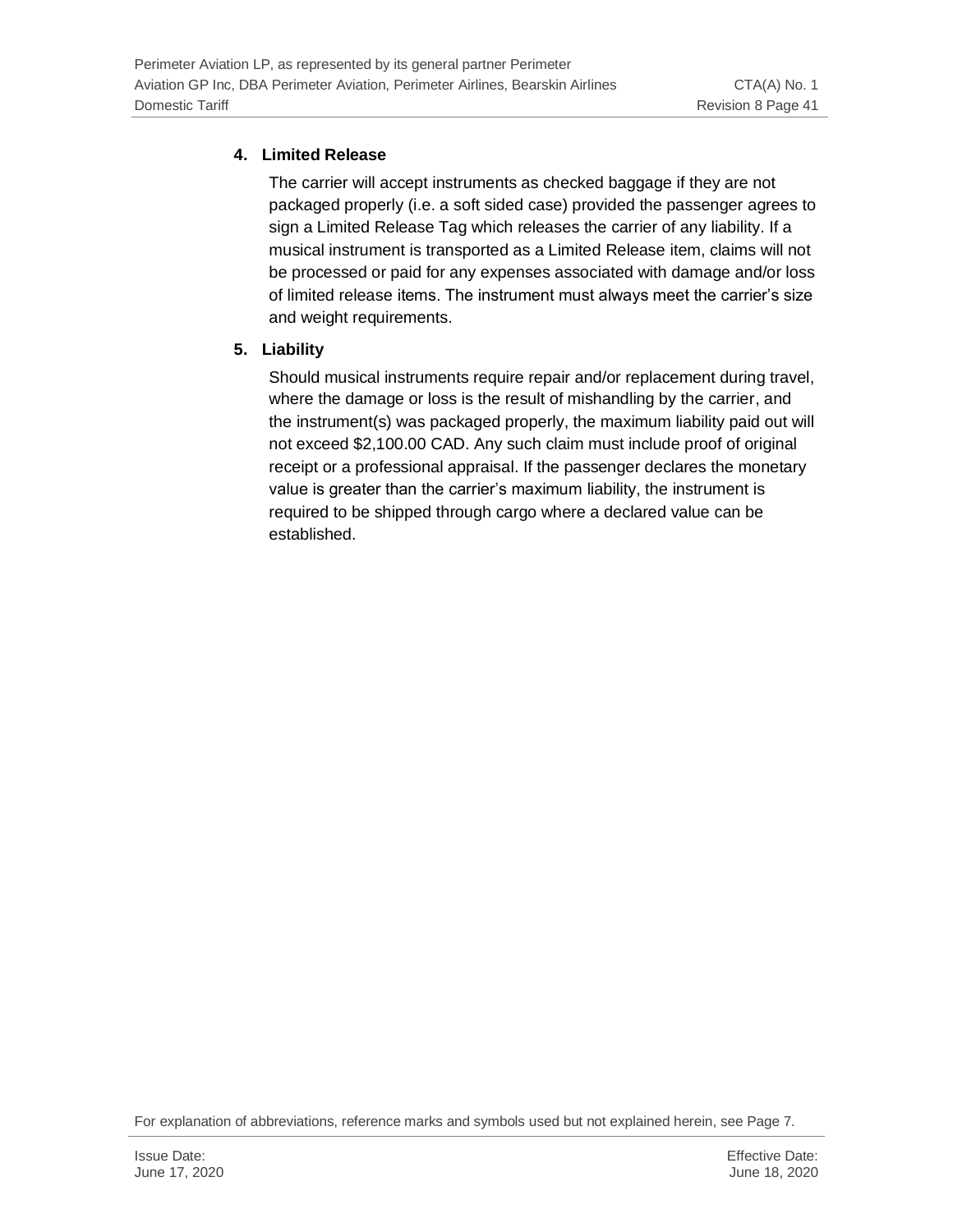# **Part 3: At the Airport / During Travel**

## **Rule 60: Acceptance of Children for Travel**

## **(A) General**

- 1. Infants and Children under 12 years of age, accompanied in the same cabin by a passenger 16 years of age or older, will be accepted for transportation.
- 2. Persons entrusted with the care of infants and children must be capable of discharging this duty.

#### **Infants**

- 1. Infants under two years of age on the date of travel do not require a seat.
- 2. Only one infant under the age of two years may be held in the lap of an accompanying passenger 16 years of age or older.
- 3. No single passenger shall be responsible for more than one infant whether the infant is held on the lap of an accompanying passenger or a seat has been purchased for the infant and the infant is secured in an approved child restraint system (car seat).
- 4. An infant under two years of age at the time of departure but reaching his/her second birthday during the continuing/return flight(s) will require a seat and must pay the applicable fare for the continuing/return flight(s).
- 5. Infants under two years of age occupying a seat must be properly secured in a Transport Canada or United States Federal Aviation Administration (FAA) approved child restraint device.

#### **Children**

- 1. All children two years of age or older, must be ticketed and assigned a seat.
- 2. All children 12 years of age or older, will be able to travel unaccompanied without supervision and will be considered to be an adult for fare purposes.
- 3. All children 16 years of age or older, may accompany other infants and children under 12 years old and will be considered as adults for the purposes of travel and will be charged the applicable adult fare.
- 4. Perimeter Aviation LP will seat children under the age of 14 with their parents, guardians, or travel companions at no additional cost.

For explanation of abbreviations, reference marks and symbols used by not explained herein, see Page 7.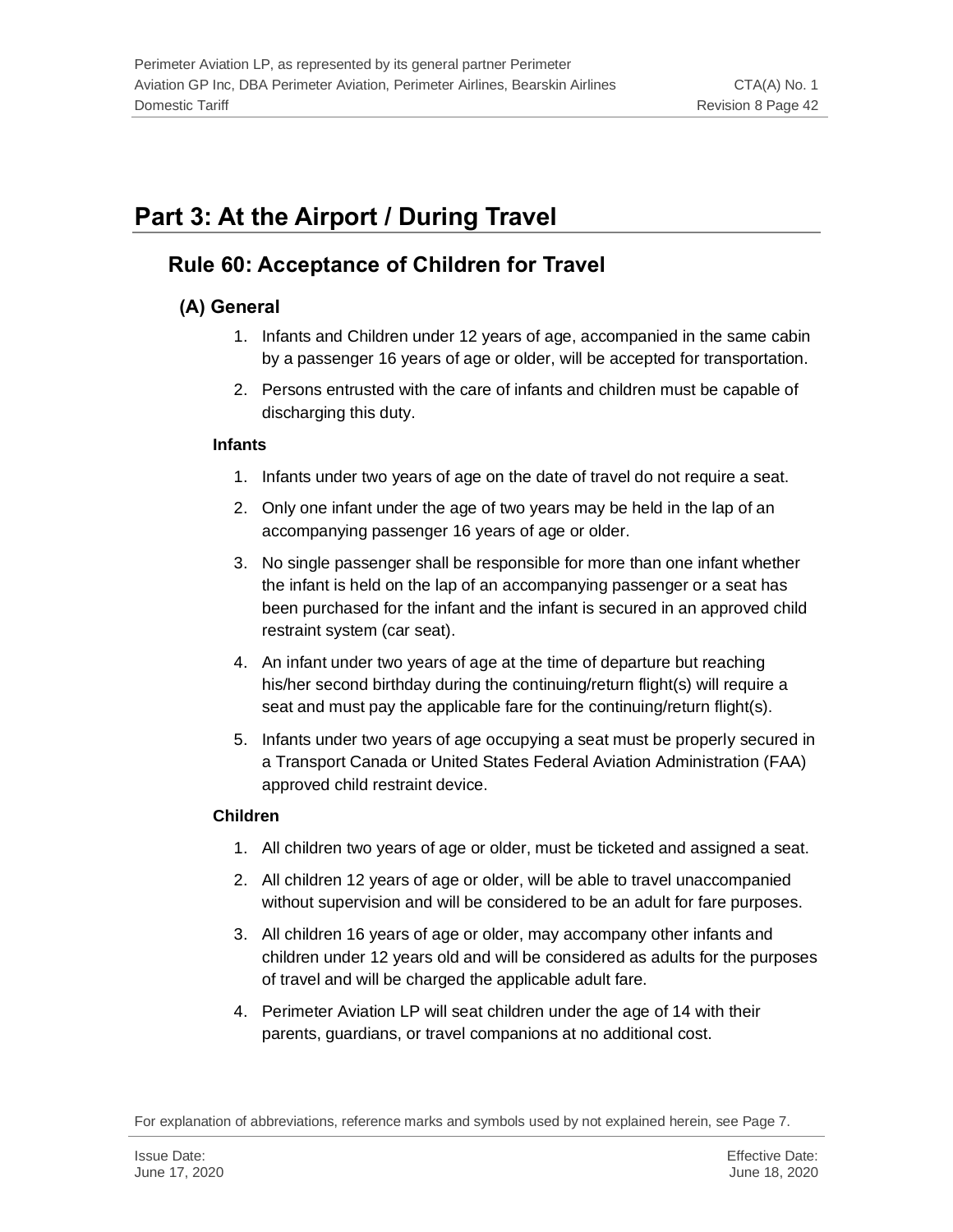| Age                                      | <b>Accepted</b> | <b>Conditions</b>                                                                                                                                                                                                                     |  |
|------------------------------------------|-----------------|---------------------------------------------------------------------------------------------------------------------------------------------------------------------------------------------------------------------------------------|--|
| 0 days to 2 years less<br>a day (infant) | Yes             | Only one infant is permitted per adult<br>passenger. The infant may travel free of charge<br>when the infant is held on an accompanying<br>adult's lap.                                                                               |  |
|                                          |                 | An infant for whom a seat is purchased must be<br>properly secured in an approved child restraint<br>device and will be assessed the applicable fare.                                                                                 |  |
| 2 to 12 years old less<br>a day (child)  | Yes             | These passengers are considered to be a child<br>for the purpose of air travel and will pay the<br>applicable child's fare if available, when<br>accompanied by a ticketed passenger 16 years<br>of age or older for the entire trip. |  |
|                                          |                 | These passengers must be either supervised by<br>a passenger of 16 years or older or use the<br>carrier's unaccompanied minor services. (See<br>Rule 65, Unaccompanied Minors.)                                                       |  |
|                                          |                 | The use of an approved child restraint device is<br>optional for children age two and up.                                                                                                                                             |  |
| 12 years old and older                   | Yes             | These passengers are considered to be adults<br>for the purpose of air travel and will pay the<br>applicable adult fare.                                                                                                              |  |
|                                          |                 | These passengers are eligible to travel<br>unaccompanied and unsupervised.                                                                                                                                                            |  |

### **(B) Acceptance of Infants and Children**



**Note:** In the case of code-share, passengers are advised that the acceptance of children rules applicable to their transportation are those of the carrier identified on your ticket and not of the carrier operating the flight.

## **(C) Documentation**

- 1. The Carrier is required to confirm that the passenger checking in for a flight is the person they are claiming to be. In order to do so, passengers older than eighteen (18) years of age are required to produce the following identification:
- **a. Non-CATSA Airport Requirements**

All passengers checking in at a non-CATSA airport counter must comply with the following:

- Must present one piece of acceptable ID
- The ID card or document cannot be expired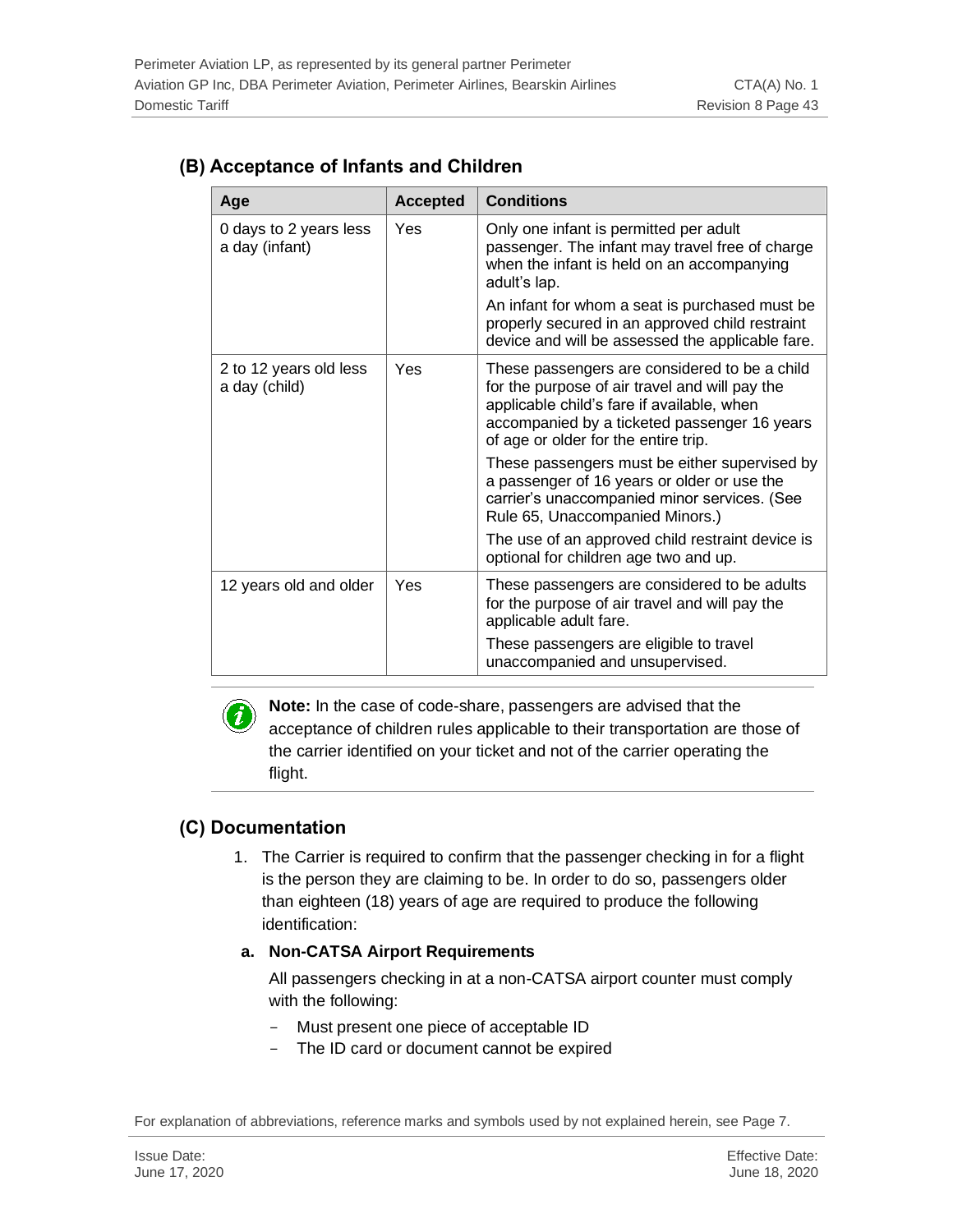- The ID card or document must be in the original form, and cannot be altered in any way; photocopies are not acceptable
- The ID card or document must have the name printed and must be legible
- The names listed in the Passenger Reservation must match exactly as printed on the ID
- i. Acceptable ID
- Any government-issued photo or non-photo ID
- Loyalty card
- Gym membership card
- Medical warrant
- Bank card
- Credit card
- Student ID card
- Library card
- Correctional warrant document

#### b. **CATSA Airport Requirements**

All passengers checking in at a CATSA airport counter must comply with the following:

- Present one (1) valid Government issued photo ID
- Alternatively, two (2) Government issued non-photo ID
- 2. In addition to the above, the carrier may require presentation of the following documents when children are accompanied by an adult:
- a. Documents establishing legal custody;
- b. Parental consent letter authorizing travel;
- c. Death certificate if one parent is deceased;
- d. Any other documentation required by the country of destination.

#### **(D) Unaccompanied Minors**

For complete details on minors travelling unaccompanied refer to Rule 65.

### **Rule 65: Unaccompanied Minors**

**Note:** In the case of code-share, passengers are advised that the unaccompanied minor rules applicable to their transportation are those of the carrier identified on your ticket and not of the carrier operating the flight.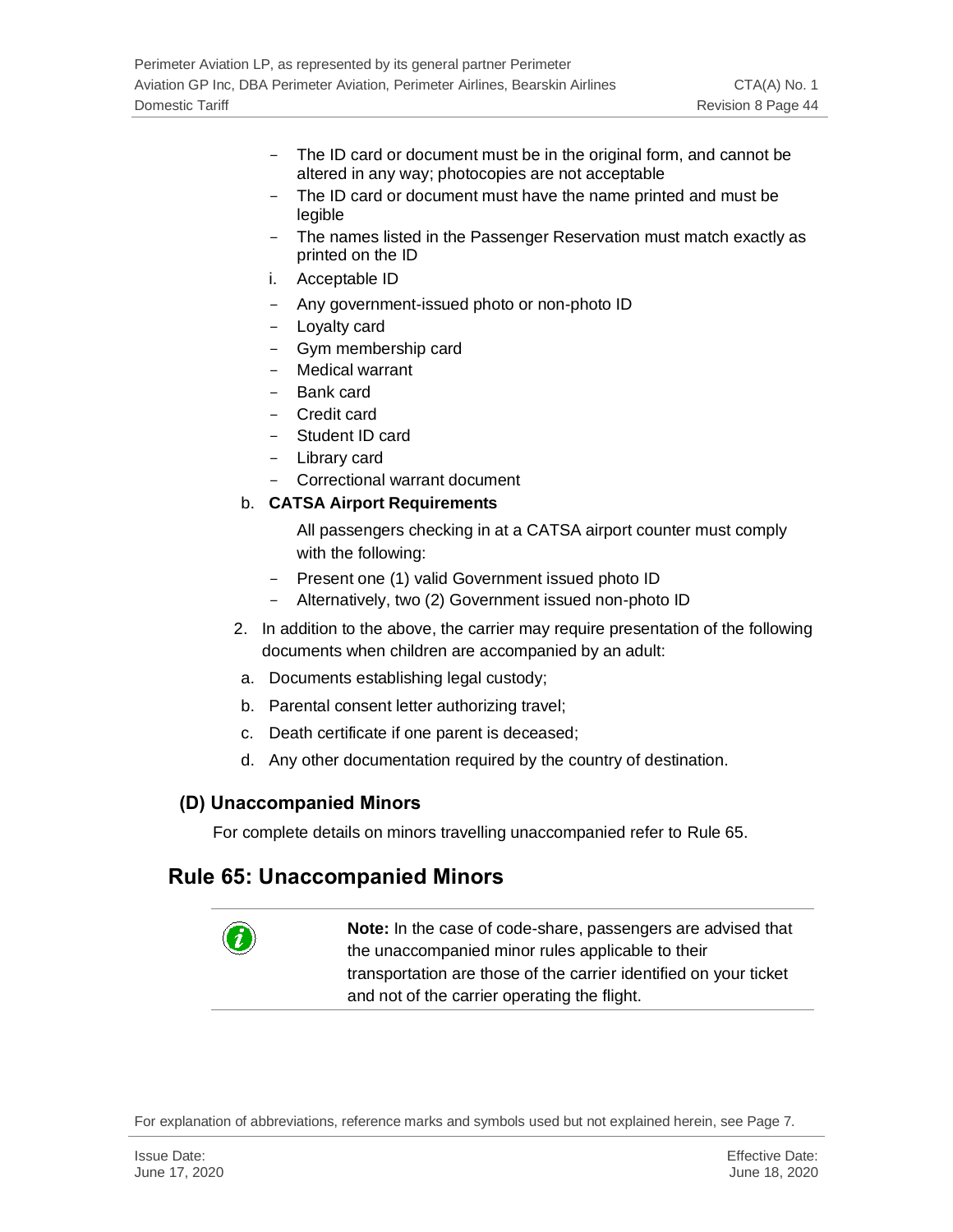## **(A) General**

- 1. For purposes of this rule, "guardian" is any adult/parent having responsibility over the welfare of a minor.
- 2. The carrier offers a supervision service called the Unaccompanied Minor Service (UM Service) for all minors who have achieved the minimum age. This service is either mandatory or optional, depending upon the age of the minor.

## **(B) Age Restrictions**

- 1. Minors under 5 years of age are not eligible to use the UM Service, and must always be accompanied by a person aged 16 or older when travelling. The accompanying passenger must occupy a seat in the same cabin as the minor.
- 2. Minors aged between 5 and 12 years of age may only travel unaccompanied if they are using the UM Service, outlined below.

## **(C) Travel Restrictions**

The UM Service is available on:

- a. non-stop flights; or
- 1. direct flights (a direct flight makes a stop but there is no change of aircraft);

## **(D) Fares and Charges**

1. Unaccompanied minors travelling on the UM Service provided by the carrier will be subject to the UM Service Fee on Bearskin branded flights only.

## **(E) Conditions of Application for Unaccompanied Travel**

- 1. The minor must be brought to the airport of departure by a guardian who remains with the minor until the carrier starts providing supervision. The guardian will complete all the required documents which include providing the carrier with satisfactory evidence that the minor will be met by another parent, guardian or other responsible adult. The guardian who will be meeting the unaccompanied minor at the airport of arrival must have photo identification which will allow the carrier personnel to identify this person as the appropriate person designated to meet the minor.
- 2. The guardian will be required to remain at the airport of departure until 15 minutes after the aircraft has departed.
- 3. In case of emergency, the guardian must provide the carrier with the name and phone number of a person who can be contacted during the time the minor is in the carrier's care.

For explanation of abbreviations, reference marks and symbols used but not explained herein, see Page 7.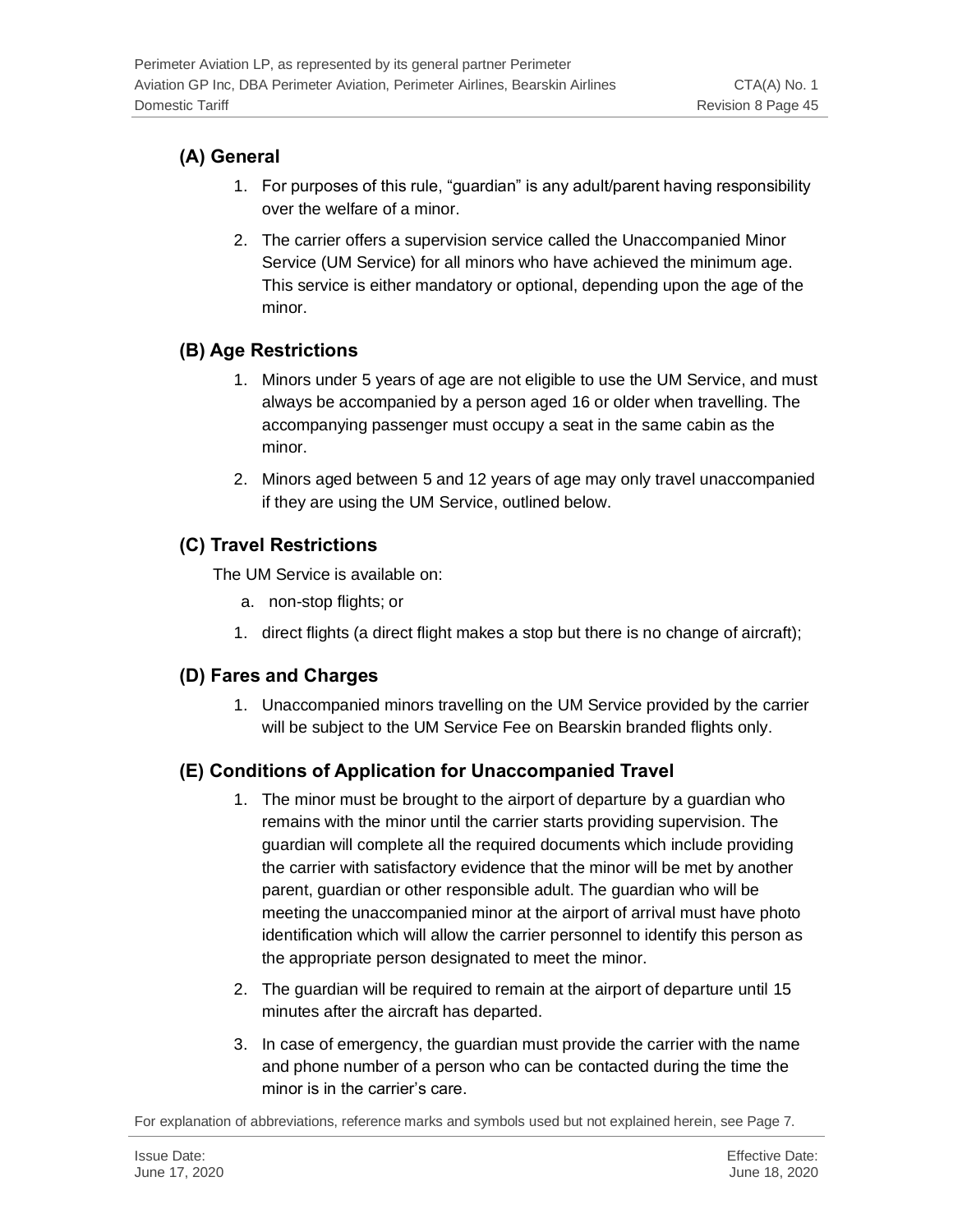- 4. Unaccompanied minors travelling on the UM Service will not be accepted if the flight on which the minor holds a reservation is expected to terminate short of, or bypass the minor's destination.
- 5. Once the unaccompanied minor is under the carrier's care, the minor will be provided supervision by the carrier until he/she is met at destination by a guardian who can confirm to carrier personnel by means of photo identification that they are the person(s) designated to meet the minor.
- 6. A minor with a medical condition or a minor with a disability may not be accepted for travel unaccompanied. Medical clearance may be required for any UM Service to be offered to a minor with a medical condition or a disability.
- 7. An unaccompanied minor travelling on the UM Service (on Bearskin branded flights only) will not be booked on the last flight of the day,
- 8. An unaccompanied minor travelling on the UM Service cannot be booked on flights with connections operated by other airlines.



**Note:** For provisions related to Medical Clearance, refer to Rules 70 (C) or 71 (C).

## **(F) Carrier's Limited Responsibility**

With the exception of the service specifically provided to an unaccompanied minor in this rule, the carrier will not assume any financial or guardianship responsibilities for the unaccompanied minor beyond those applicable to an adult passenger.

## **Rule 71: Carriage of Persons with Disabilities**

In the case of code-share, passengers are advised that the carriage of persons with disabilities rules applicable to their transportation are those of the carrier identified on your ticket and not of the carrier operating the flight.

## **(A) Acceptance for Carriage**

The carrier will make every effort to accommodate a person with a disability and will not refuse to transport a person solely based on his/her disability. In instances when refusing transportation to a person with a disability is necessary, the carrier will provide a written explanation to the person for the decision to refuse carriage at the time of the refusal.

## **(B) Acceptance of Declaration of Self-Reliance**

Except for applicable safety-related rules and regulations, the carrier will accept the determination made by or on behalf of a person with a disability as to self-reliance.

For explanation of abbreviations, reference marks and symbols used but not explained herein, see Page 7.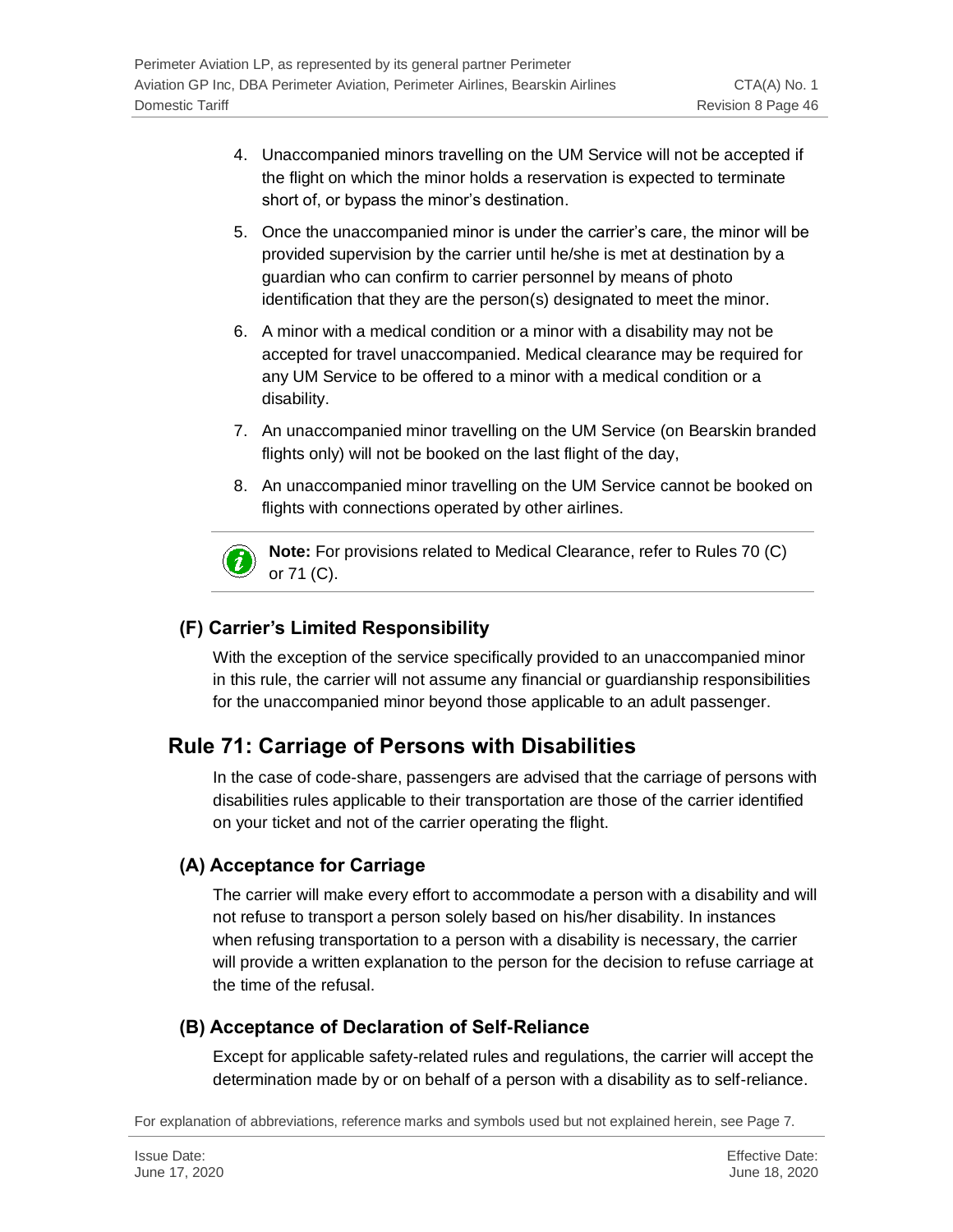Once advised that he or she is "self-reliant," the carrier shall not refuse such passenger transportation on the basis that the person with a disability is not accompanied by a personal attendant or based on the assumption that the passenger may require assistance from airline employees in meeting the passenger's needs such as assistance with eating, using the washroom facilities or administering medication which are beyond the range of services that are normally offered by the carrier.

*See also: Rule 105(A)6.(d), Refusal to Transport, Passenger's Condition, Medical clearance*

### **(C) Medical Clearance**

A carrier will not automatically require a medical clearance for persons with disabilities as a condition of travel. Rather, a carrier may, in good faith and using its reasonable discretion, determine that a person with a disability requires medical clearance where their safety or well-being, in terms of such things as assistance with eating, using the washroom facilities, or that of other passengers is in question. Where a carrier refuses to transport a passenger for such reasons, a written explanation must be provided at the time of refusal. When medical clearance is required a carrier may assess a person's fitness to travel based on information and/or documentation submitted by the person with a disability (such as a note from the person's physician or healthcare professional).

*See also: Rule 105(A)6.(d), Refusal to Transport, Passenger's Condition, Medical clearance*

## **(D) Advance Notice**

Where a passenger requests a service set out in this rule at least 48 hours prior to departure, the carrier will attempt to provide the service. Such requests should be made by the passenger at the time of reservation, and as far in advance of travel as possible. Where a passenger requests a service less than 48 hours prior to departure, the carrier will make a reasonable effort to provide the service.

## **(E) Seating Restrictions and Assignments**

When a person identifies the nature of his or her disability, the carrier will inform the passenger of the available seats that are most accessible and then establish with that passenger an appropriate seat assignment.

Passengers with a disability will not be permitted to occupy seats in designated emergency exit rows, or otherwise in accordance with applicable safety-related rules and regulations.

Persons with disabilities and their attendants, who will meet the persons' disabilityrelated needs, will be seated together.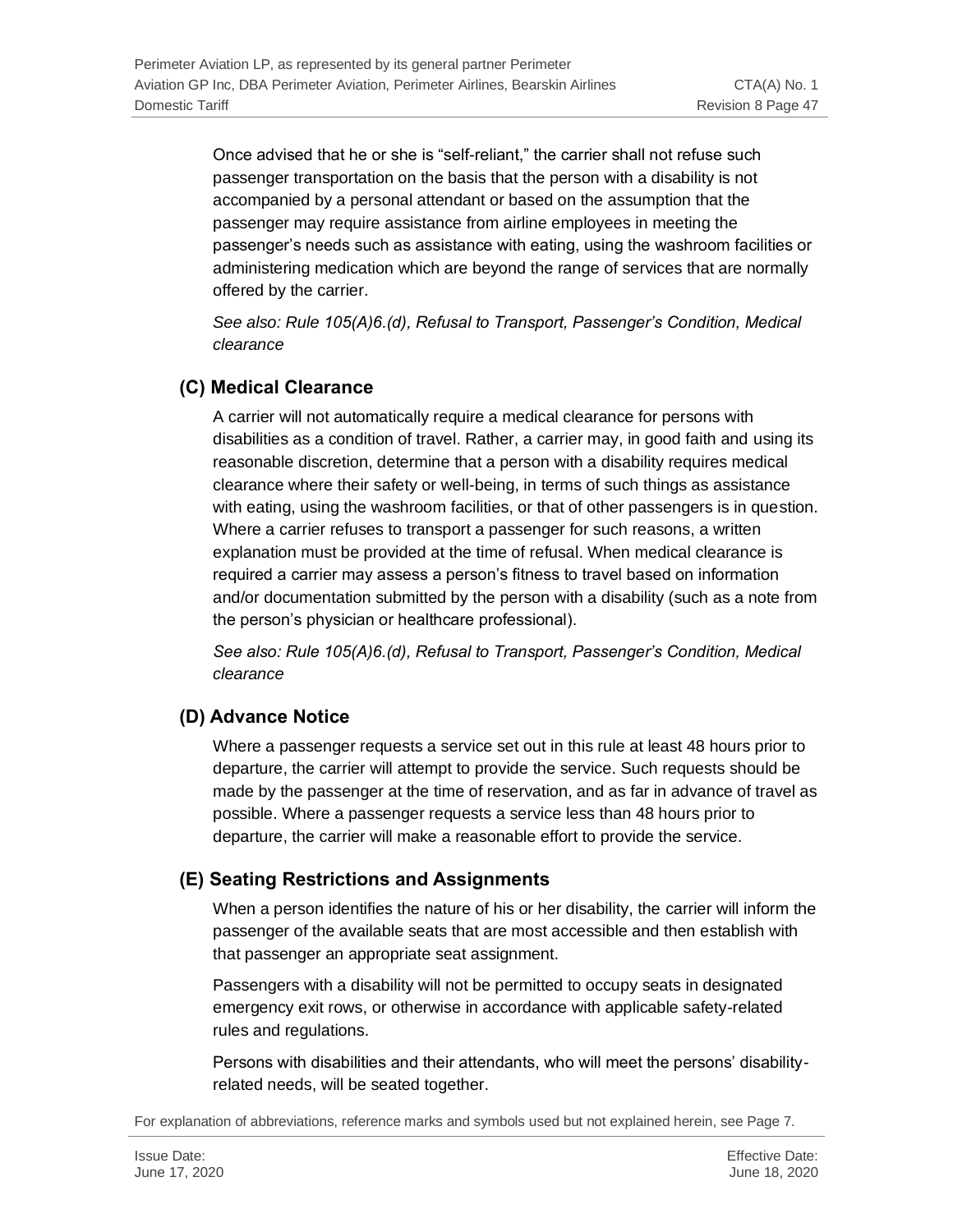## **(F) Acceptance of Aids**

In addition to the regular baggage allowance, the carrier will accept, without charge, as priority checked baggage, mobility aids, including:

- 1. an electric wheelchair, a scooter or a manually operated rigid-frame wheelchair;
- 2. a manually operated folding wheelchair;
- 3. a walker, a cane, crutches or braces;
- 4. any device that assists the person to communicate; and
- 5. any prosthesis or medical device.

Where space permits, the carrier will, without charge, permit the person to store a manually operated folding wheelchair and small aids in the passenger cabin during the flight.

The assembling and disassembling of mobility aids is provided by the carrier without charge.

Wheelchairs and mobility aids will be the last items to be stowed in the aircraft hold and the first items to be removed.

**Applicable to domestic operations only:** Where the design of the aircraft that has fewer than 60 passenger seats does not permit the carriage of a person's aid, the air carrier is not required to carry the aid. The carrier will advise the person about transportation arrangements that are available for the aid.



**Note:** For provisions related to limitations of liability regarding loss of, damage to, or delay in delivering mobility aids, refer to Rule 120(B)4., Mobility aids or Rule 121(B)4., Mobility aids.

## **(G) Manually Operated Wheelchair Access**

The carrier will permit the person who uses a manually operated wheelchair to remain in the wheelchair:

- 1. until the person reaches the boarding gate;
- 2. where facilities permit, while the person is moving between the terminal and the door of the aircraft;
- 3. where space and facilities permit, while the person is moving between the terminal and the passenger seat.

For explanation of abbreviations, reference marks and symbols used but not explained herein, see Page 7.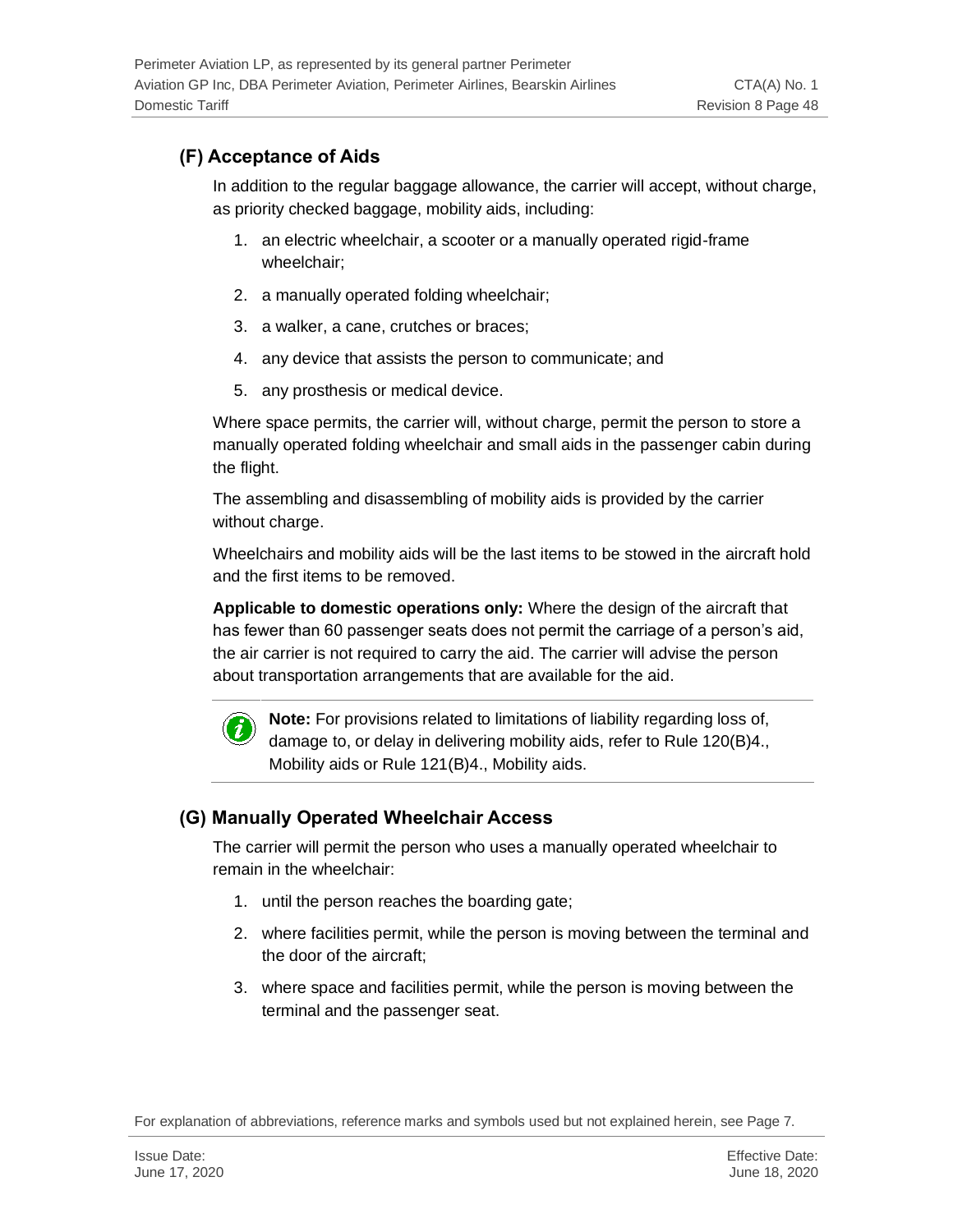## **(H) Service Animals**

The carrier will accept for transportation, without charge, a Service Animal required to assist a person with a disability provided that the animal is properly harnessed and certified in writing as having been trained by a professional service animal institution. For the comfort of all passengers, the carrier staff will determine, in consultation with the person with a disability, where the person and Service Animal will be seated. The carrier will assign a seat to the person which provides sufficient space for the person and the Service Animal and the carrier will permit the Service Animal to accompany the person on board the aircraft and to remain on the floor at the person's passenger seat. Where there is insufficient floor space in the seat row of the person's passenger seat, the carrier will permit the service animal to remain on the floor in an area where the person can still exercise control over the animal.

See also: Rule 75, Acceptance of Animals (Service Animals and Pets), and for provisions related to limitations of liability regarding Service Animals, refer to Rule 120(B)4., Service animals or Rule 121(B)4., Service animals

## **(I) Services to be Provided to Persons with Disabilities**

The carrier will ensure that services are provided to persons with disabilities when a request for such services is made at least 48 hours prior to departure, and will make reasonable efforts to accommodate requests not made within this time limit. Services to be provided upon request will include:

- 1. Assisting with registration at the check-in counter;
- 2. Assisting in proceeding to the boarding area;
- 3. Assisting in boarding and deplaning. Where lifting is required a limit of 250lbs is required in order to safeguard the wellbeing of the passenger and any person assisting with the lift;
- 4. Assisting in stowing and retrieving carry-on baggage and retrieving checked baggage;
- 5. Assisting in moving to and from an aircraft lavatory, if applicable;
- 6. Assisting in proceeding to the general public area or, in some cases, to a representative of another carrier;
- 7. Transferring a person between the person's own mobility aid and a mobility aid provided by the carrier;
- 8. Transferring a person between a mobility aid and the person's passenger seat;
- 9. Providing limited assistance with meals, such as opening packages, identifying items and cutting large food portions;

For explanation of abbreviations, reference marks and symbols used but not explained herein, see Page 7.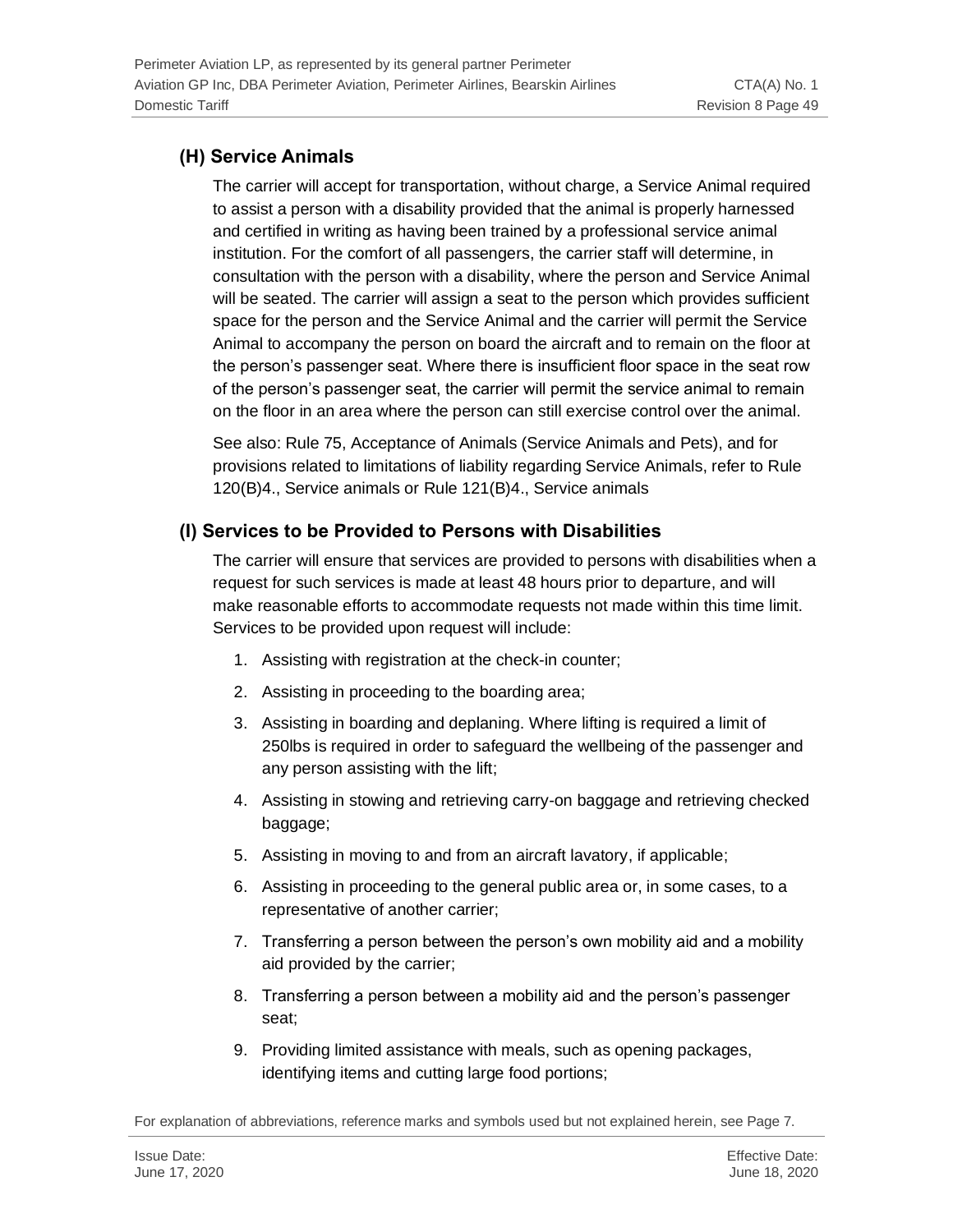- 10. Inquiring periodically during a flight about a person's needs; and
- 11. Briefing individual passengers with disabilities and their attendant on emergency procedures and the layout of the cabin.

#### **(J) Boarding and Deplaning**

Where a person with a disability requests assistance in boarding or seating or in stowing carry-on baggage, an air carrier will require the person to pre-board. The carrier may also require a person, even in the absence of a request to do so, to board the aircraft in advance of other passengers in order that it has sufficient time to provide the requested assistance.

Where the person with a disability requires a lift, the company will provide assistance when the total lift weight of 250 pounds or less and when is deemed safe for the person on the lift and those conducting the lift.

#### **(K) Communication and Confirmation of Information**

Announcements to passengers concerning stops, delays, schedule changes, connections, onboard services and claiming of baggage will be made in visual, verbal and/or written format to persons with disabilities who request such a service.

The carrier may supply a written confirmation of services that it will provide to that person.

Modification to reflect that pre-boarding can occur upon request of the person with a disability as well as a requirement by the carriers.

#### **(L) Inquire Periodically**

When persons in wheelchairs who are not independently mobile are waiting to board an aircraft, the carrier may inquire periodically about their needs, and shall attend to those needs where the services required are usually provided by the air carrier.

## **Rule 75: Acceptance of Animals (Service Animals and Pets)**

Note: In the case of code-share, passengers are advised that the acceptance of animals rules applicable to their transportation are those of the carrier identified on your ticket and not of the carrier operating the flight.

There is a combined limit of 3 (three) service animals, specialty animals, and pets in cabin that will be accepted on a given flight. Animals will be accepted in the order of initial booking.

The carrier will agree to carry animals subject to the following conditions:

For explanation of abbreviations, reference marks and symbols used but not explained herein, see Page 7.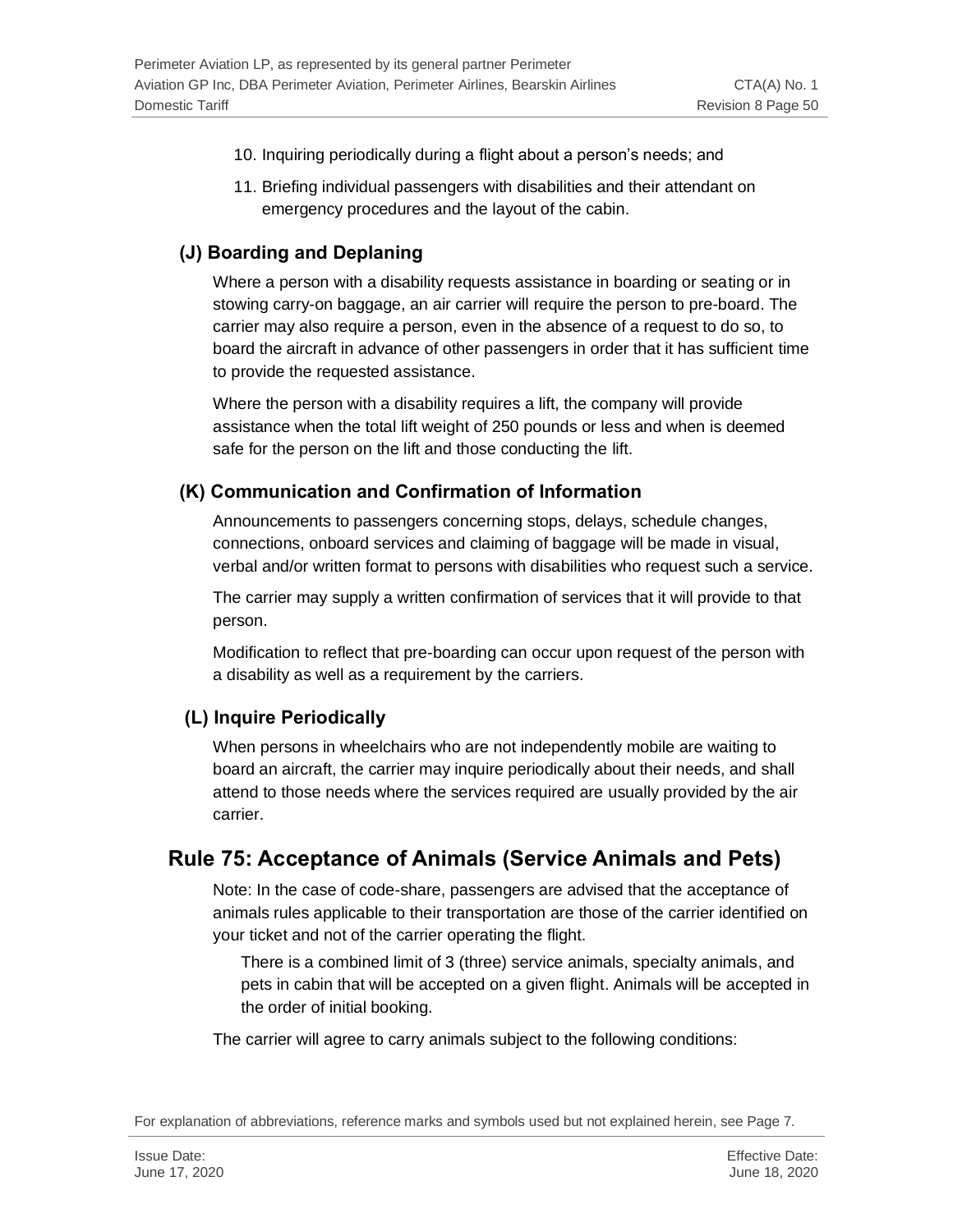## **(A) General**

- 1. Arrangements must be made at least 24 hours in advance before any animal will be accepted for carriage as either checked or carry-on baggage.
- 2. The carrier will accept for carriage animals/pets as defined herein, as either checked or carry-on baggage provided the animal(s) is/are accompanied by a passenger, in compliance with the IATA Live Animal Regulations.
- 3. Animals must be contained in a clean, leak/escape proof cage or container/kennel with adequate space for the comfort of the animal. The cage or container/kennel must be approved by the carrier, and must be leakproof and well-ventilated. Only soft-sided kennels will be accepted for carryon.
- 4. Note: This provision does not apply to Service Animals accompanying passengers with disabilities or search and rescue animals accompanied by handlers.
- 5. An animal and its container may not be included in the passenger's free baggage allowance. The charge for transportation of an animal is a one-way charge of \$50 CAD plus applicable taxes.
	- **Note:** This provision does not apply to Service Animals accompanying passengers with disabilities or search and rescue animals accompanied by handlers. Service Animals will be carried free of charge.
- 6. The passenger assumes full responsibility for the animal. Before the animal is accepted for carriage, the passenger must make all necessary arrangements to obtain valid health and vaccination certificates, entry permits and other documents required by countries, states or territories for entry or transit. In the absence of such documentation, the animal will not be accepted for carriage.
- 7. When travel involves more than one carrier, the passenger should verify the policy of each carrier involved in the itinerary and ensure that the requirements of each carrier have been met and that each carrier is aware and has agreed to carry the animal on its own aircraft.

## **(B) Animals as Checked Baggage**

- 1. The number and type of animals carried is limited by aircraft type.
- 2. The maximum size for the container/kennel (length +width + height) must not exceed 90 linear inches.

For explanation of abbreviations, reference marks and symbols used by not explained herein, see Page 7.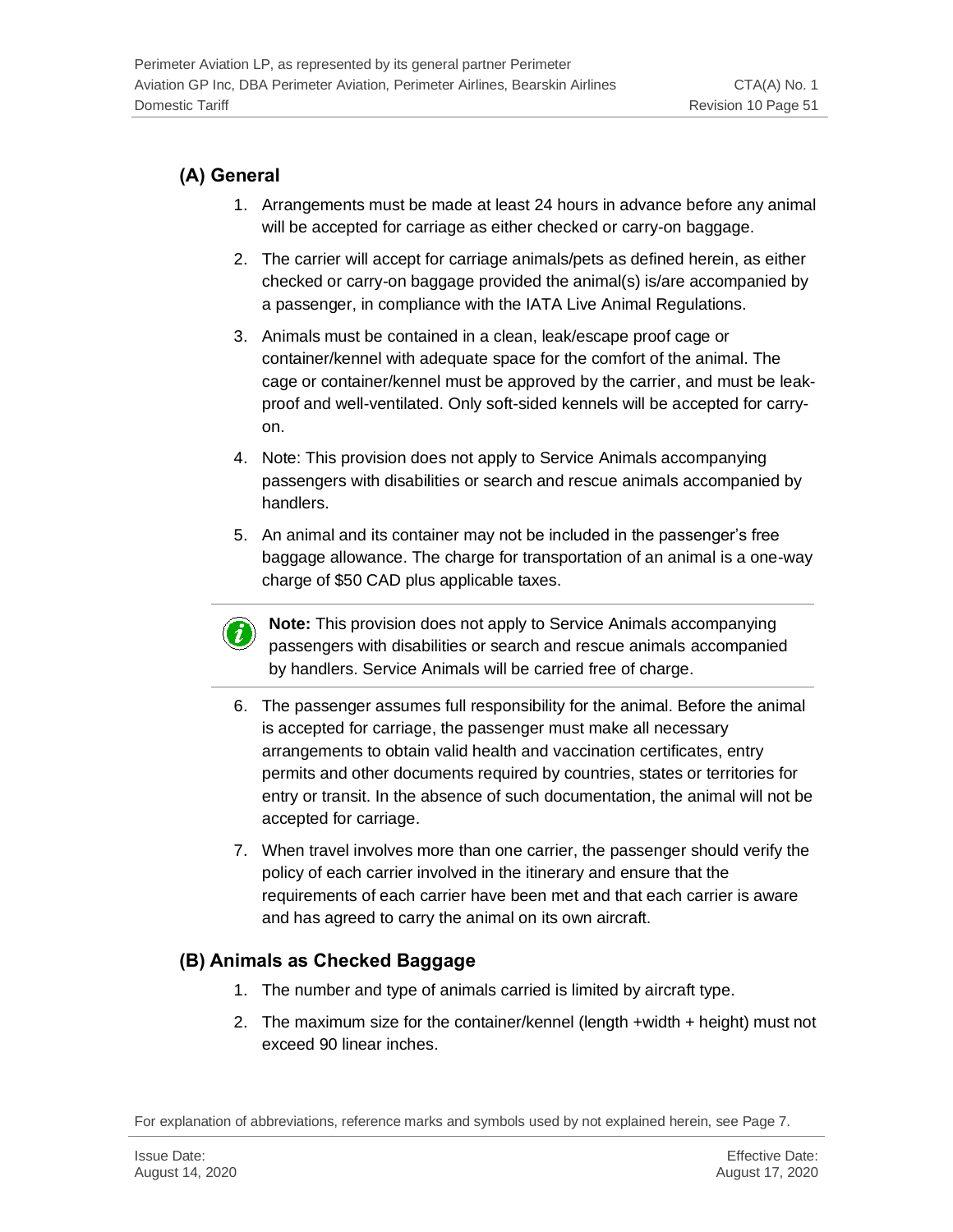- 3. The maximum allowable weight for both the animal and container/kennel must not exceed 120 lbs.
- 4. If container/kennel exceeds the maximum size and/or maximum weight defined herein, the passenger must make arrangements with the carrier's cargo department.
- 5. The charge for transportation of the animal and container/kennel as checked baggage is a one-way charge of \$70 CAD plus applicable taxes when combined weight of pet and kennel is 70 lbs or less; the charge is \$100 CAD plus applicable taxes when the combined weight of pet and container/kennel exceeds 70 lbs.



**Note:** This provision does not apply to Service Animals accompanying passengers with disabilities or search and rescue animals accompanied by handlers.

### **(C) Animals in Cabin**

- 1. Only one animal per passenger may be accepted for carriage in the passenger cabin.
- 2. The types of animals accepted for carriage in the cabin is limited to domestic dogs, cats, household fish, birds, and rabbits.
- 3. The maximum size permitted for the in-cabin animal container/kennel must not exceed 8" x 13" x 16". Only soft-sided containers/kennels will be accepted for carry-on.
- 4. The maximum allowable weight for both the animal and in-cabin pet container/kennel must not exceed 13 lbs.
- 5. The in-cabin container/kennel must be stored under the seat directly in front of the passenger.
- 6. The in-cabin animal and container/kennel may be carried in lieu of unchecked baggage (carry-on baggage).
- 7. The animal must remain in the container/kennel for the entire duration of the journey.
- 8. If the container/kennel exceeds the maximum size and/or maximum weight mentioned in 3 and 4 above passengers will be required to tender the animal as checked baggage.
- 9. The carrier may request a passenger with an in-cabin animal to change seats after boarding to accommodate other passengers.

For explanation of abbreviations, reference marks and symbols used but not explained herein, see Page 7.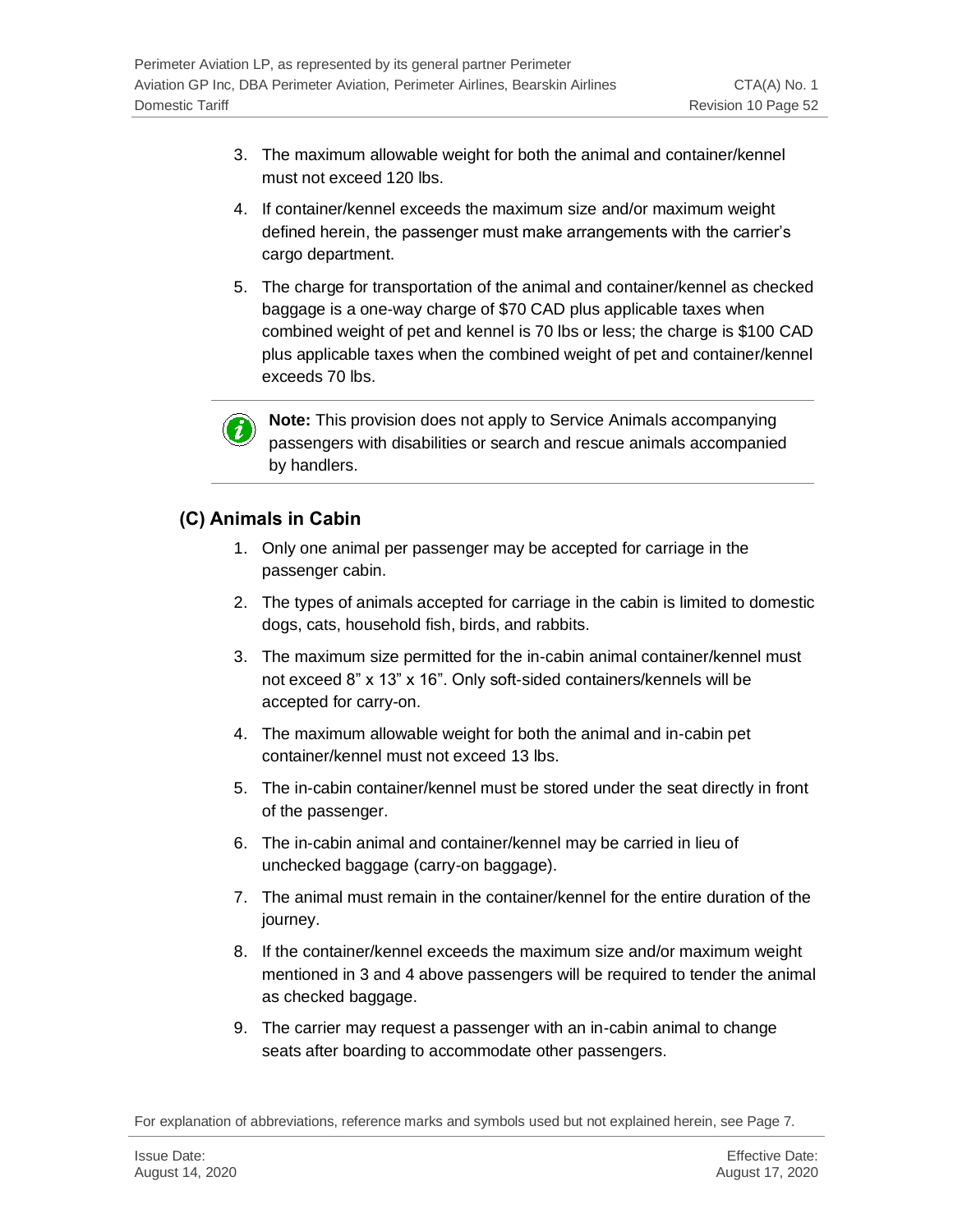- 10. The Carrier is sensitive to the concerns of allergy sufferers, and understands that some of our customers may not wish to be seated close to a cat or small dog during their flight. For that reason, when you have "Pets in Cabin" registered for a flight, each passenger must be advised at check-in for that flight. If such concerns are indicated by a passenger, The Carrier will attempt to have such passenger(s) seated as far away from the pet as possible. If a passenger indicates that they cannot travel on the same flight as the pet, the customer with the pet will have the option of placing the pet in the cargo hold for the flight or that passenger will be accommodated on the next flight to their destination on which space is available.
- 11. **Charges:** The charge for transportation of an animal (except for Service Animals) and container/kennel in the passenger cabin will be a one-way charge of \$50 CAD plus applicable taxes.



**Note:** This provision does not apply to Service Animals accompanying passengers with disabilities or search and rescue animals accompanied by handlers.

## **(D) Service Animals**

Service Animals assisting a person with a disability that have been certified in writing as having been trained by a professional service animal institution will be permitted in the passenger cabin of the aircraft. The animal must remain on the floor at the person's seat.

- 1. The carrier will accept for transportation without charge a Service Animal to assist a person with a disability. The passenger accompanying the Service Animal will be entitled to the normal free baggage allowance.
- 2. The carrier, in consultation with the person with a disability who is accompanied by a service animal, will determine where the person with a disability will be seated in order to ensure that adequate space is provided to the person and the service animal.

*See also: to Rule 120(B)4., Service animals or Rule 121(B)4., Service animals)*

## **(E) Carriage of an Emotional Support Animal**

The Carrier does not accept emotional support animals at this time.

For explanation of abbreviations, reference marks and symbols used but not explained herein, see Page 7.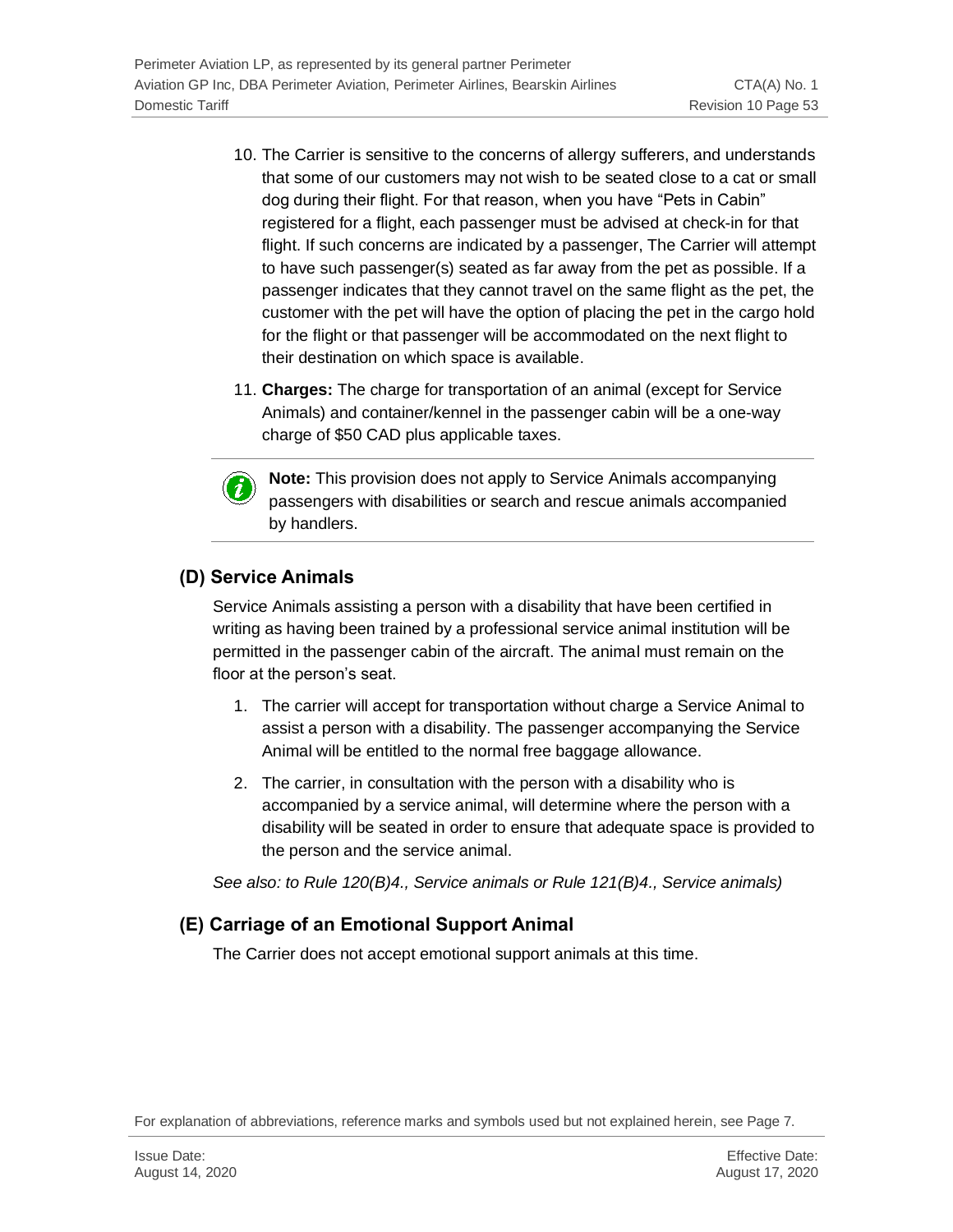## **Rule 80: Administrative Formalities – Travel Documents and Security**

### **(A) General**

- 1. The passenger is responsible for obtaining all required travel documents (ID, health certificates, or other appropriate and necessary identification) including those of any children that are accompanied by the passenger.
- 2. The passenger is responsible for complying with all laws, regulations, orders, demands, and travel requirements of First Nation communities to be flown from, into or through and also for complying with the instructions of the carriers concerned.
- 3. The carrier will not be liable for any help or information given either verbally or in writing to the passenger in good faith about proper travel documentation.
- 4. The carrier will not be liable to the passenger for any consequences resulting from the failure of the passenger to obtain the necessary travel documents or from the failure to comply with the laws, regulations, orders and/or demands of First Nation communities to be flown from, into or through.

### **(B) Travel Documents**

- 1. Prior to travel, the passenger must be prepared to submit for inspection to the carrier all travel documents required.
- 2. The carrier will have the right to make and retain copies of the travel documents presented by the passenger.
- 3. As described in Rule 105, Refusal to Transport, the carrier reserves the right to refuse transportation to any passenger who fails to present all health and other documents required by law, regulation, order, demand or other requirement of the First Nation community countries where travel is intended or whose travel documents do not appear to be in order.

### **(C) Security Inspection**

The passenger shall submit to all necessary security checks by government, airport officials and by personnel of the carrier.

For explanation of abbreviations, reference marks and symbols used by not explained herein, see Page 7.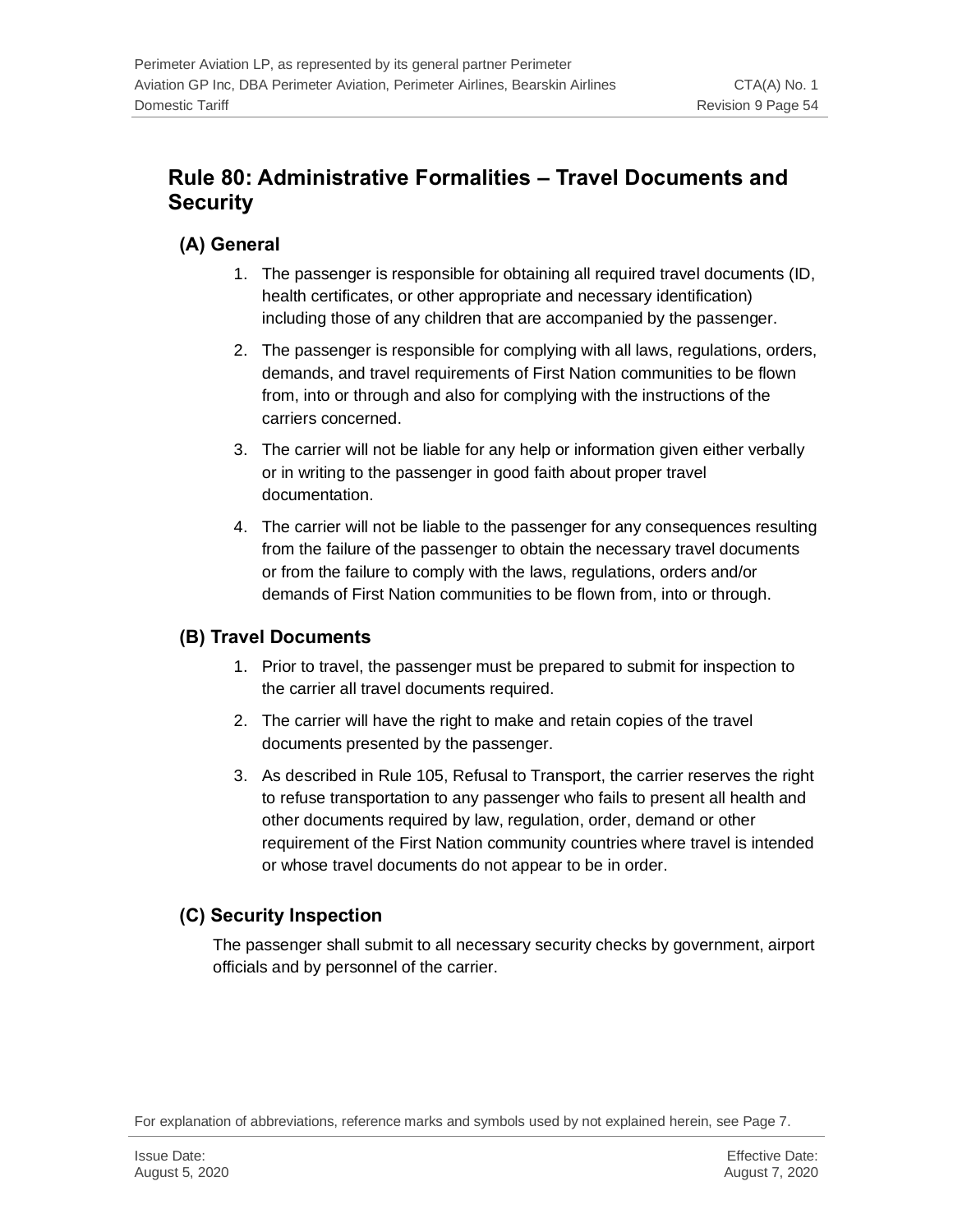## **Rule 85: Ground Transfer Services**

## **(A) General**

- 1. The carrier does not maintain, operate or provide ground transfer services between airports or between airports and city centres.
- 2. Any ground transfer service is performed by independent operators who are not and shall not be deemed to be, agents or servants of the carrier.
- 3. Any effort by an employee, agent or representative of the carrier in assisting the passenger to make arrangements for such ground transfer service shall in no way make the carrier liable for the acts or omissions of such an independent operator.

## **Rule 90: Schedule Irregularities**

### **(A) Applicability**

This rule applies to all paying passengers irrespective of the type of fare on which they are travelling.

### **(B) General**

- 1. The carrier will make all reasonable efforts to transport the passenger and his/her baggage at the times indicated in its timetable.
- 2. Times shown in timetables or elsewhere are approximate and not guaranteed and form no part of the contract of carriage. The carrier will not be responsible for errors or omissions either in timetables or other representation of schedules. No employee, agent or representative of the carrier is authorized to bind the carrier by any statement or representation regarding the dates or times of departure or arrival, or of the operation of any flight.
- 3. The carrier will not guarantee and will not be held liable for cancellations or changes to flight times that appear on passengers' tickets due to force majeure.
- 4. The carrier will make all reasonable efforts to inform passengers of delays and schedule changes and, to the extent possible, the reason for the delay or change.
- 5. It is always recommended that the passenger communicate with the carrier either by telephone, electronic device or via the carrier's Web site or to refer to airport terminal displays to ascertain the flight's status and departure time.
- 6. In the case of schedule irregularities, the carrier will give priority for assistance to any person with a disability and unaccompanied minors.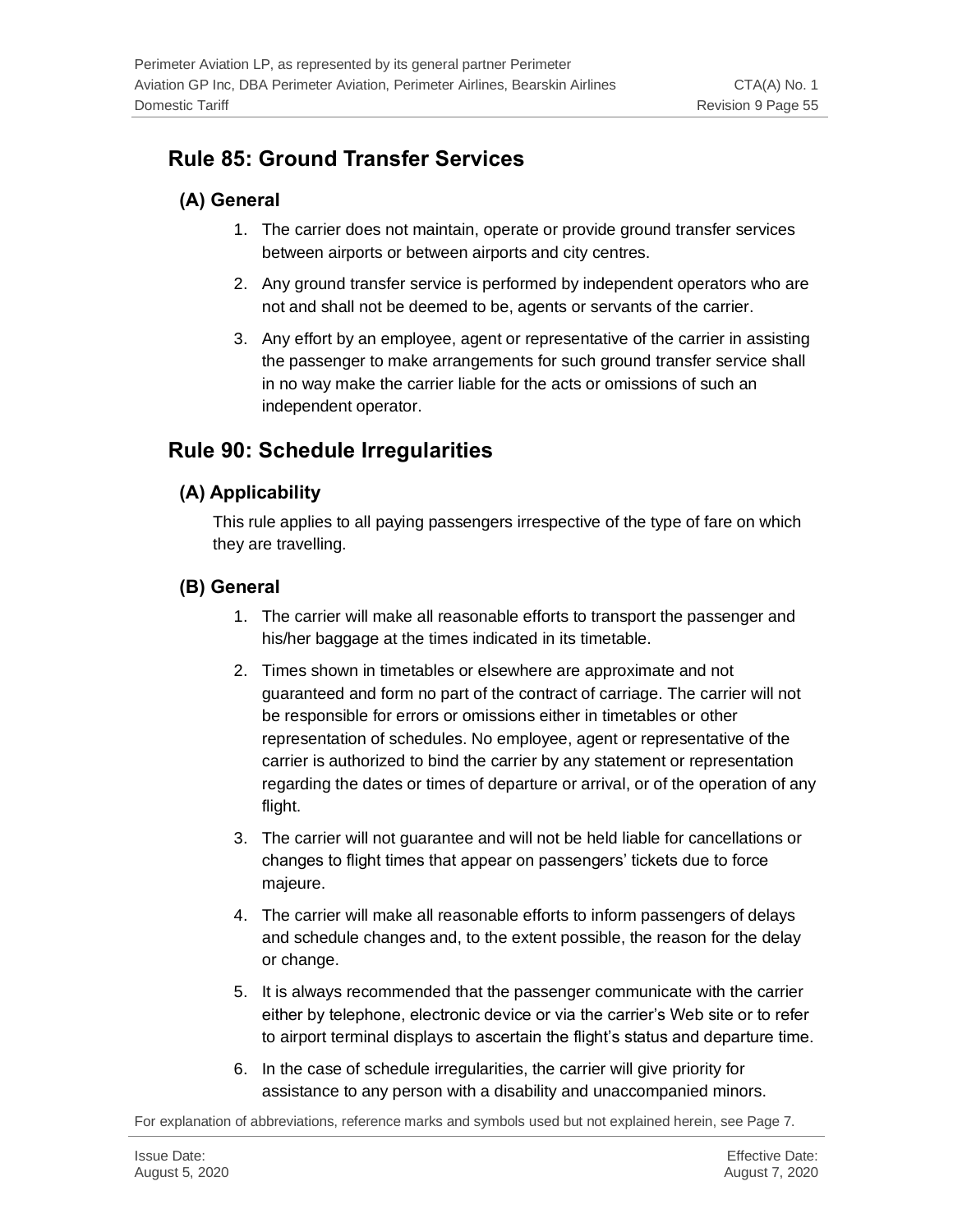7. The carrier whose flight experiences a schedule irregularity will make onward arrangements for the passenger to the next point of stopover shown on the ticket.

### **(C) Passenger Options – Re-Rerouting or Refund**

- 1. Given that a passenger has a right to information on flight times and schedule changes, the carrier will make reasonable efforts to inform passengers of schedule irregularities and to the extent possible, the reason for the schedule irregularities.
- 2. In the event of a schedule irregularity, within the carrier's control, the carrier will present the passenger with the following options:
- a. Carry the passenger to the destination named on the ticket, or applicable portion thereof, within a reasonable amount of time, on another of its passenger aircraft on which space is available, without additional charge; or,
- b. Reroute the passenger to the destination named on the ticket, or applicable portion thereof, on its own transportation services within a reasonable amount of time. If the fare for the revised routing is higher than the fare paid by the passenger, the carrier will require no additional payment from the passenger; or,
- 3. Reroute the passenger to the destination named on the ticket, or applicable portion thereof, on another air carrier's transportation services, including interline or, where possible and necessary, non-interline carriers, within a reasonable amount of time; or,
- c. If the passenger chooses to no longer travel as the schedule irregularity results in the loss of purpose of travel or if the carrier is unable to perform the option stated in (a), (b) or (c) above within a reasonable amount of time, the carrier will transport the passenger to the point of origin named on the ticket and refund the full amount of the ticket in accordance with Rule 125(B)2.(a), Refunds, Involuntary Refunds, irrespective if travel has commenced, or subject to passenger's agreement, offer a travel voucher for future travel in the same amount;
- d. Otherwise, should the alternate transportation proposed by the carrier not meet the passenger's satisfaction, the carrier will offer a refund equal to the fare and charge paid. The refund will be made to the purchaser of the ticket(s). The form of refund will be the same form used as payment of the ticket(s). The refund will be based on the total value of the ticket(s). For complete conditions on refunds see Rule 125(B)2.(b), Refunds, Involuntary Refunds.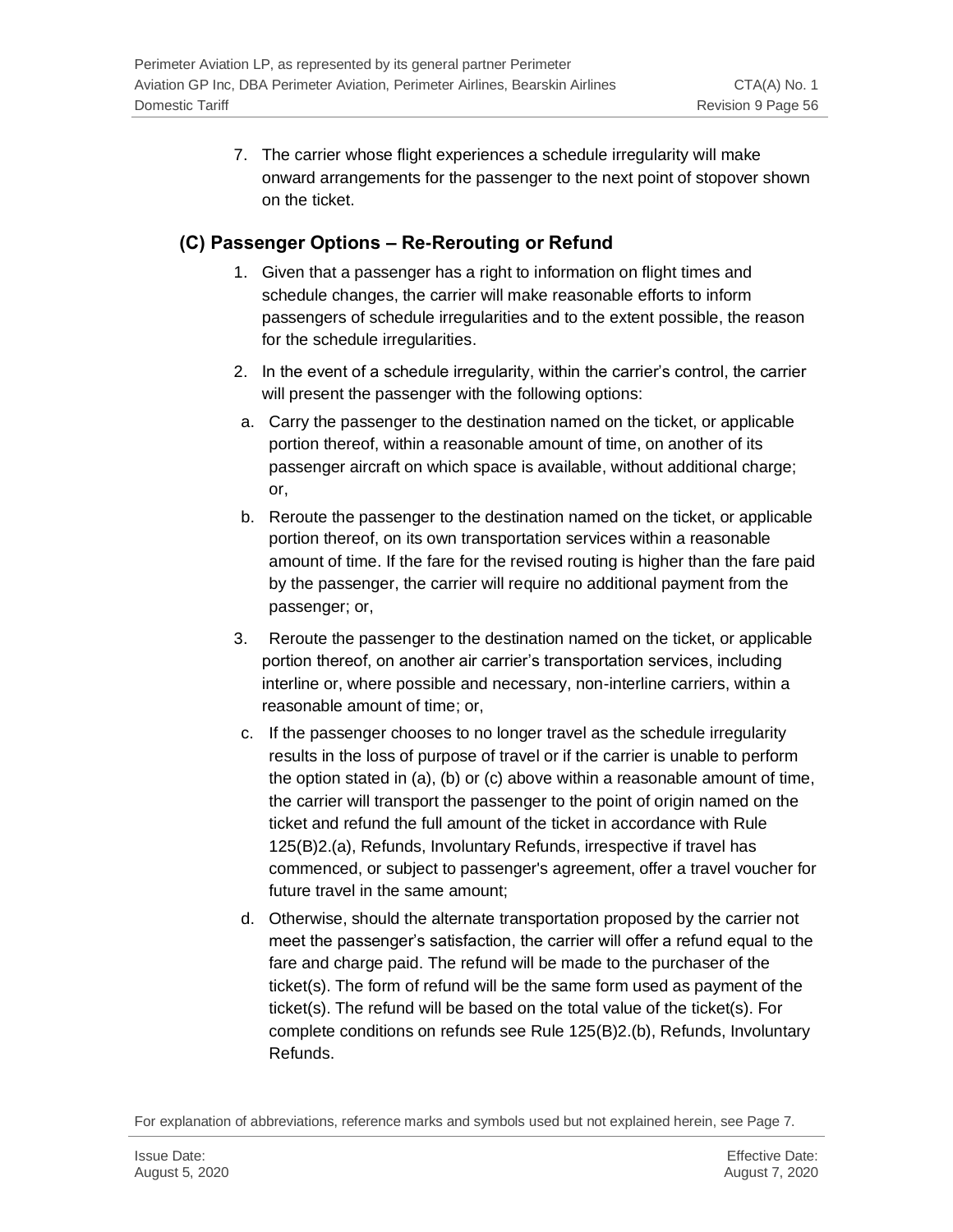Nothing in the above shall limit or reduce the passenger's right, if any, to claim damages, if any, under the applicable convention, or under the law when neither convention applies.

In addition to the above, the carrier will always consider the needs of the passenger on a case by case basis and take into account all known circumstances to avoid or mitigate the damages caused by the schedule irregularity within the carrier's control.

- 4. In the event of a schedule irregularity, not within the carrier's control (e.g. Force Majeure), the carrier will provide the following:
- a. The carrier will offer the passenger the choice to travel on another of its scheduled flights on the same route as the passenger was originally ticketed or to travel on a different routing operated by the carrier to the same ticketed destination.
- b. If these options are not available, the carrier will offer to transport the passenger on the same route as he/she was originally ticketed or on a different route operated by the services of another carrier with whom the original air carrier has a commercial agreement and provided space is available.
- c. Should the fare for the alternate transportation proposed by the carrier be more expensive, there will be no additional cost to the passenger.
- d. Should the alternate transportation proposed by the carrier not meet the passenger's satisfaction, the unused portion of the passenger's ticket(s) will be refunded. The refund will be made to the purchaser of the ticket(s). The form of refund will be the same form used as payment of the ticket(s). The refund will be based on the total value of the ticket(s). For complete conditions on refunds see Rule 125(B)2.(c) and (d), Refunds, Involuntary Refunds.
- e. When a refund is requested as a result of a schedule irregularity, the passenger must submit the unused portions of his/her ticket(s) to the carrier by no later than 30 days after the validity shown on the ticket(s).

### **(D) Right to Care**

- 1. Meals will be provided for controllable delays, controllable but for safety delays and uncontrollable delays at two (2) hours and each appropriate mealtime.
- 2. Monetary compensation will be offered for controllable delays as follows:

| <b>Length of delays and Compensation Amounts</b> | <b>Optional: Voucher Cheque</b> |          |
|--------------------------------------------------|---------------------------------|----------|
| l 3 – 6 hours                                    | \$125.00                        | \$250.00 |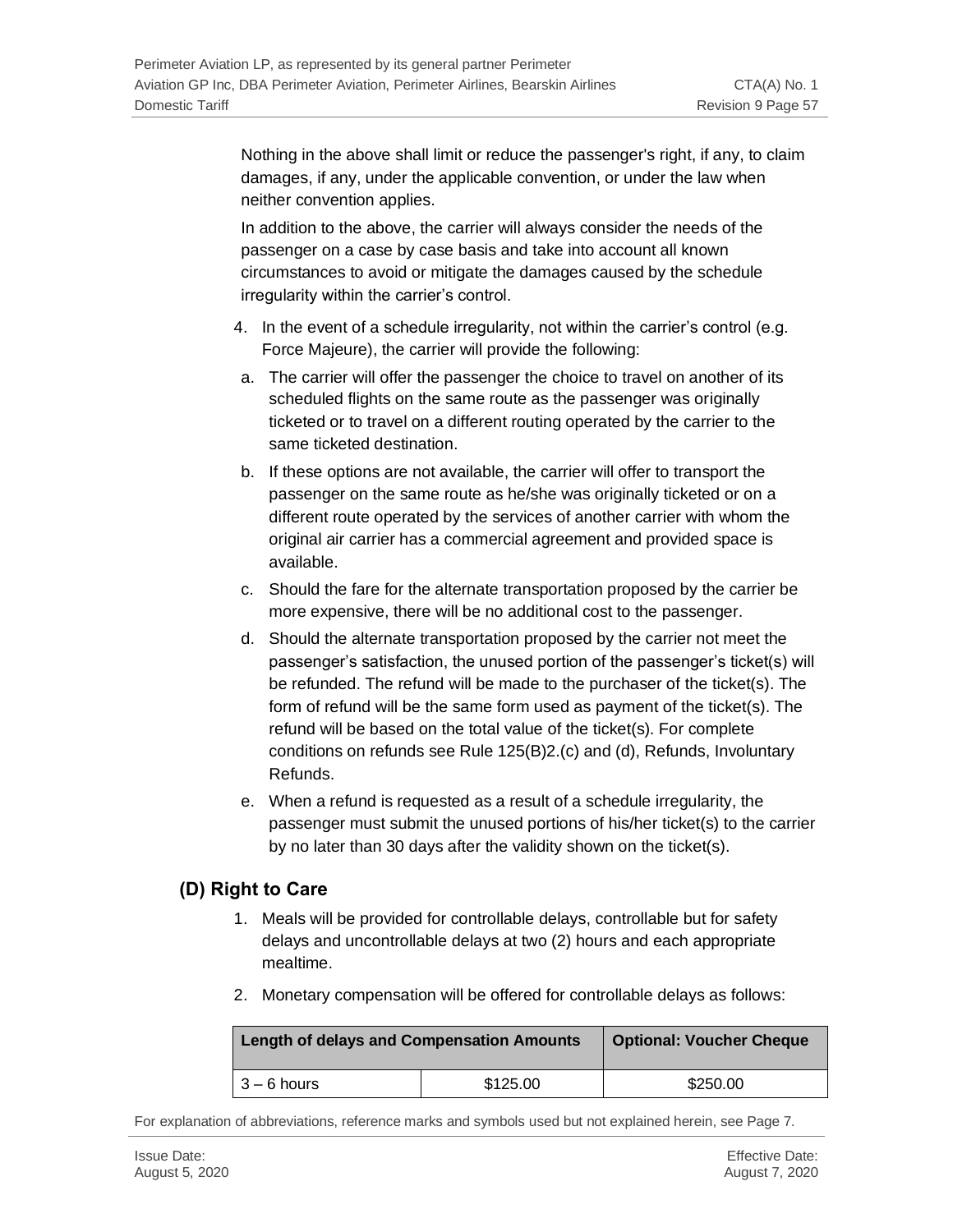| $6-8$ hours | \$250.00 | \$500.00 |
|-------------|----------|----------|
| 9+ hours    | \$500.00 | \$800.00 |

- a. Voucher cheques are cumulative.
- b. For a schedule irregularity lasting more than 9 hours or overnight, the carrier will provide overnight hotel accommodation and airport transfers for the passenger. The carrier is not obligated to provide overnight accommodation for passengers at the first airport of departure appearing on the ticket.
- c. If passengers are already on the aircraft when a delay occurs, the carrier will offer drinks and snacks if it is safe, practical and timely to do so. If the delay exceeds three (3) hours and circumstances permit, the carrier will offer the passenger the option of disembarking from the aircraft until it is time to depart.
- d. If a flight or cancellation is within the carrier's control (and not required for safety purposes), and rebooking does not meet a passenger's travel needs (i.e. there is no longer any purpose to the travel), the passenger will be entitled to a refund of their ticket, as well as compensation for inconvenience in the amount of \$125.00 or \$300.00 voucher.

## **Rule 95: Denied Boarding and Overbooking**

Note: In the case of code-share, passengers are advised that the denied boarding rules applicable to their transportation are those of the carrier identified on your ticket and not of the carrier operating the flight.

When the carrier is unable to provide previously confirmed space due to there being more passengers holding confirmed reservations and tickets than for which there are available seats on a flight, the carrier will follow the provisions of this rule, unless as otherwise provided in other applicable foreign legislation.

### **(A) Applicability**

- 1. This rule applies to all paying passengers irrespective of the type of ticketed fare.
- 2. A passenger who fails to check-in or present themselves at the boarding area within the carrier's check-in deadline and/or boarding time deadline as specified in Rule 40(F), Check-in Time Limits, will not receive denied boarding compensation, will at the carrier's discretion have their reservations cancelled and will be subject to the terms and conditions associated with the fare on which he or she is travelling.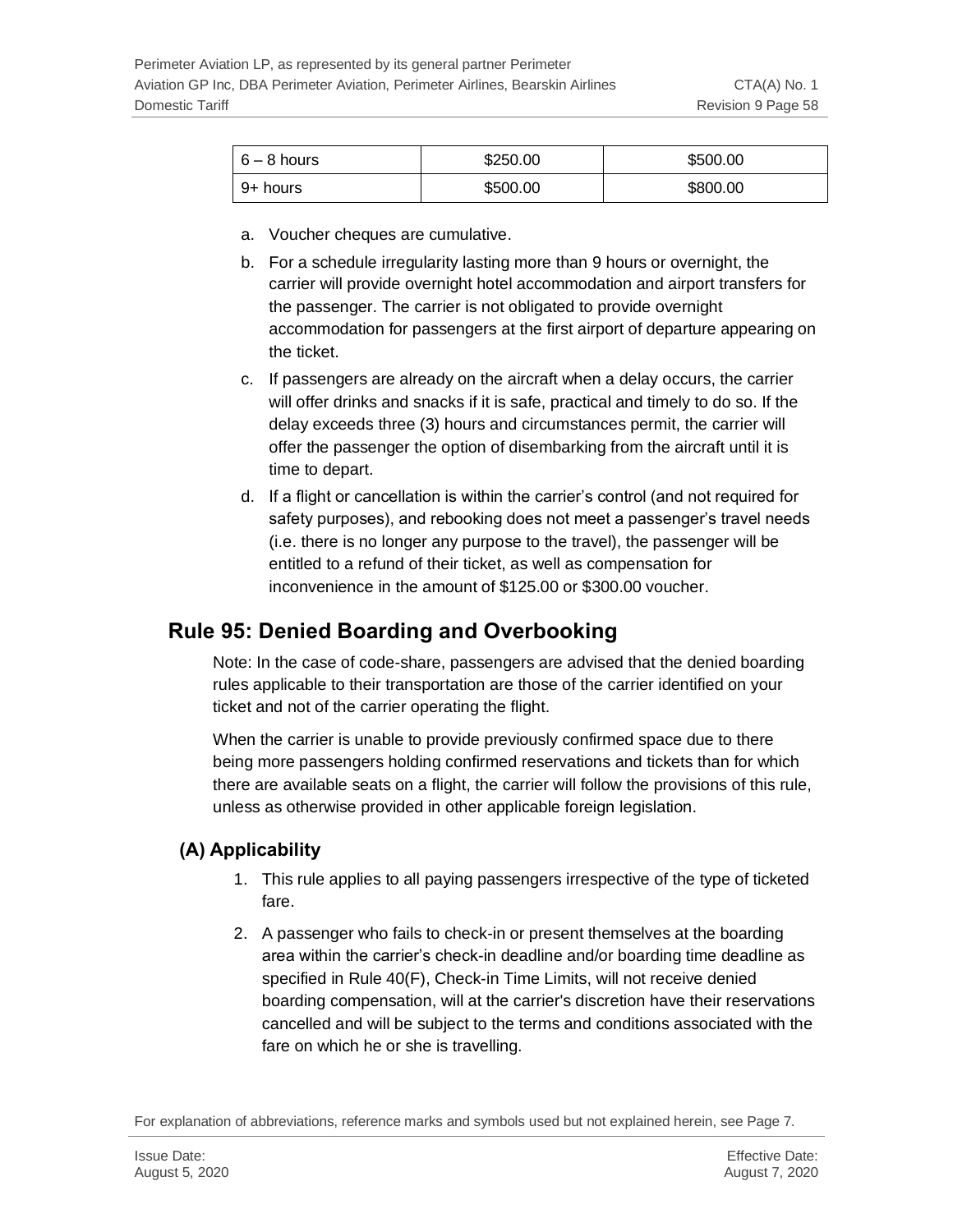## **(B) Request for Volunteers**

When a situation of denied boarding due to overbooking occurs, the following will apply:

- 1. The carrier will publicly ask for volunteers to relinquish their seats from among the confirmed passengers. At the same time, the carrier will announce what type of benefits passengers will be entitled to should a passenger voluntarily relinquish his/her seat. This request process will take place at the check-in or boarding areas. The carrier will continue to make this request of passengers until it obtains enough volunteers to prevent other passengers from being involuntarily denied boarding or until it determines that it does not, despite its best efforts, have enough volunteers.
- 2. Once a passenger has voluntarily relinquished his/her seat, the passenger will not later be involuntarily denied boarding unless he/she has been advised at the time he/she volunteered of such possibility. At the time the passenger is advised of such possibility of a further denial of boarding, the passenger is to be advised of any further compensation to which he or she may be entitled to receive.
- 3. The passenger who voluntarily surrenders his/her seat will receive agreed upon benefits from the carrier. Volunteers will be offered rerouting/refund options as set out in Paragraph (D) of this rule over and above the aforementioned benefits.

## **(C) Boarding Priorities**

In the event there are not enough volunteers, the remaining passengers will be denied boarding on an involuntary basis. Passengers holding confirmed and ticketed reservations will be permitted to board in the following order until all available seats are occupied:

- 1. Persons with disabilities and any accompanying attendant or service animal.
- 2. Passengers travelling under the services of the Unaccompanied Minor program.
- 3. Passengers travelling to a major city centre (i.e. Winnipeg, Thompson, Sioux Lookout, Thunder Bay) to attend a medical appointment or procedure.
- 4. Passengers travelling due to death or illness of a member of the passenger's family.
- 5. Passengers for whom, in the carrier's own assessment, failure to travel would cause severe hardship.
- 6. Passengers travelling as a group including the tour conductor of the group.

For explanation of abbreviations, reference marks and symbols used but not explained herein, see Page 7.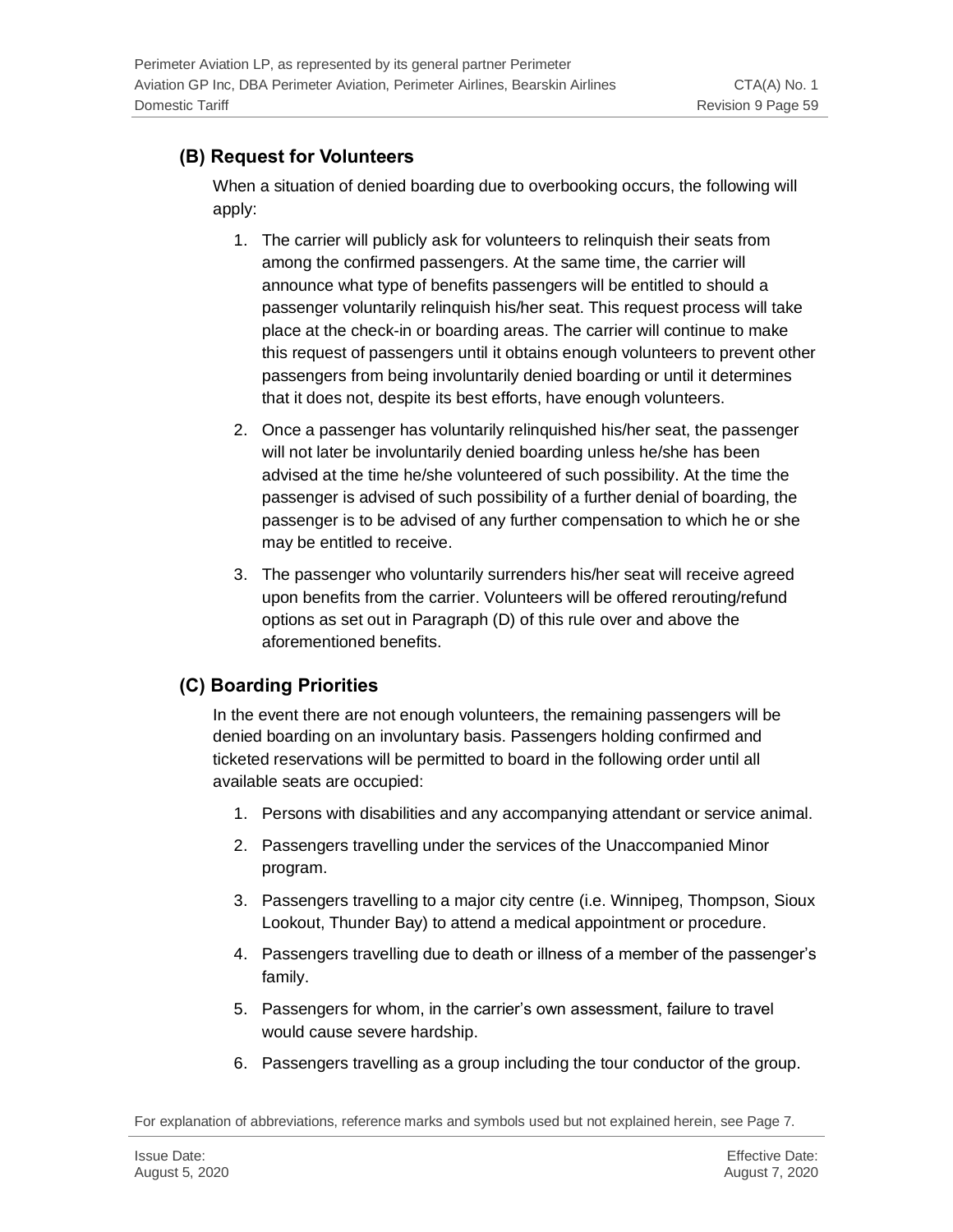7. All other passengers with confirmed and ticketed reservations will be accommodated in the order in which they presented themselves for check-in.

### **(D) Transportation for Passengers Denied Boarding**

A passenger has the right to take the flight he or she has purchased. The carrier will present a passenger who has been denied boarding, whether voluntarily or involuntarily, with the following options:

- 1. Reroute the passenger to the destination named on the ticket, or applicable portion thereof, on its own transportation services within a reasonable amount of time. If the fare for the revised routing is higher than the fare paid by the passenger, the carrier will require no additional payment from the passenger; or,
- 2. Reroute the passenger to the destination named on the ticket, or applicable portion thereof, on another air carrier's transportation services, including interline or, where possible and necessary, non-interline carriers, within a reasonable amount of time. If the fare for the revised routing is higher than the fare paid by the passenger, the carrier will require no additional payment from the passenger; or,
- 3. If the passenger chooses to no longer travel as the denied boarding results in the loss of purpose of travel or if the carrier is unable to perform the options stated in (1), (2) or (3) above within a reasonable amount of time, the carrier will transport the passenger to the point of origin named on the ticket and refund the full amount of the ticket in accordance with Rule 125(B)2.(a), Refunds, Involuntary Refunds, irrespective if travel has commenced, or subject to passenger's agreement, offer a travel voucher for future travel in the same amount;
- 4. Otherwise, should the alternate transportation proposed by the carrier not meet the passenger's satisfaction, the carrier will offer a refund equal to the fare and charge paid. The refund will be made to the purchaser of the ticket(s). The form of refund will be the same form used as payment of the ticket(s). The refund will be based on the total value of the ticket(s). For complete conditions on refunds see Rule 125(B)2.(b), Refunds, Involuntary Refunds.

Nothing in the above shall limit or reduce the passenger's right, if any, to claim damages, if any, under the applicable convention, or under the law when neither convention applies.

In addition to the above, the carrier will always consider the needs of the passenger on a case by case basis and take into account all known circumstances to avoid or

For explanation of abbreviations, reference marks and symbols used but not explained herein, see Page 7.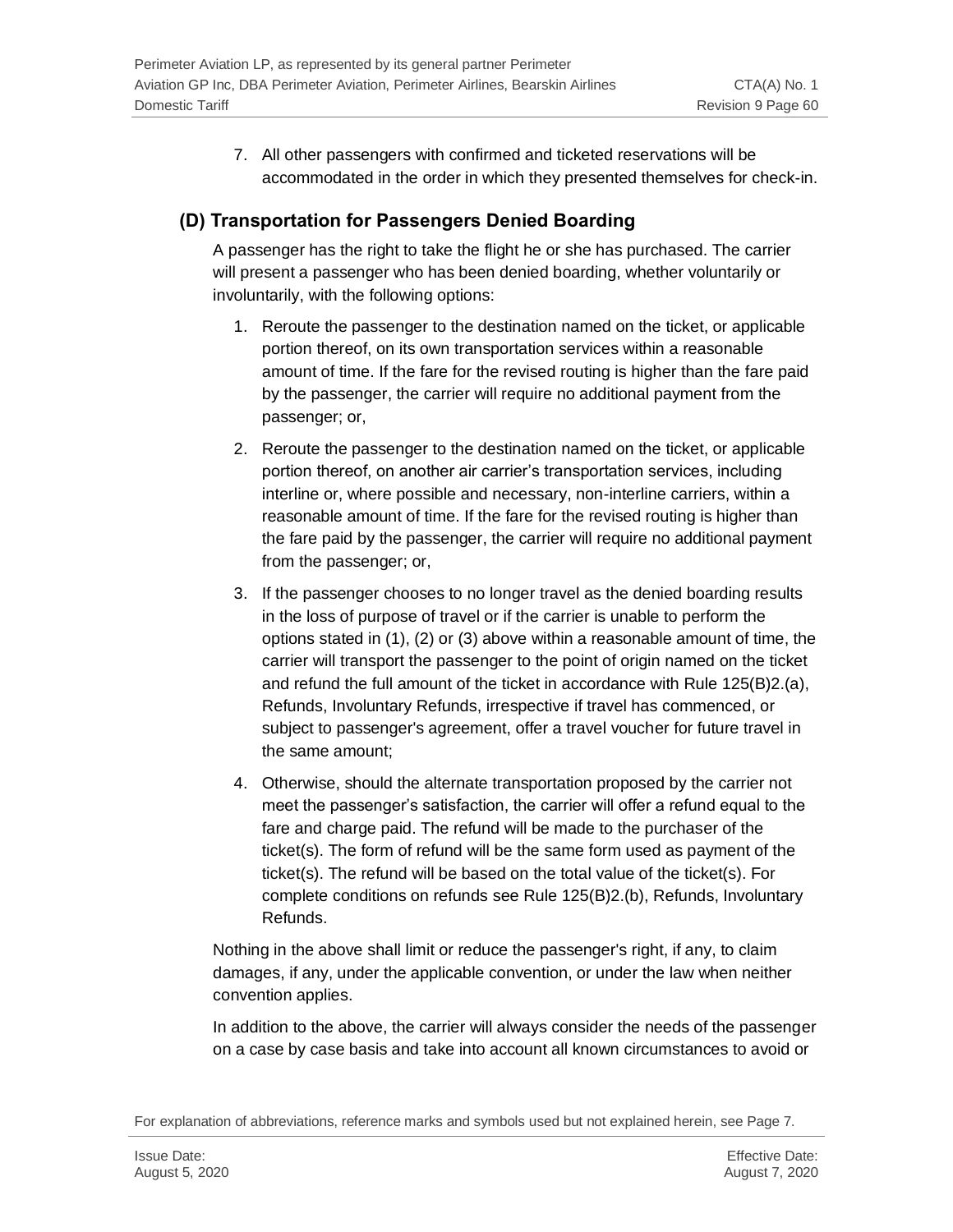mitigate the damages caused by the schedule irregularity within the carrier's control.

#### **(E) Compensation for Passengers Involuntarily Denied Boarding**

Perimeter Aviation LP must look for volunteers from all confirmed passengers before denied boarding may occur and in accordance to the following:

#### **1. Conditions of Payment**

- a. The passenger holding a confirmed and ticketed reservation must present him/herself for carriage in accordance with this tariff: having complied fully with the carrier's applicable reservation, ticketing, check-in and boarding requirements within the time limits and at the location set out in Rule 40; and,
- b. The carrier must not have been able to accommodate the passenger on the flight on which he or she held confirmed and ticketed reservations and the flight departed without the passenger.

#### **2. A Passenger Will not be Eligible for Compensation Under the Following Conditions:**

- a. The passenger who checks-in after the carrier's check-in deadline or presents him/herself at the boarding area after the carrier's boarding time deadline as specified under Rule 40(F), Check-in Time Limits, will not receive denied boarding compensation and will have his/her reservations cancelled as specified under Rule 105, Refusal to Transport.
- b. When a flight on which the passenger holds confirmed and ticketed reservations is cancelled.
- c. When space on a flight has been requisitioned by a government or by medical authorities for emergency transportation.
- d. If, for controllable reasons but for safety of the passengers, the aircraft has been substituted with one having lesser capacity and the carrier took all reasonable measures to avoid the substitution or that it was impossible for the carrier to take such measures.

#### **3. Amount of Compensation for Involuntary Denied Boarding**

| Delay to original arrival time and compensation amounts |            | <b>Optional: Travel voucher</b><br>offered |
|---------------------------------------------------------|------------|--------------------------------------------|
| 0-6 hours                                               | \$900 CAD  | \$1100 Perimeter travel voucher            |
| 6-9 hours                                               | \$1800 CAD | \$2000 Perimeter travel voucher            |
| 9+ hours                                                | \$2400 CAD | \$2600 Perimeter travel voucher            |

Perimeter will issue monetary compensation within 48 hours Monday-Friday 9-5pm CST.

#### **4. Right to Care**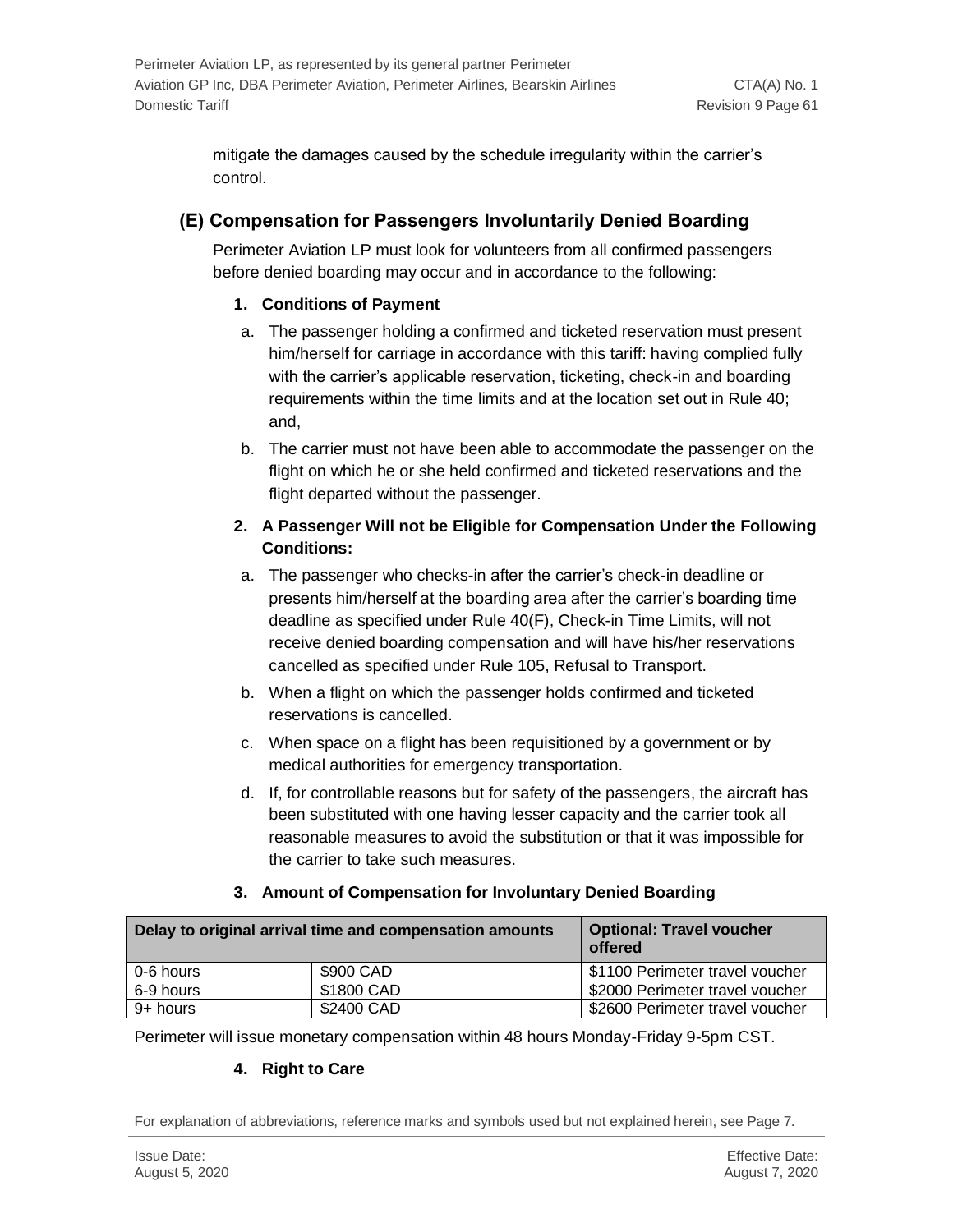In addition, a passenger who is involuntarily denied boarding will be offered the following free of charge:

- a. A meal voucher, if the transportation acceptable to the passenger departs more than three (3) hours after the original departure time of the flight on which the passenger was denied boarding.
- b. An overnight hotel stay and airport transfers, if the transportation acceptable to the passenger departs more than eight (8) hours after the original departure time of the flight on which the passenger was denied boarding and involves an overnight stay, provided the passenger's travel did not start at that airport.
- c. Electronic means of communication (e.g. free wifi where available).

## **Rule 100: Passenger Rights (Per Flight Rights Canada)**

The principles of Flights Rights Canada have been incorporated fully into the following rules:

- 1. Rule 55, Baggage Acceptance
- 2. Rule 90, Schedule Irregularities (Flight Delays, Cancellations, Schedule Changes and Aircraft Substitution
- 3. Rule 95, Denied Boarding and Overbooking
- 4. Rule 125, Refunds

## **Rule 105: Refusal to Transport**

### **(A) Refusal to Transport – Removal of Passenger**

The carrier will refuse to transport, or will remove any passenger at any point for any of the following reasons:

#### **1. Government Requests, Regulations and Force Majeure**

Whenever it is necessary or advisable to:

- a. comply with any government regulation; or,
- b. comply with any government request for emergency transportation; or,
- c. address force majeure.

#### **2. Search of Passenger and Property**

When the passenger refuses to permit a search of his person or property for explosives or for concealed, prohibited, deadly or dangerous weapon(s) or article(s).

#### **3. Proof of Identity/Age**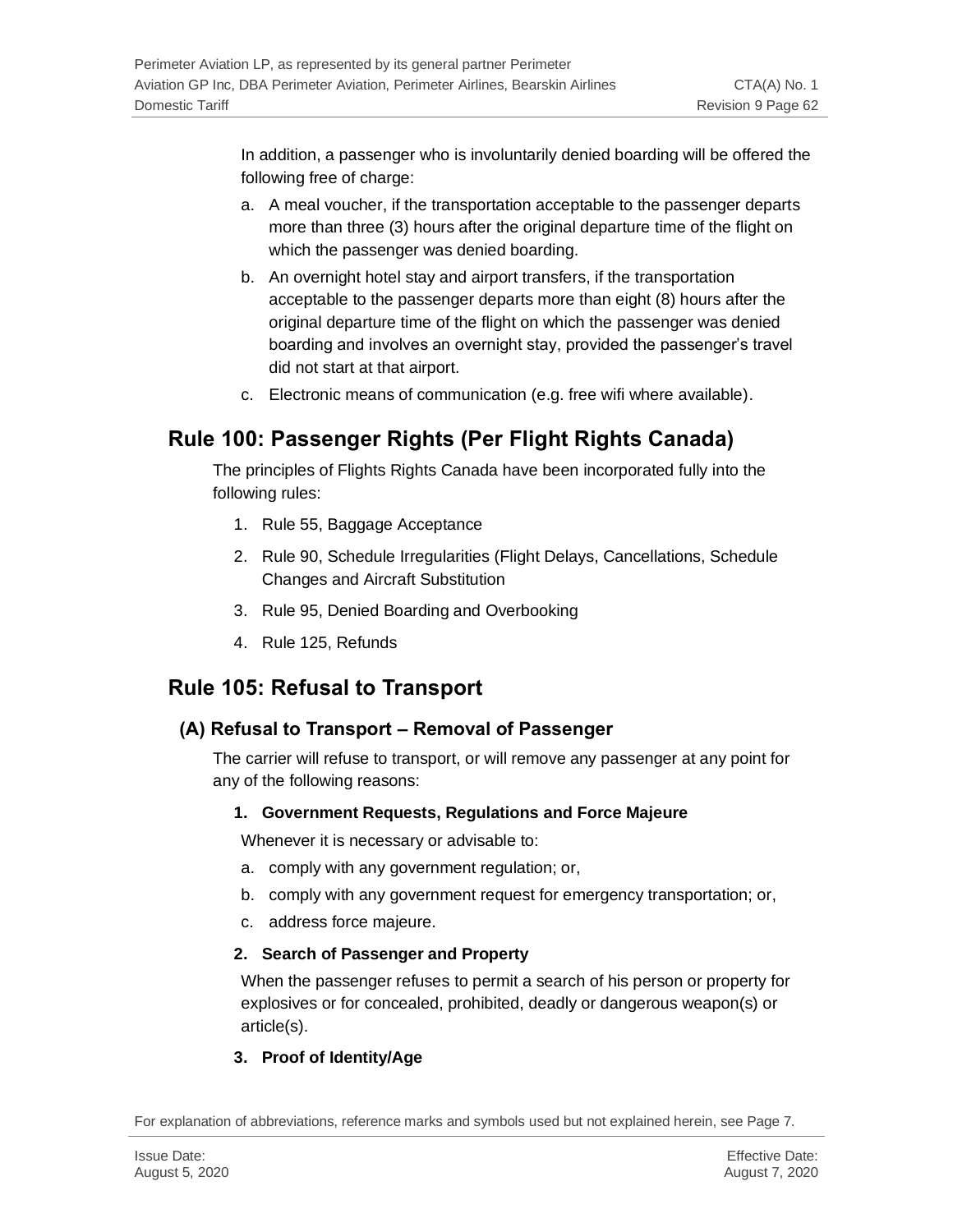When the passenger refuses a request to produce government-issued identification to demonstrate proof of identity.

#### **4. Band Council Resolution (BCR)**

When the passenger has been prohibited to travel to a community and the flight will land at said community either as the final destination or as a stopover, and there is a valid Band Council Resolution on file with the carrier.

#### **5. Failure to Comply with Carrier's Rules and Regulations**

When the passenger fails or refuses to comply with rules and regulations of the carrier as stated in this tariff.

#### **6. Passenger's Condition**

- a. When the passenger's actions or inactions prove to the carrier that his/her mental, intellectual or physical condition is such as to render him/her incapable of caring for himself/herself without assistance or medical treatment en route unless:
	- i. the passenger is accompanied by a personal attendant who will be responsible for assisting with the passenger's needs en route such as assistance with eating, using the washroom facilities or administering medication which are beyond the range of services that are normally offered by the carrier; and,
	- ii. the passenger complies with requirements of Rule(s) 70 or 71, Carriage of Persons with Disabilities.

Exception: the carrier will accept the determination of a person with a disability as to self-reliance as per Rule(s) 70 or 71, Carriage of Persons with Disabilities.

Note: If the passenger is accompanied by an attendant and the passenger is refused transport, then the attendant will also be refused transport and the two will be removed from the aircraft together.

- b. When the passenger has a contagious disease.
- c. When the passenger has an offensive odour.

#### **7. Medical clearance**

When the carrier determines, in good faith and using its reasonable discretion, that a passenger's medical or physical condition involves an unusual hazard or risk to their self or other persons (including, in the case of expectant mothers, unborn children) or property. The carrier can require the passenger to provide a medical certificate that then may be assessed by the carrier's own medical officer as a condition of the passenger's acceptance for subsequent travel. The carrier may refuse transportation to the person posing such hazard or risk.

For explanation of abbreviations, reference marks and symbols used but not explained herein, see Page 7.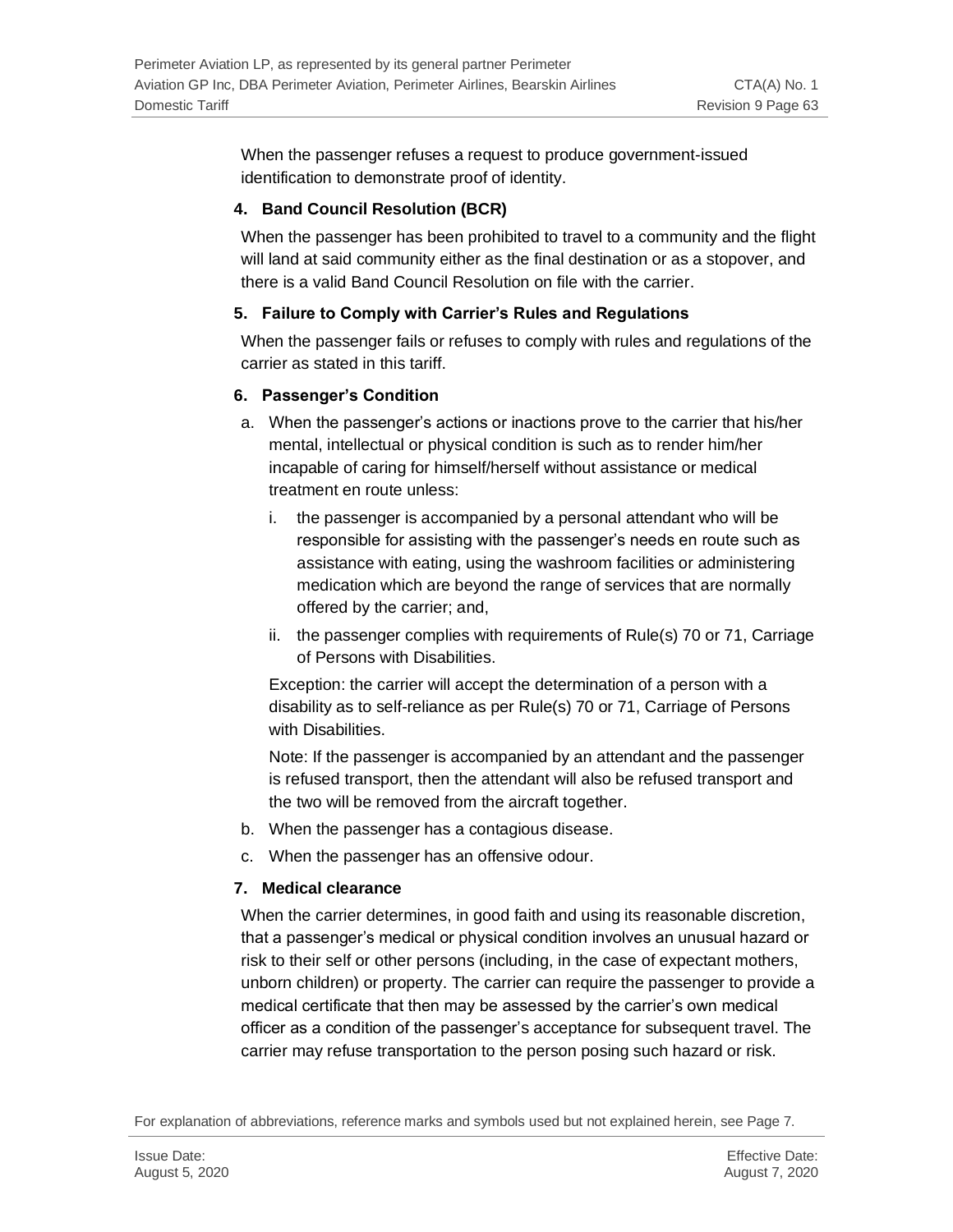

**Note:** Pregnant passengers:

- i. An expectant mother with a complication-free pregnancy can travel on the carrier's flights up to four days before her expected due date without a medical certificate if they are travelling with the purpose to deliver.
- ii. An expectant mother who is in or beyond the 36th week of her pregnancy must present a medical certificate, dated within 72 hours of the scheduled time of departure. The certificate must state that the physician has examined the patient and found her to be physically fit for travel by air and the certificate must state the estimated date of birth.

#### **8. Failure to Provide a Suitable Escort**

When the passenger requires an escort due to a mental health condition and under care of a psychiatric institution or in the custody of law enforcement personnel or other responsible authority and the necessary arrangements have not been made with the carrier in advanced of the departure of the flight.

However, the carrier will accept escorted passengers under the following conditions when the passenger has a mental health condition and is under care of a psychiatric institution or in custody of law enforcement personnel or other responsible authority:

- a. Medical authority furnishes assurance, in writing, that an escorted person with a mental health condition can be transported safely.
- b. Request for carriage is made at least 48 hours before scheduled departure.
- c. Acceptance is for online travel only.
- d. The escort must accompany the escorted passenger at all times.
- e. Passenger in custody of law enforcement personnel or other responsible authority must be manacled.

#### **(B) Passenger's Conduct – Refusal to Transport – Prohibited Conduct and Sanctions**

1. Prohibited Conduct

Without limiting the generality of the preceding provisions, the following constitutes prohibited conduct where it may be necessary, in the reasonable discretion of the carrier, to take action to ensure the physical comfort or safety of the person, other passengers (in the future and present) and/or the carrier's employees; the safety of the aircraft; the unhindered performance of the crew members in their duty onboard the aircraft; or safe and adequate flight operations: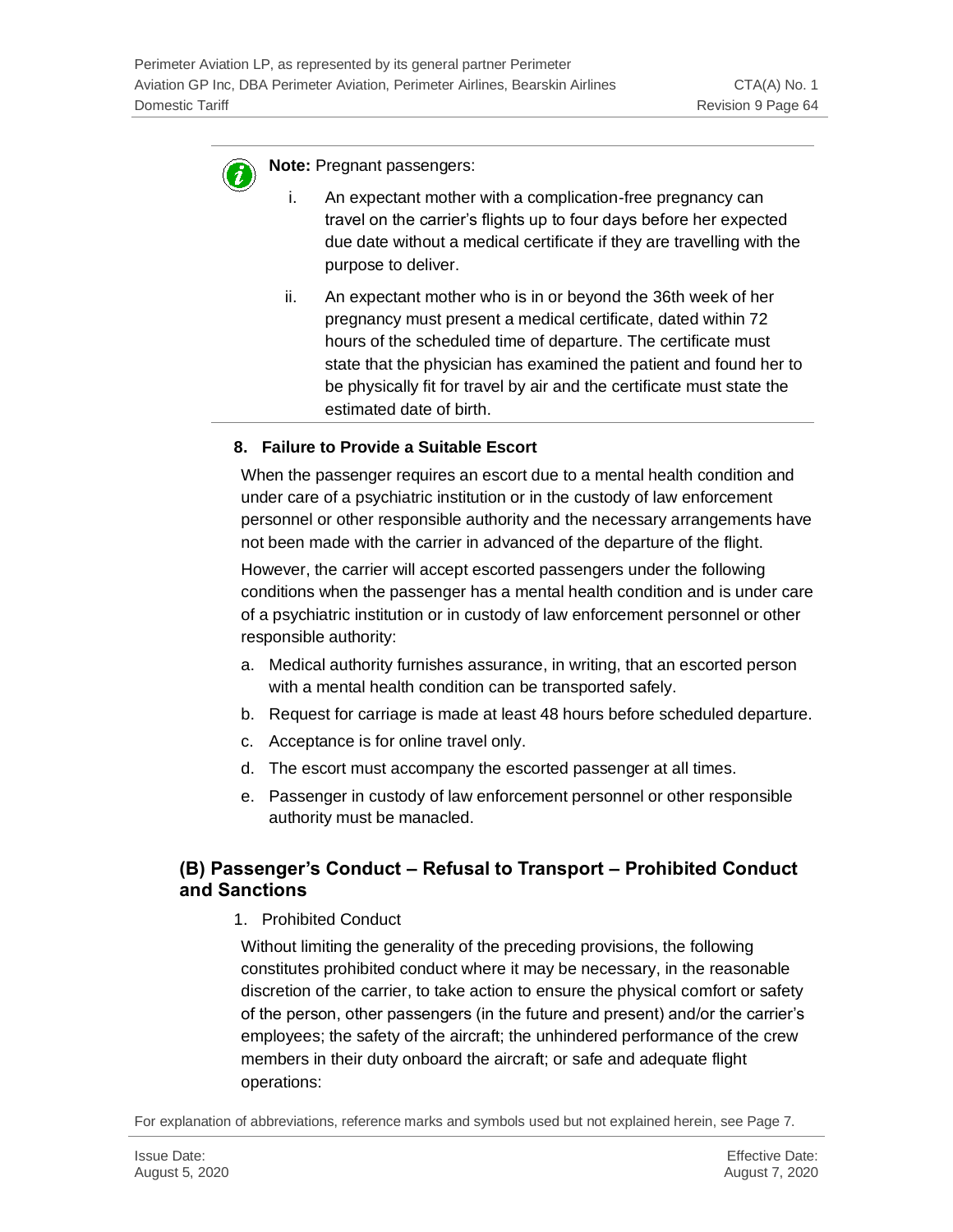- a. The person, in the reasonable judgement of a responsible employee of the carrier, is under the influence of alcohol or drugs (except a patient under medical care).
- b. The person's conduct, or condition is or has been known to be abusive, offensive, threatening, intimidating, violent or otherwise disorderly, and, in the reasonable judgement of a responsible employee of the carrier, there is a possibility that the person would cause disruption or serious impairment to the physical comfort or safety of other passengers or carrier's employees, interfere with a crew member in the performance of his/her duties, or otherwise jeopardize safe and adequate flight operations.
- c. The person's conduct involves any hazard or risk to their self or other persons (including travel involving pregnant passengers or unborn children) or to property.
- d. The person fails to observe the instructions of the aircraft crew, including instructions to stop any prohibited conduct.
- e. The person is unable or unwilling to sit in his/her assigned seat with the seat belt fastened.
- f. The person smokes or attempts to smoke in the aircraft.
- g. The person uses or continues to use a cellular phone, a laptop computer or another electronic device onboard the aircraft after being advised to stop such use by a member of the crew.
- h. The person is barefoot.
- i. The person is inappropriately dressed.
- j. The person has a prohibited article or concealed or unconcealed weapon(s). However, the carrier will carry law enforcement or armed forces personnel who meet the qualifications and conditions established under government regulations.
- k. The person has resisted or may reasonably be believed to be capable of resisting escorts.
- 2. Carrier Response to Prohibited Conduct

Where, in the exercise of its reasonable discretion, the carrier decides that the passenger has engaged in prohibited conduct described above, the carrier may impose any combination of the following sanctions:

- a. Removal of the passenger at any point.
- b. Probation: At any time, the carrier may stipulate that the passenger is to follow certain probationary conditions, such as to not engage in prohibited conduct, in order for the carrier to provide transport to the passenger. Such probationary conditions may be imposed for any length of time which, in the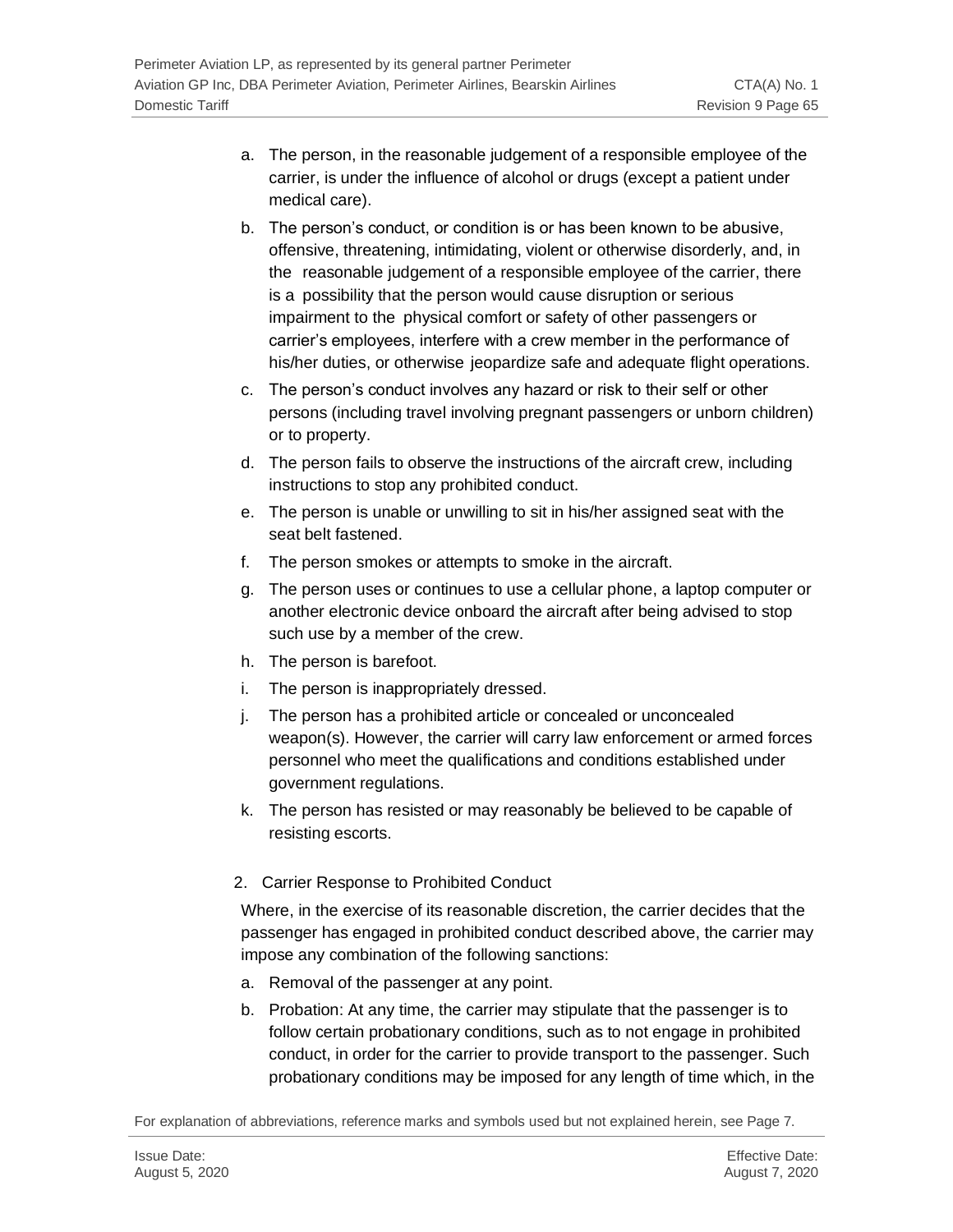exercise of the carrier's reasonable discretion, is necessary to ensure the passenger continues to avoid prohibited conduct.

- c. Refusal to Transport the Passenger: The length of this refusal to transport may range from a one-time refusal to a longer period determined at the reasonable discretion of the carrier in light of the circumstances. Such refusal will be for a period appropriate to the nature of the prohibited conduct and until the carrier is satisfied that the passenger no longer constitutes a threat to the safety of other passengers, crew or the aircraft or to the comfort of other passengers or crew; the unhindered performance of the crew members in their duty onboard the aircraft; or safe and adequate flight operations.
- d. The following conduct will automatically result in a refusal to transport, up to a possible lifetime ban:
	- i. The person continues to interfere with the performance of a crew member's duties despite verbal warnings by the crew to stop such behaviour.
	- ii. The person injures a crew member or other passenger or subjects a crew member or other passenger to a credible threat of injury.
	- iii. The person displays conduct that requires an unscheduled landing and/or the use of restraints such as ties and handcuffs.
	- iv. The person repeats a prohibited conduct after receiving a notice of probation as mentioned in 2. above.

These remedies are without prejudice to the carrier's other rights and recourses, namely to seek recovery of any damage resulting from the prohibited conduct or as otherwise provided in the carrier's tariffs, including recourses provided in the carrier's frequent flyer program or the filing of criminal or statutory charges.

### **(C) Recourse of the Passenger/Limitation of Liability**

1. The carrier's liability in case of refusal to carry a passenger for a specific flight or removal of a passenger en route for any reason specified in the foregoing paragraphs will be limited to the recovery of the refund value of the unused portion of the passenger's ticket in accordance with Rule 125(B), Involuntary Refunds.

Notwithstanding the foregoing paragraph, passengers and their baggage will be entitled to all other additional rights they may have under this tariff.

2. A person who is refused carriage for a period of time, up to a lifetime ban, or to whom a probation notice is served may provide to the carrier, in writing, the reasons why he/she believes they no longer poses a threat to the safety or comfort of passengers or crew, or to the safety of the aircraft. Such

For explanation of abbreviations, reference marks and symbols used but not explained herein, see Page 7.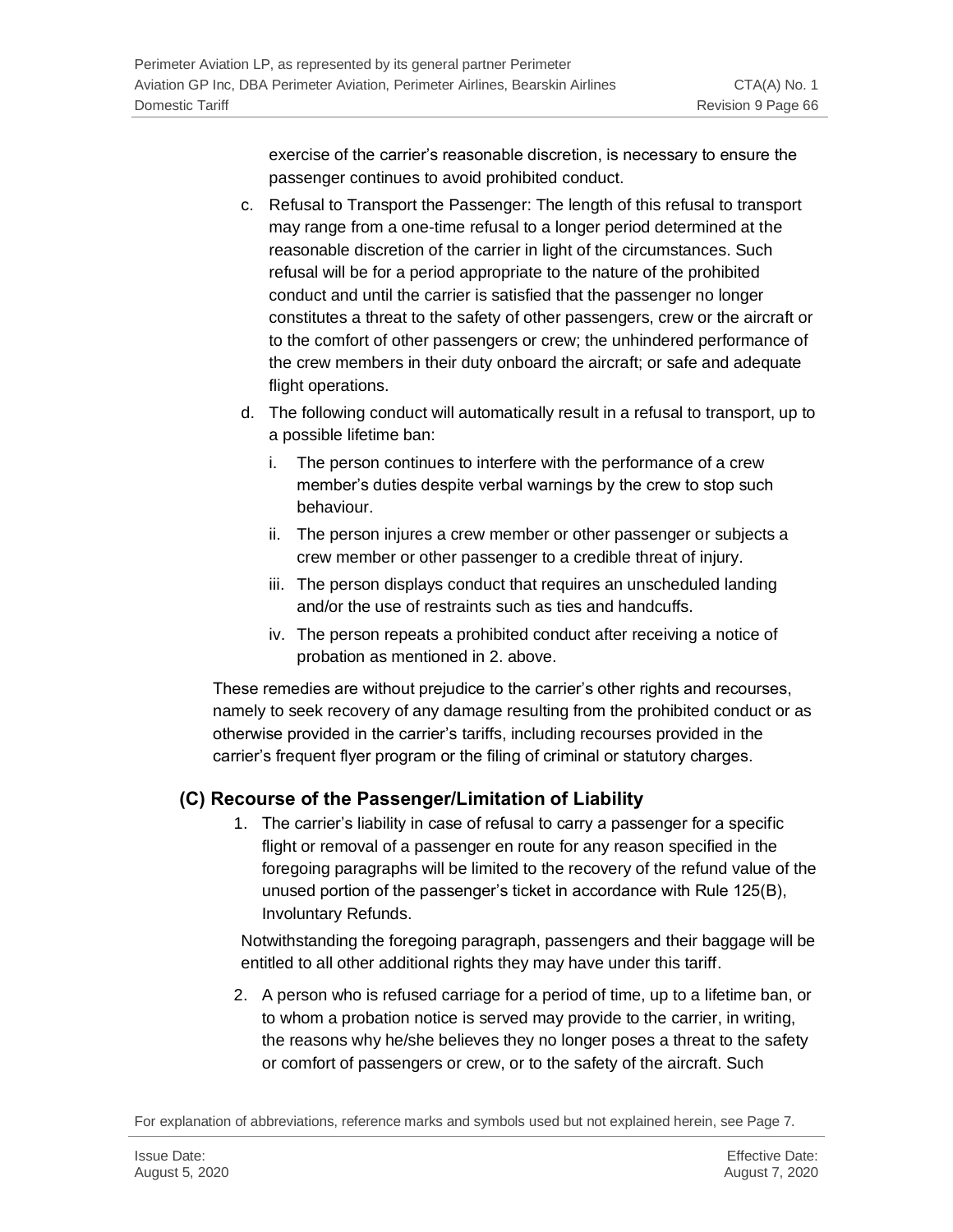document may be sent to the address provided in the refusal to carry notice or the notice of probation.

3. The carrier will respond to the passenger within a reasonable period of time providing carrier's assessment as to whether it remains necessary to continue the ban or maintain the probation period.

## **Rule 115: Tickets**

### **(A) General**

- 1. A ticket will not be issued and the carrier will not carry the passenger unless the passenger has paid the applicable fare or has complied with all credit arrangements.
- 2. Before boarding, the passenger must present the carrier with proof that he/she has been issued a valid ticket for the flight. Such proof must be in the form of an itinerary/receipt, a record locator with a ticket number, or a boarding pass and the passenger must provide the carrier with positive identification to be entitled to transportation. The ticket will give the passenger the right to transportation only between the points of origin and destination, and on the dates, times and via the routing shown on the ticket and boarding pass.
- 3. The ticket remains at all times the property of the carrier which issued the ticket.
- 4. The carrier does not permit the passenger to hold more than one confirmed reservation/ticket on the same departure flight/origin and destination for the same travel date.

## **(B) Validity for Carriage**

- 1. **General:** When validated, the ticket is good for carriage from the airport of departure to the airport of destination via the route shown on the ticket or boarding pass, and is valid for the period of time referred to in 2 below. The passenger will be accepted for carriage on the date and flight segments for which a seat has been reserved. When flight segments are issued on an **"open date"** basis (see Rule 115(G) below), a seat will be reserved only when the passenger makes a reservation request with the carrier. The carrier's agreement to accept a reservation request is subject to the availability of space. The place and date of issue are then indicated on the ticket.
- 2. **Period of Validity:** Generally, the period of validity for transportation will be one year from the date on which transportation commences at the point of origin designated on the original ticket, or, if no portion of the ticket is used,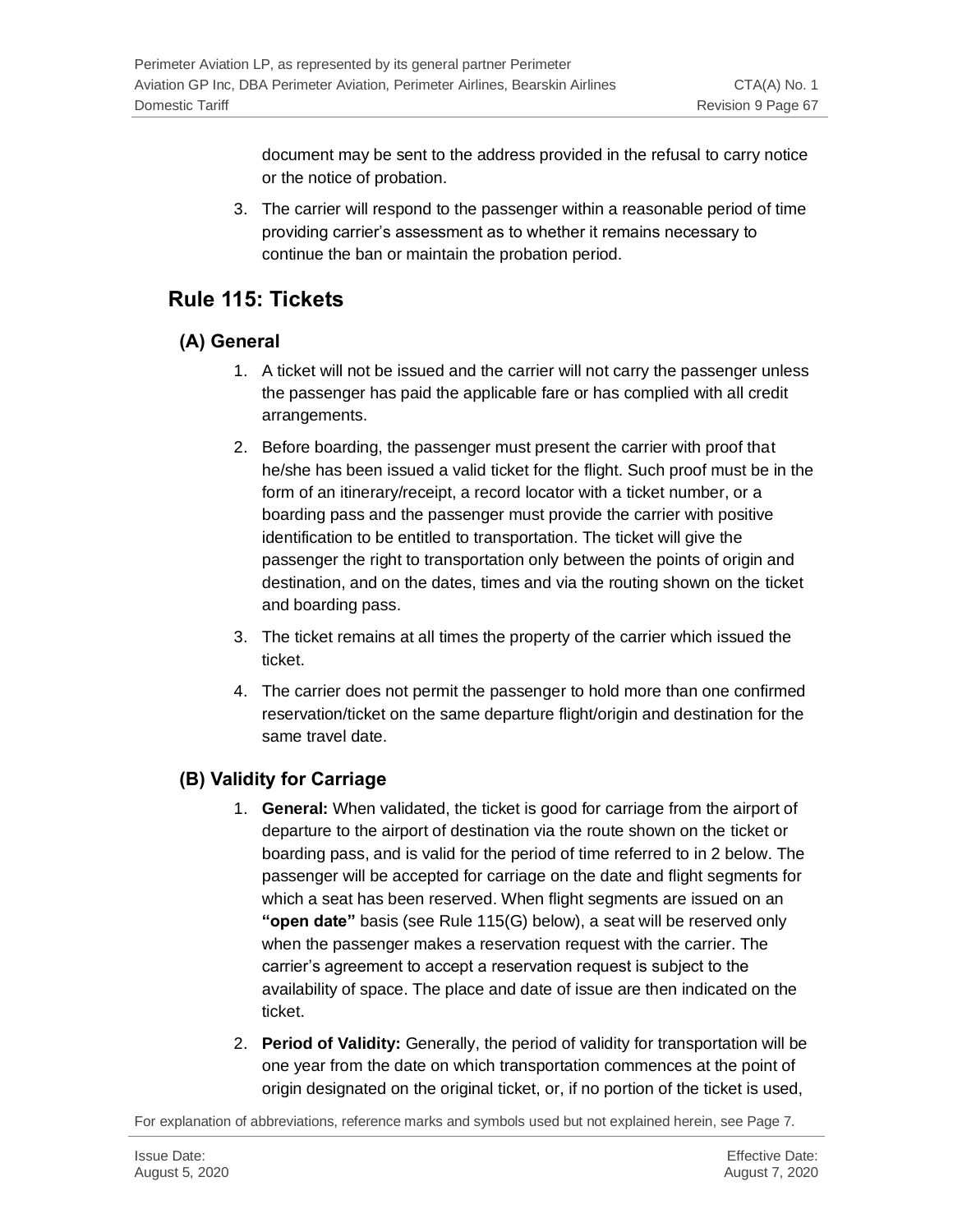one year from the date of issuance of the original ticket. However, certain fares may have different periods of validity. If this is the case, the specific rules associated with the fare will take precedence.

- 3. **Computation of the Ticket Validity:** When computing the ticket validity i.e., the minimum/maximum stays and any other calendar periods set out in the ticket, the first day to be counted will be the day following the date that transportation commenced or that the ticket was issued.
- 4. **Expiration of Validity:** Tickets expire at midnight on the last day of validity based on where the ticket was issued.

## **(C) Extension of Ticket Validity**

- 1. **Carrier's Operations:** If a passenger is prevented from travelling within the period of validity of his/her ticket because the carrier:
- a. Cancels the flight upon which the passenger holds confirmed space;
- b. Omits a scheduled stop, provided this is the passenger's place of departure, place of destination, or place of stopover;
- c. Fails to operate a flight reasonably according to schedule;
- d. Causes the passenger to miss a connection;
- e. Substitutes a different class of service;
- f. Is unable to provide previously confirmed space.

The carrier will, without collecting any additional fare, extend the validity of the passenger's ticket until the passenger can travel on the first flight of the carrier, in the class of service which the passenger's fare was paid, and for which space is available. Validity can only be extended up to 30 days.

- 2. **Lack of Space:** If the passenger who is in possession of a ticket is prevented from travelling within the period of validity of his/her ticket because the carrier is unable to provide space, the validity of the passenger's ticket will be extended until he/she can be re-accommodated on the first flight which has space available in the same class of service which the passenger had originally paid to travel.
- 3. **Medical Reason:** If the passenger is unable to commence travel due to medical reasons, the carrier will extend the period of validity beyond the original validity expiry date for a maximum of three months. A ticket can only be extended once and the extension must be requested within 30 days prior to the expiry date of the original ticket validity. The medical reason must be certified in writing by a physician specifying that the passenger is prevented from commencing his journey before his/her original ticket expires.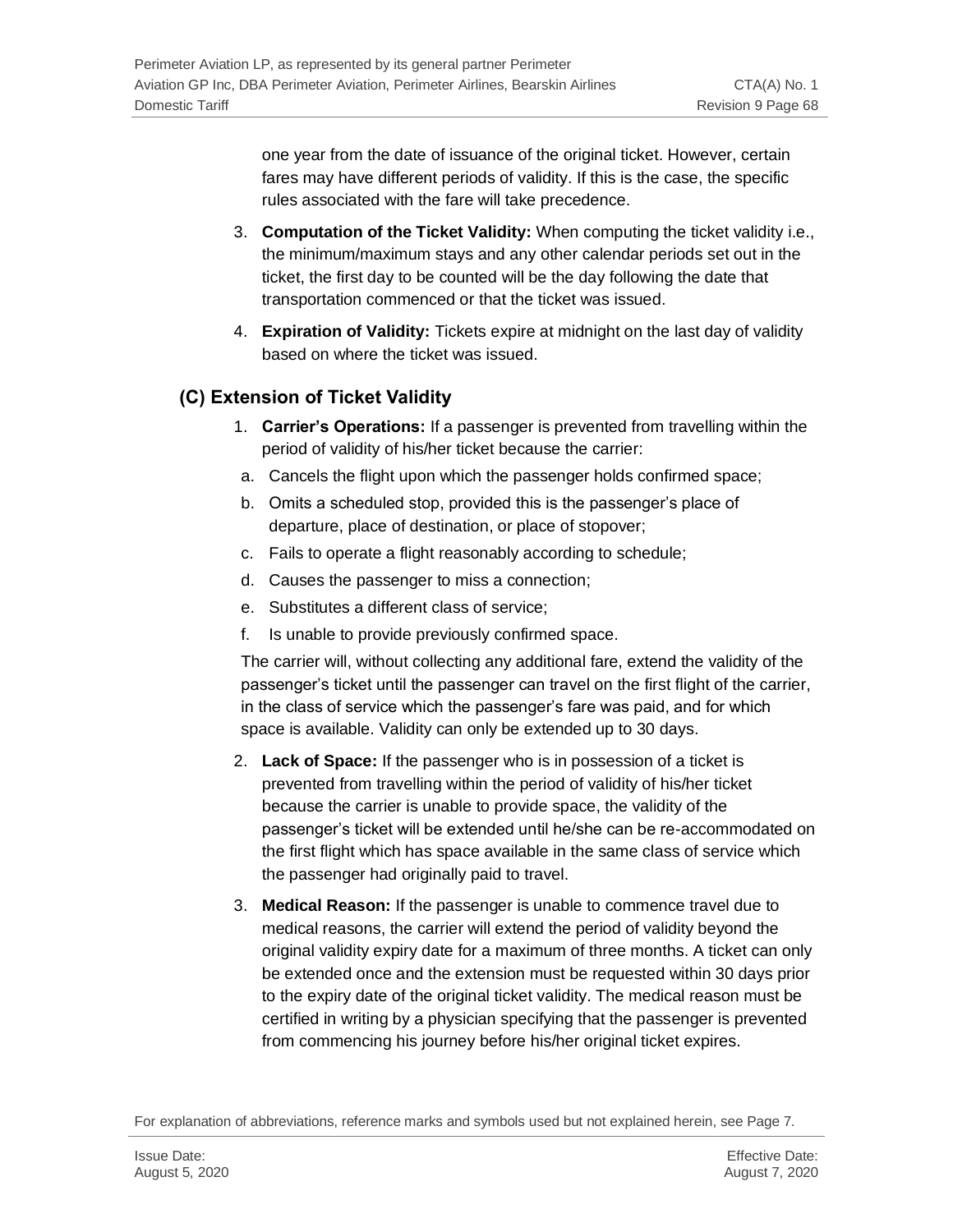#### **(D) Waiver Minimum/Maximum Stay Provision**

#### **1. In the Event of Death of a Family Member Not Accompanying the Passenger**

If the passenger holding a special fare ticket returns prior to the expiry of the minimum stay requirement because of the death of an immediate family member not accompanying the passenger, the passenger will be entitled to a refund of the additional amounts paid in order to return early, provided the passenger traveled in the economy cabin. However, no refund will be permitted unless the passenger produces a death certificate confirming that the death of the family member occurred after the commencement of travel.

#### **2. In the Event of a Passenger's Death – Provisions for Accompanying Passengers**

#### **a. Extension of Ticket Validity (Beyond 1 Year) for Normal Fares and Waiver of the Maximum Stay Requirements of Special Fares**

The carrier will extend the ticket validity for passengers who are either members of the immediate family of the deceased passenger or are other persons actually accompanying the deceased passenger for up to 45 days beyond the original ticket validity expiry date or 45 days after the date of death of the passenger, whichever date occurs first.

A death certificate or a copy, duly executed by the competent authorities in the country in which the death occurred, must be presented at the time of re-ticketing. A competent authority is a person designated to issue a death certificate by the laws of the country concerned.

If the death certificate is not available at the time the passengers are to travel, or, if the carrier has reason to doubt the validity of such certificate, passengers will be accommodated only upon payment of the fare for the transportation used, and a request for refund may be filed with the carrier. Upon receipt of the request for refund and all supporting documents, the carrier will determine the validity of the request and, if valid, will refund the difference between the total fare paid by the passengers and the amount the passengers would have paid under the provision of this rule.

#### **b. Waiver of Minimum Stay Requirements – Special Fares**

In the event of the death of a passenger en route, the minimum stay and group travel requirements with regard to special fares will be waived for passengers who are either members of the immediate family of the deceased passenger or are other persons actually accompanying the deceased person.

Passengers who have had their minimum stay requirement waived will only be accommodated in the class of service originally ticketed.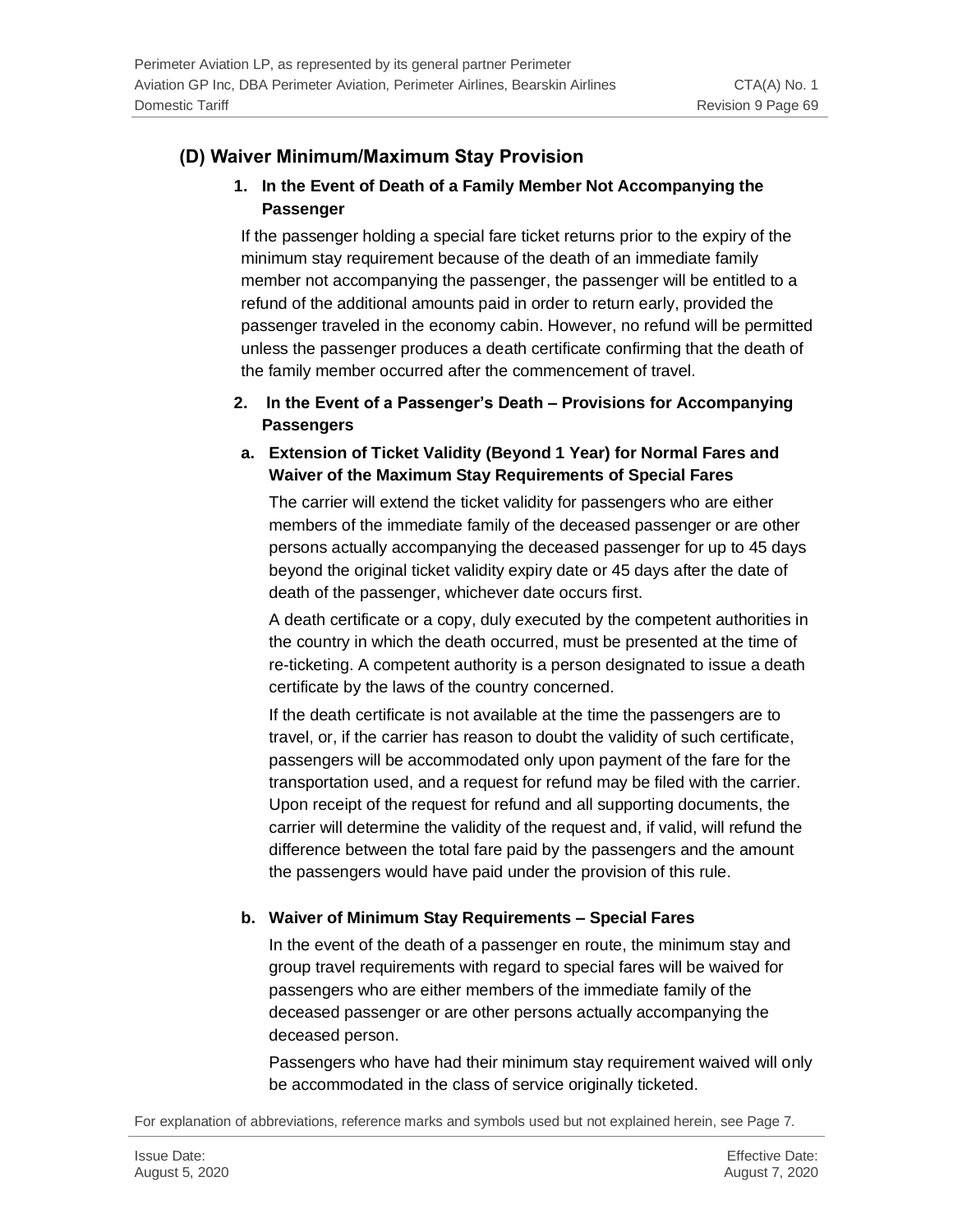A death certificate or a copy, duly executed by the competent authorities, in the country in which the death occurred must be presented at the time of reticketing. A competent authority is a person designated to issue a death certificate by the applicable laws of the country concerned.

If the death certificate is not available at the time the passengers are to travel, or, if the carrier has reason to doubt the validity of such certificate, passengers will be accommodated only upon payment of the fare applicable to the transportation used, and a request for refund may be filed with the carrier. Upon receipt of the request for refund and all supporting documents, the carrier will determine the validity of the request and, if valid, will refund the difference between the total fare paid by the passengers and the amount the passengers would have paid under the provision of this rule.

#### **3. Medical Reasons and Illness**

#### **a. Ticket Extension:**

In the case of Normal fares, if, after the passenger commences travel and is prevented from travelling within the period of validity of the ticket because of illness, the carrier will extend the period of validity of the passenger's ticket until the date when the passenger becomes fit to travel according to a medical certificate. Should space not be available when the passenger becomes fit to travel, the carrier will re-accommodate the passenger on the first flight on which space is available. In all cases, travel will be in the same class of service which the passenger had originally paid to travel from the point where the journey is resumed. However, when the remaining flight coupons of the ticket involve one or more stopovers, the validity of the ticket will not be extended for more than three months from the date shown on the medical certificate. In these circumstances, the carrier will also extend the period of validity of the tickets of persons travelling with the incapacitated passenger.

In the case of Special fare tickets, the carrier will extend the validity of the tickets until the date of the first available flight after the passenger becomes fit to travel according to the medical certificate, but not more than seven days beyond the date when the passenger becomes fit to travel.

#### **b. Waiver of the Minimum Stay Requirement for Special Fares:**

In the event of illness, there will be no reduction or waiver of the required minimum stay.

### **(E) Open Tickets**

If a ticket or a flight coupon is issued without a specific seat on a flight being reserved in the carrier's reservation system, i.e. left open, space may be later

For explanation of abbreviations, reference marks and symbols used but not explained herein, see Page 7.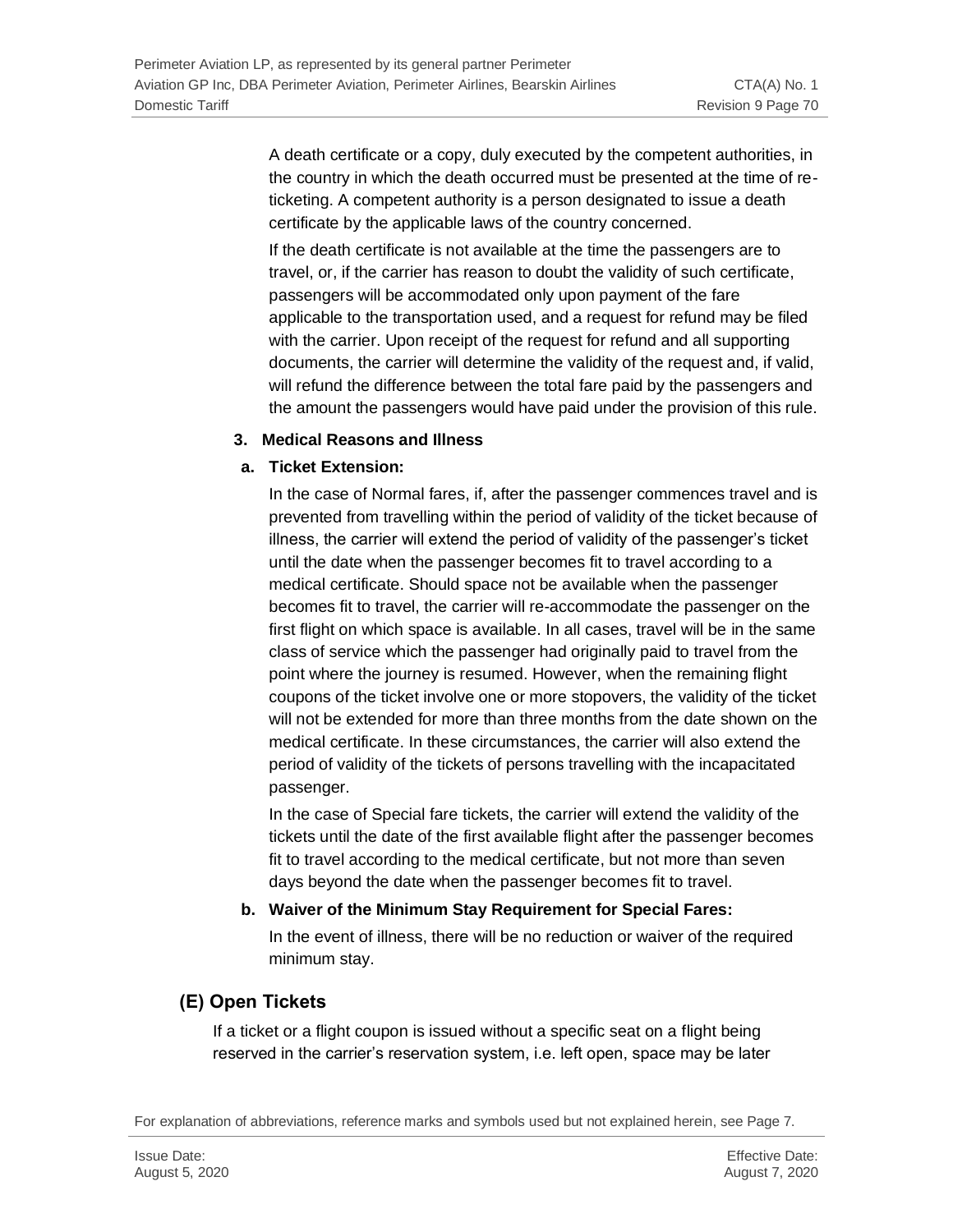reserved subject to the tariff conditions of the purchased fare and provided space is available on the flight requested.

### **(F) Non-transferability**

 $\boldsymbol{i}$ 

A ticket is not transferable.

**Note:** The carrier will not be liable to the person named on the ticket if the ticket is either presented for transportation or for a refund by another person. The carrier will refuse transportation to any person other than the person named on the ticket.

### **(G) Prohibited Practices**

The carrier specifically prohibits the practice commonly known as:

Hidden City or Point Beyond Ticketing: The purchase of a fare from a point before the passenger's actual point of origin or to a point beyond the passenger's actual destination.

Use of this practice will result in the passenger's reservation being cancelled and the passenger will not be entitled to a refund.

### **(H) Invalidated Tickets**

If the passenger attempts to circumvent any term or condition of sale or the carrier determines that the passenger is making use of any of the prohibited practices specified in (G) above, this will cause the passenger's ticket to be invalid and the carrier will have the right to:

- a. Cancel any remaining portion of the passenger's itinerary; and
- b. Confiscate unused flight coupons; and
- c. Refuse to board the passenger or check the passenger's baggage; and/or
- d. Charge the passenger for the true value of the ticket, which shall be no less than the difference between the fare actually paid and the lowest fare for the passenger's actual itinerary.

### **(I) Lost Tickets**

The carrier issues an electronic ticket number to confirm a reservation. An itinerary receipt duplicate (a copy of the electronic ticket) may be obtained from the carrier upon request if one of the following is provided to the carrier: Passenger name detail, record locator, ticket number, flight number and travel date, with the origin and destination, or the credit card that was used to pay for the electronic ticket.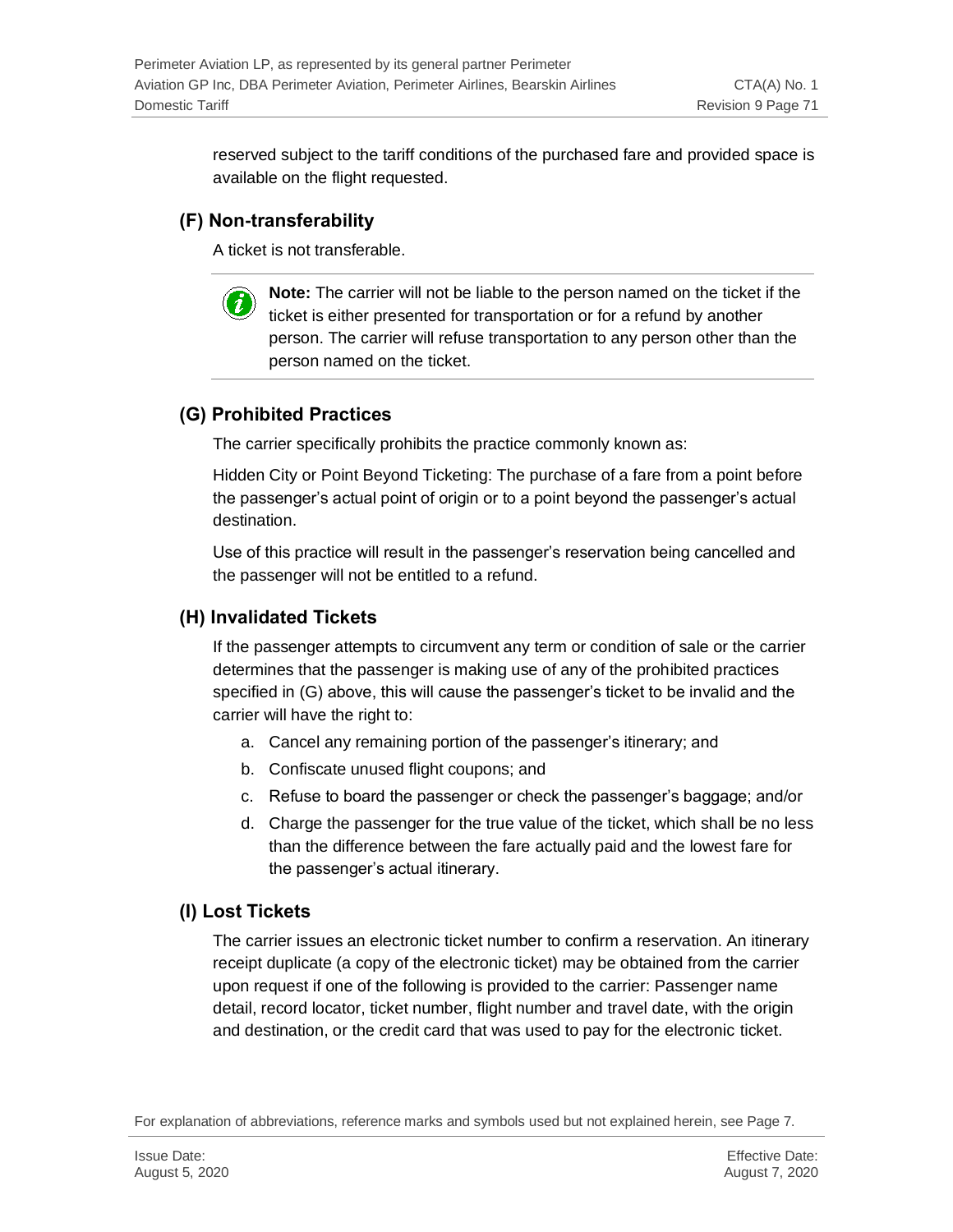# **Part 4: After Travel**

## **Rule 120: Limitations of Liability**

### **(A) Successive Carriers**

Transportation to be performed under one ticket or under a ticket issued with any conjunction ticket by several successive carriers will be regarded as single operation.

### **(B) Laws and Provisions Applicable**

Liability in the case of death or bodily injury of a passenger

- 1. The liability of the carrier in respect of the death of, or injury to, a passenger is limited to the sum of \$300,000 CAD.
- 2. In no cases shall the carrier's liability exceed the actual loss suffered by the passenger. All claims are subject to proof of amount of loss.
- 3. The carrier is not liable:
- a. In the case of any passenger whose age or mental or physical condition, including pregnancy, presents a risk or hazard, for any damages sustained by that passenger that would not have been sustained but for his/her age or mental or physical condition; or
- b. In the case of a pregnant passenger, for any damages in respect of the unborn child of that passenger.

#### **Liability in the case of destruction or loss of, damage to, or delay of checked and unchecked baggage**

- 4. The carrier is liable for damages sustained in the case of destruction or loss of, damage to, or delay of checked or unchecked baggage as set out in the following paragraphs:
- a. The liability of the carrier is limited to sum of \$2,100 CAD for each passenger in the case of destruction, loss, damage or delay of baggage, whether checked or unchecked. However, the limit will not apply:
- b. If the carrier proves that the damage was caused or contributed to by the negligence or other wrongful act or omission of the person claiming compensation, or the person from whom he or she derives his or her rights, the carrier shall be wholly or partly exonerated from its liability to the claimant to the extent that such negligence or wrongful act or omission caused or contributed to the damage.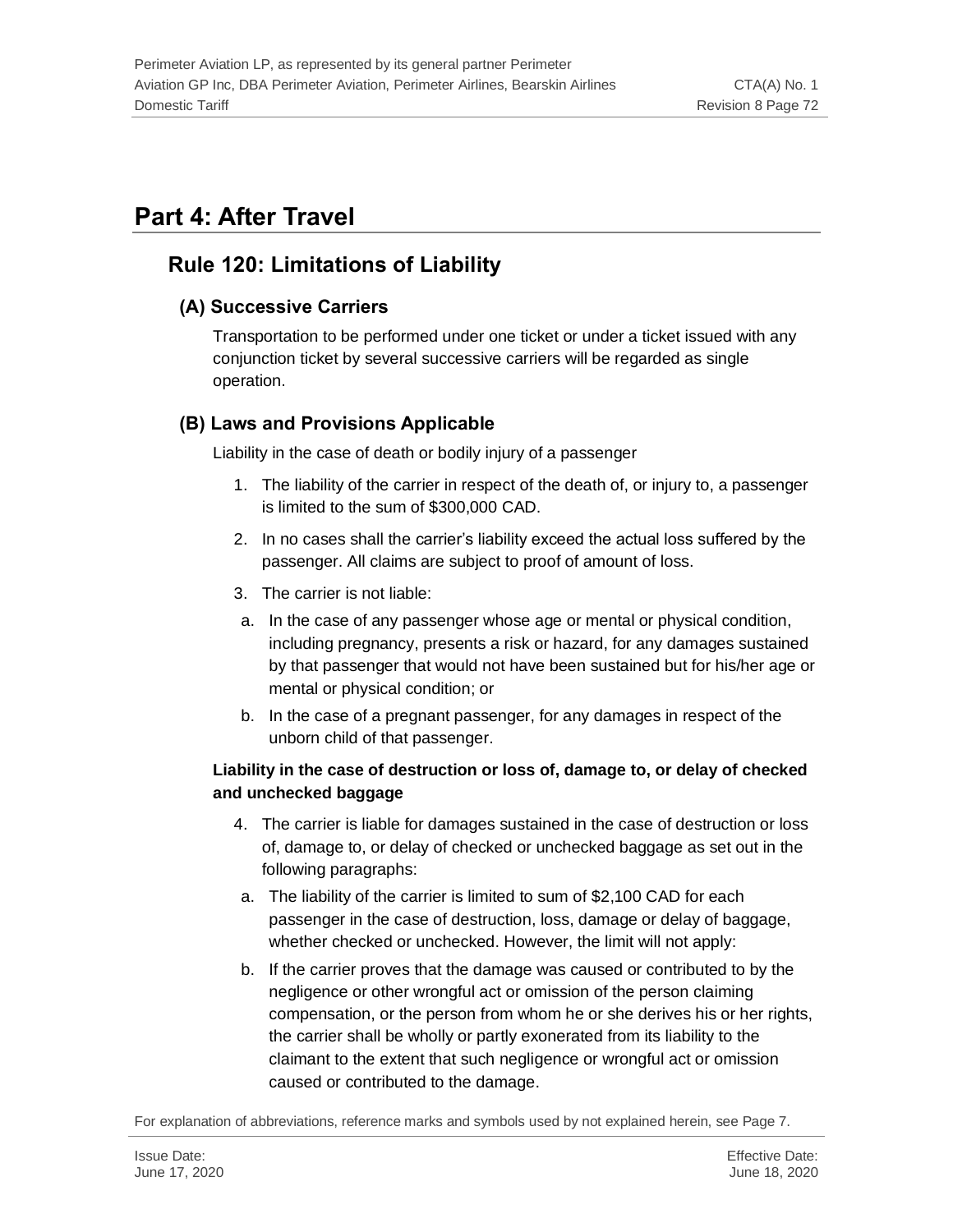Unless the passenger proves otherwise:

- i. All baggage checked by the passenger will be considered to be the property of that passenger.
- ii. A particular piece of baggage, checked or unchecked, will not be considered to be the property of more than one person.
- iii. Unchecked baggage, including personal items, will be considered to be property of the passenger who is in possession of the baggage at the time of embarkation.

### **Mobility aids**



**Note:** Notwithstanding the normal carrier liability as contained in this rule, the limit of liability will be waived for claims involving the loss of, damage to, or delay in delivery of mobility aids, when such items have been accepted as checked baggage or otherwise. In the event that a mobility aid is lost or damaged, compensation is to be based on the cost of the repair or replacement value of the mobility aid.

In the event that a mobility aid is lost or damaged:

- a. The air carrier will immediately provide a suitable temporary replacement without charge;
- b. If a damaged aid can be repaired, in addition to (a) above, the air carrier will arrange, at its expense, for the prompt and adequate repair of the aid and return it to the passenger as soon as possible;
- c. If a damaged aid cannot be repaired or is lost and cannot be located within 96 hours following the passenger's arrival, the carrier will in addition to (a) above, replace it with an identical aid satisfactory to the passenger, or reimburse the passenger for the replacement cost of the aid.

### **Service animals**

Should injury or death of a Service Animal result from the fault or negligence of the carrier, the carrier will undertake to provide, expeditiously and at its own expense, medical care for or replacement of the service animal.

1. The passenger may declare that his/her baggage has a higher value than the carrier's maximum liability. If the passenger does so, then the passenger must make this declaration to the carrier at the time of check-in and, if required by the carrier, shall as per Rule 55 (E), Excess Value Declaration Charge, pay an extra amount to the carrier to allow for additional liability coverage in the case of destruction, loss, damage or delay of their checked baggage.

For explanation of abbreviations, reference marks and symbols used by not explained herein, see Page 7.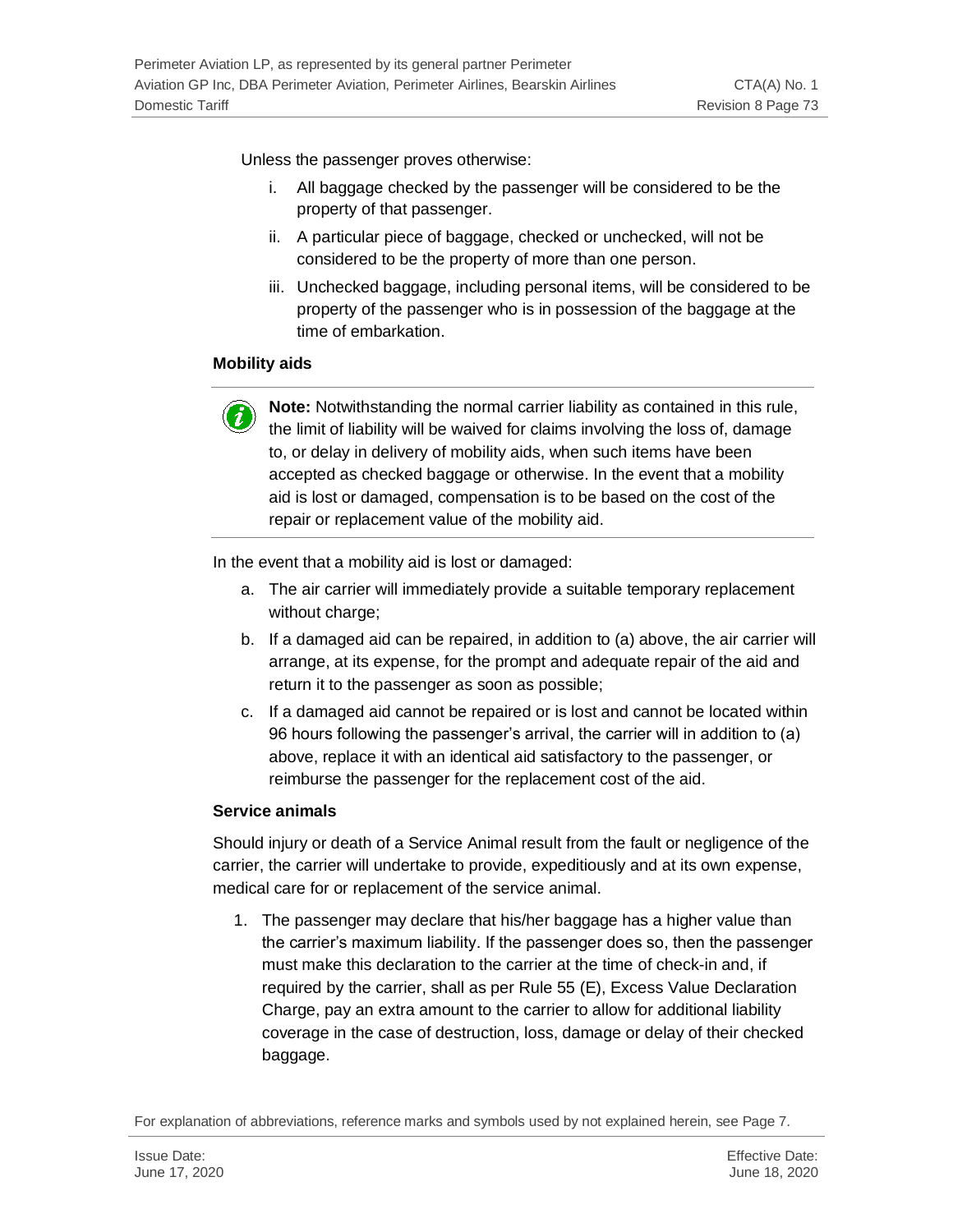**Note:** This provision is not applicable to a mobility aid belonging to a person with a disability.

# **(C) Limitations of Liability**

i

Except as any applicable laws may otherwise require:

- 1. The carrier is not liable for destruction, loss, damage or delay of unchecked baggage arising out of or in connection with carriage or other supplementary services to carriage performed by the carrier, unless such damage is caused by the negligence of the carrier. Assistance offered to the passenger by the carrier's employees in loading, unloading or transferring unchecked baggage shall be considered as complimentary service to the passenger. The carrier is not liable for damage to such unchecked baggage incurred during, or, as a result of this service, unless such damage is caused by the negligence of the carrier's employees.
- 2. The carrier is not liable for any damages directly and solely arising out of its compliance with any laws, government regulations, orders, or requirements or from the failure of the passenger to comply with same or out of any cause beyond the carrier's control.
- 3. The carrier is not liable for damage to improperly packaged, improperly labelled and usage of inadequate baggage or containers. Examples of inadequate baggage/containers include: plastic bags, overfilled containers, cardboard boxes with leaking materials, and unsealed containers.
- 4. The carrier is not liable for damage to electronic items (e.g. video games, computers, TV's and monitors, tablets, portable speakers/video and music players, computer peripherals, small electronic appliances) that are not in their original package inside or not a passenger baggage.
- 5. The carrier is liable for damage sustained in case of destruction or loss of, or of damage to, checked baggage upon condition only that the event which caused the destruction, loss or damage took place on board the aircraft or during any period within which the checked baggage was in the charge of the carrier. However, the carrier is not liable if and to the extent that the damage resulted from the inherent defect, quality or vice of the baggage.
- 6. The carrier is not liable for damage to the passenger's baggage caused by contents of the passenger's baggage. Any passenger whose property causes damage to another passenger's baggage or to the property of the carrier will compensate the carrier for all losses and expenses it incurs as a result.

For explanation of abbreviations, reference marks and symbols used by not explained herein, see Page 7.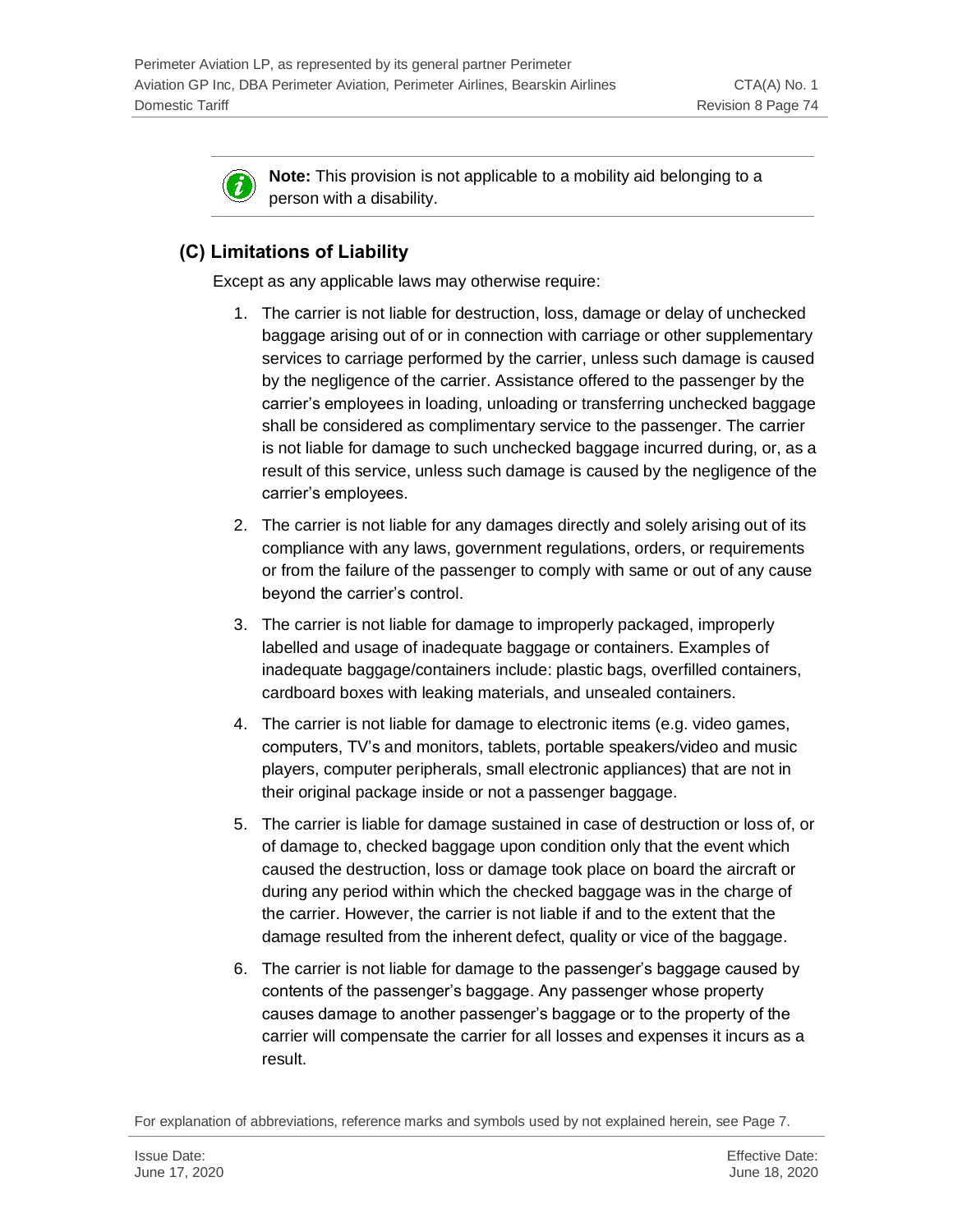- 7. When the carrier has exercised reasonable care and attention to the handling and treatment of perishable items or fragile articles, it shall not be liable for spoilage resulting from the delay in delivery of any perishable items described in Rule 55, Baggage Acceptance, nor for the damage to, or damage caused by, fragile articles described in Rule 55, Baggage Acceptance, which are unsuitably packed.
- 8. The carrier may refuse to accept any articles that do not constitute baggage as this term is defined in Rule 55(A), but if these articles are delivered to and accepted by the carrier they will be considered to be within the value of the baggage and the carrier's limit of liability.
- 9. Liability of the carrier for damage will be limited to events on its own line, except in the case of checked baggage, with respect to successive carriage, in which case, the passenger also has a right of action against the first or last carrier involved in the transportation.
- 10. If the carrier issues a ticket or checks baggage for carriage on another carrier, it does so only as an agent.
- 11. In the case of unchecked baggage, the carrier is liable only to the extent that the damage resulted from its fault or that of its servants or agents.
- 12. The carrier is not liable for damage or loss when the baggage was not the property of the claimant.
- 13. Any exclusion or limitation of liability of the carrier under this tariff or under the passenger's ticket will apply to agents, servants or representatives of the carrier who were performing services in furtherance of the contract of carriage and also to any person whose aircraft is used by the carrier and its agents, servants or representatives who are performing services in furtherance of the contract of carriage.
- 14. The owner of a pet will be responsible for compliance with all government regulations and restrictions including providing valid health and rabies vaccination certificates when required. The carrier will not be liable for loss or expense due to the passenger's failure to comply with this provision and the carrier will not be responsible if any pet is refused transportation.

# **(D) Time Limitations on Claims and Actions**

- 1. No action will be taken against the carrier in case of loss or delay in the delivery of checked baggage unless the passenger:
- a. If travelling on a Perimeter aircraft, files a report online by visiting <https://perimeter.ca/contact-us/delayed-baggage-cargo-report/>

For explanation of abbreviations, reference marks and symbols used by not explained herein, see Page 7.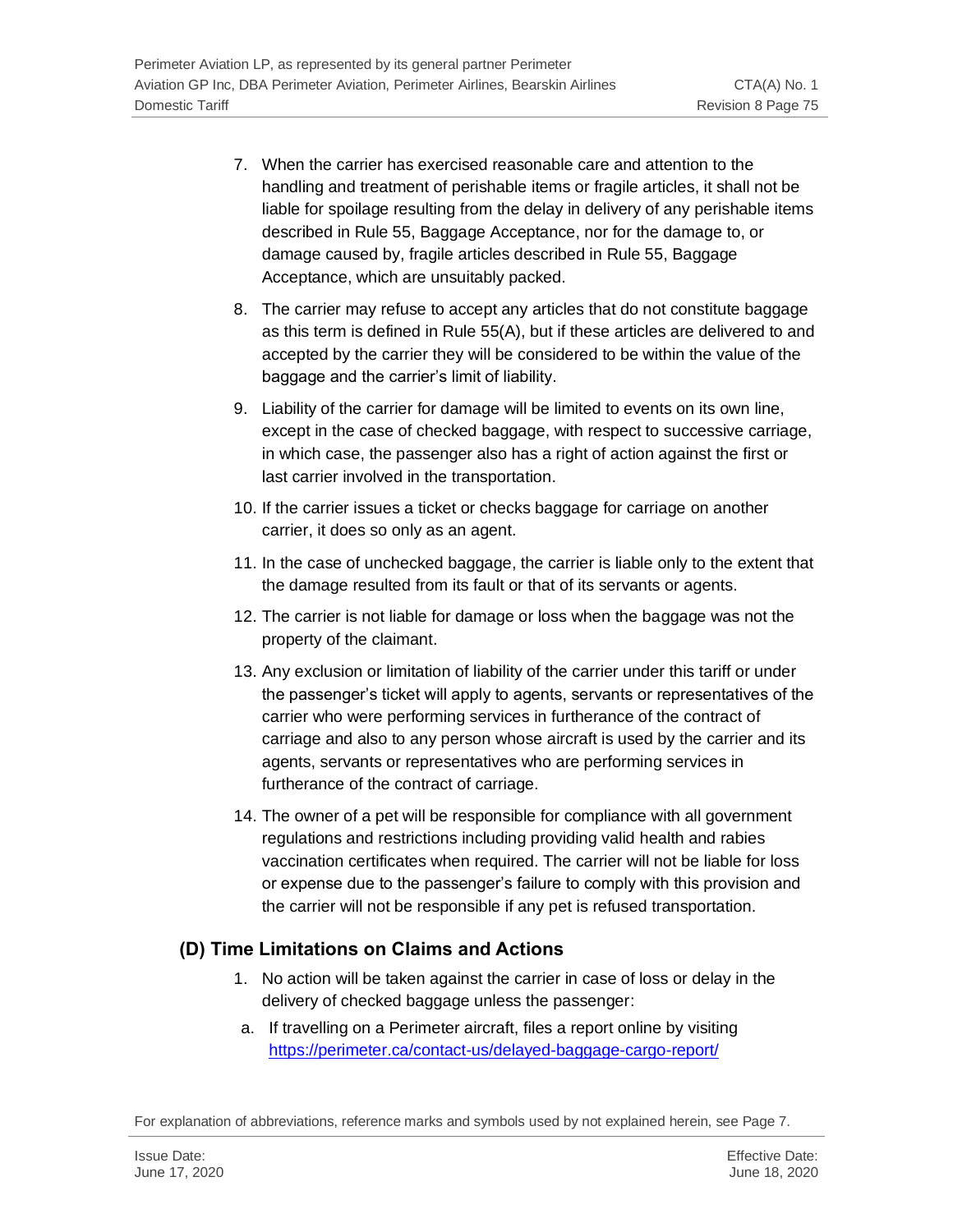- b. If travelling on a Bearskin aircraft, by following the instructions in this link <https://www.bearskinairlines.com/faq>
- c. Files a report 21 days from the date on which the baggage should have been placed at the passenger's disposal (in the case of loss or delay).
- d. Files a report 7 seven days after the passenger receives the baggage (in the case of damage)
- 2. Any claim against a carrier will be extinguished unless an action is brought within 60 days reckoned from the date of arrival at the destination, or from the date on which the aircraft ought to have arrived, or from the date on which the carriage stopped. For baggage claims, reimbursement for expenses will be based upon acceptable proof of claim, including:
- a. Copies of receipts for items claimed as new.
- b. Evidence of damaged items.

## **(E) Overriding Law**

If any provision contained or referred to in the ticket or this tariff is found to be contrary to an applicable law, government regulation, order or requirement, which cannot be waived by agreement of the parties, such provision, to the extent that it is invalid, shall be severed from the ticket or tariff and the remaining provisions shall continue to be of full force and effect.

### **(F) Modification and Waiver**

No agent, servant or representative of the carrier has the authority to alter, modify, or waive any provisions of this tariff.

### **(G) Gratuitous Transportation**

All passengers who are transported gratuitously by the carrier will not be governed by all the provisions of this rule and by all other applicable rules of this tariff.

# **Rule 125: Refunds**

### **(A) General**

- 1. The passenger must present to the carrier or its authorized agent the unused flight coupons of a ticket, an itinerary/receipt, a record locator, or a ticket number as satisfactory proof that the passenger has unused portions of a ticket which are eligible for refund.
- 2. The carrier will make a refund to the person who purchased the ticket.
- 3. If, at the time of ticket purchase, the purchaser designates another person to whom the refund shall be made, then the refund will be made to the person

For explanation of abbreviations, reference marks and symbols used by not explained herein, see Page 7.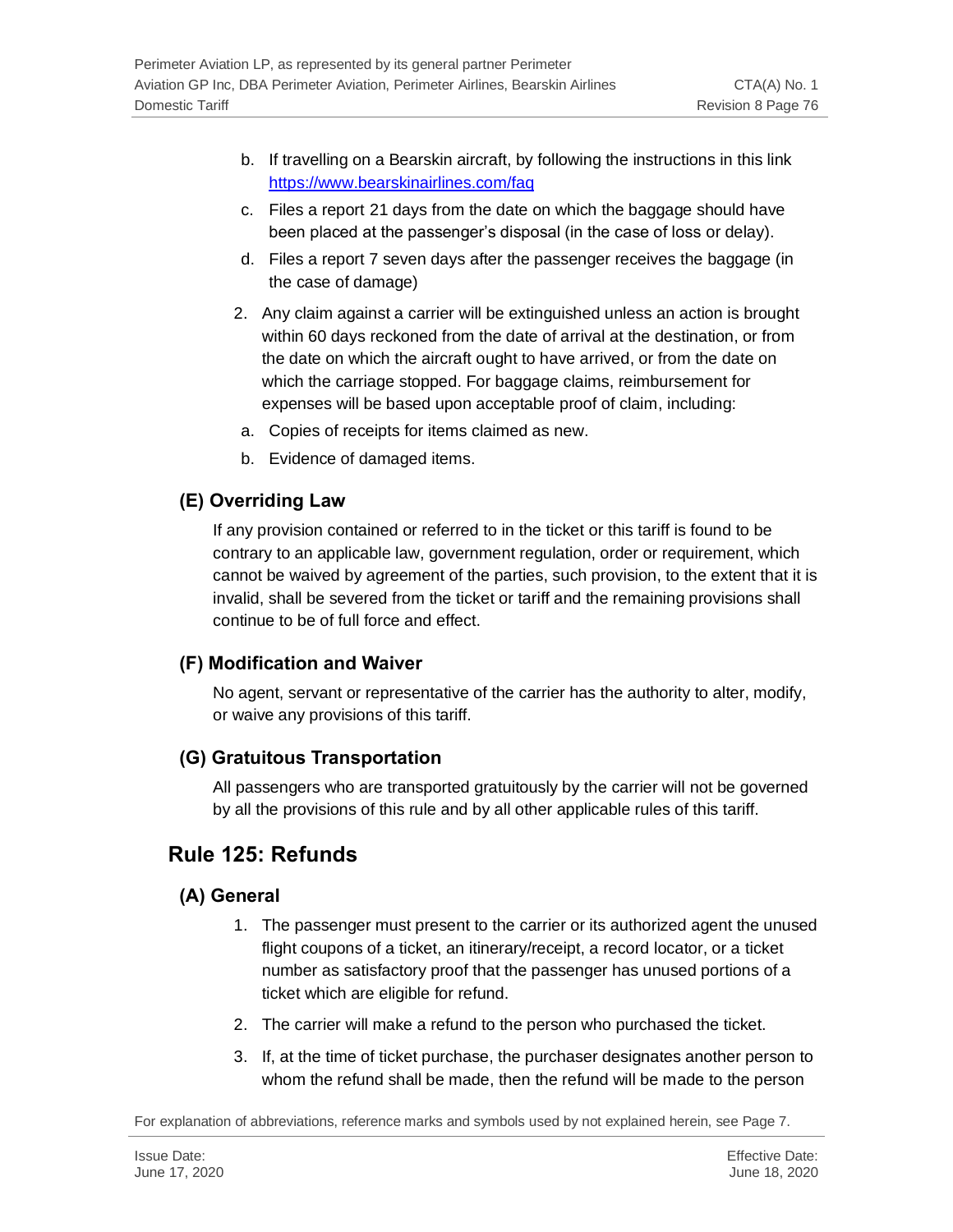so designated. To do so, the passenger must contact a member of the carrier's Management team directly.

- 4. Acceptance of a refund by the passenger will release the carrier from further liability.
- 5. In any instance where refunds are appropriate, the carrier will process requests in a timely manner and refund the fare in the original form of payment. The carrier will process refund requests within 15 business days for credit card purchases and within 30 business days for cash or cheque transactions.

# **(B) Involuntary Refunds**

- 1. Involuntary refunds are not subject to any restrictions contained in the applicable fare rule.
- 2. The amount of the involuntary refund will be as follows:
- a. If, due to a schedule irregularity within the carrier's control or denied boarding in accordance with Schedule Irregularities Rule 90(C)2.(d) and Denied Boarding Rule 95(D)4., the passenger chooses to no longer travel due to loss of purpose of travel or if alternate travel could not be provided within a reasonable time, the carrier will offer a refund equal to the fare and charge paid, irrespective if travel has commenced.
- b. If, due to a schedule irregularity within the carrier's control or denied boarding in accordance with Schedule Irregularities Rule 90(C)2.(d) and Denied Boarding Rule 95(D)4., the passenger chooses to no longer travel because the alternate transportation offered does not meet with the passenger's satisfaction, the carrier will offer a refund equal to the fare and charge paid.
- c. If, due to a schedule irregularity not within the carrier's control or a refusal to transport in accordance with Schedule Irregularities Rule 90(C)3.(d) and (e) and Refusal to Transport Rule 105(C)1., no portion of a ticket has been used, the amount of refund will be equal to the fare and charges paid; or
- d. If, due to a schedule irregularity not within the carrier's control or a refusal to transport in accordance with Schedule Irregularities Rule 90(C)3.(d) and (e) and Refusal to Transport Rule 105(C)1., a portion of the ticket has been used, the amount refunded to the purchaser will be the one that results in the most generous amount using one of the following methods:
	- i. The difference between the fare paid and the fare for transportation actually used or to be used; or,
	- ii. Provided that the point where travel terminated was on the passenger's routing as shown on the original ticket and the routing remains

For explanation of abbreviations, reference marks and symbols used by not explained herein, see Page 7.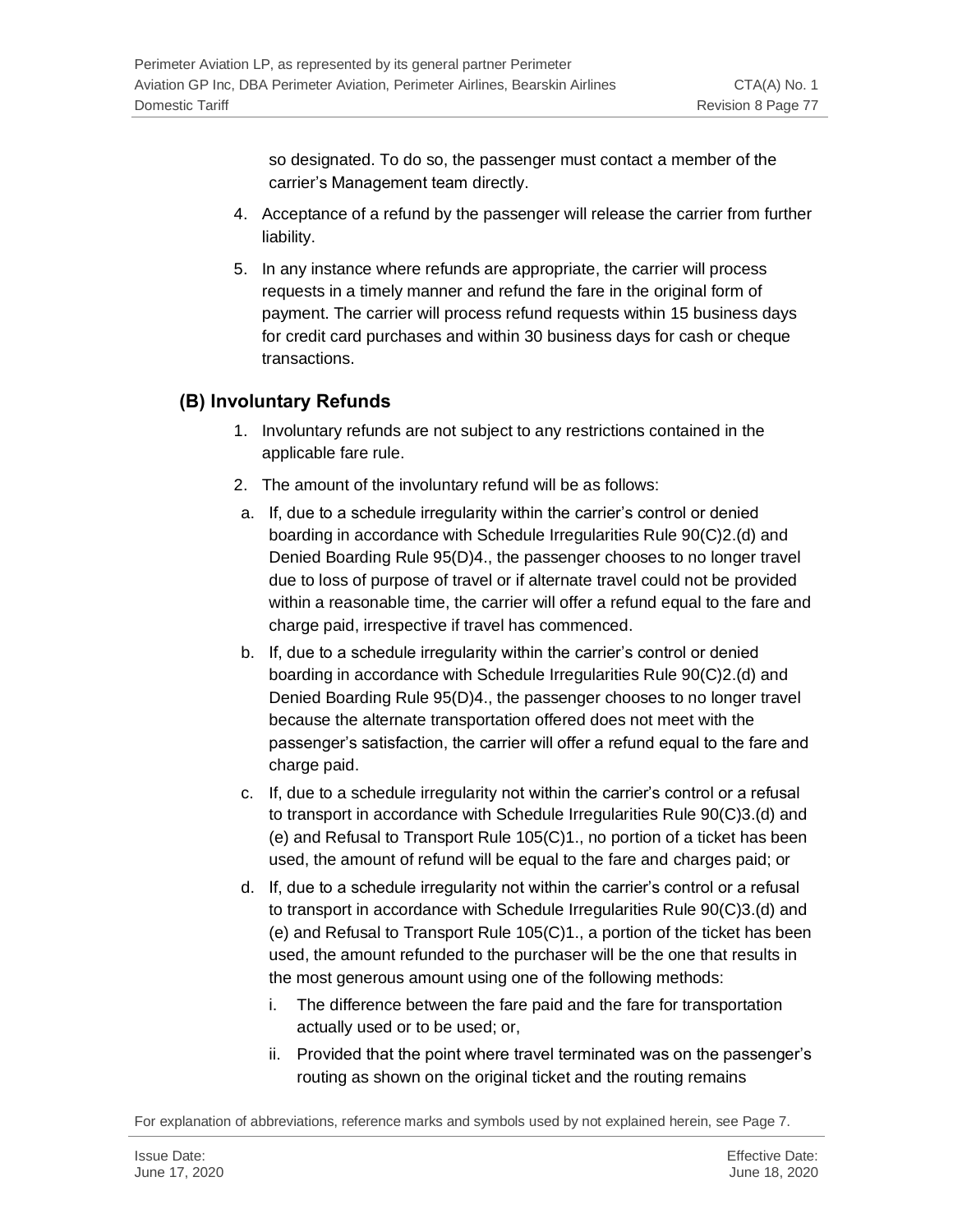unchanged, the passenger will be refunded the difference between the one way fare applicable to the unused transportation from the point where the passenger terminated travel to the destination or next stopover point as named on the ticket or to the point at which transportation is to be resumed less the same rate of discount, (if travel is on a discount fare) that was applied to the original one way fare (including all charges). If the passenger was travelling on a round trip, the amount refunded would be based on the rate of discount of one half of the round trip fare; or,

- iii. If the point where the passenger terminated travel was not on the routing specified on the ticket, the refund will be based on the lowest applicable fare of any air carrier operating between the point where the passenger terminated travel to the destination or next stopover point named on the ticket or to the point at which transportation is to be resumed.
- 3. Involuntary refund of tickets shall be made in Canadian dollar.

## **(C) Voluntary Refunds**

- 1. Voluntary refunds will be based on the applicable fare at the time of ticket issuance, and the refund will be made in accordance with any restrictions contained in the applicable fare rule.
- 2. Voluntary refunds will be made only by the carrier which originally issued the ticket or its authorized agent.
- 3. If no portion of a ticket has been used, the refund will be full amount of the fare paid less any cancellation fee and/or service charge.
- 4. If a portion of the ticket has been used, the refund will be an amount equal to the difference between the fare paid and the applicable fare for travel between the points for which the ticket has been used, less any cancellation fee and/or service charge.
- 5. Voluntary refund of tickets shall be made in Canadian dollar.
- 6. Non-refundable tickets can be exchanged for a future ticket for up to one year from the ticket issue date as long as the reservation is cancelled on or before the first travel date on the ticket.

For explanation of abbreviations, reference marks and symbols used by not explained herein, see Page 7.